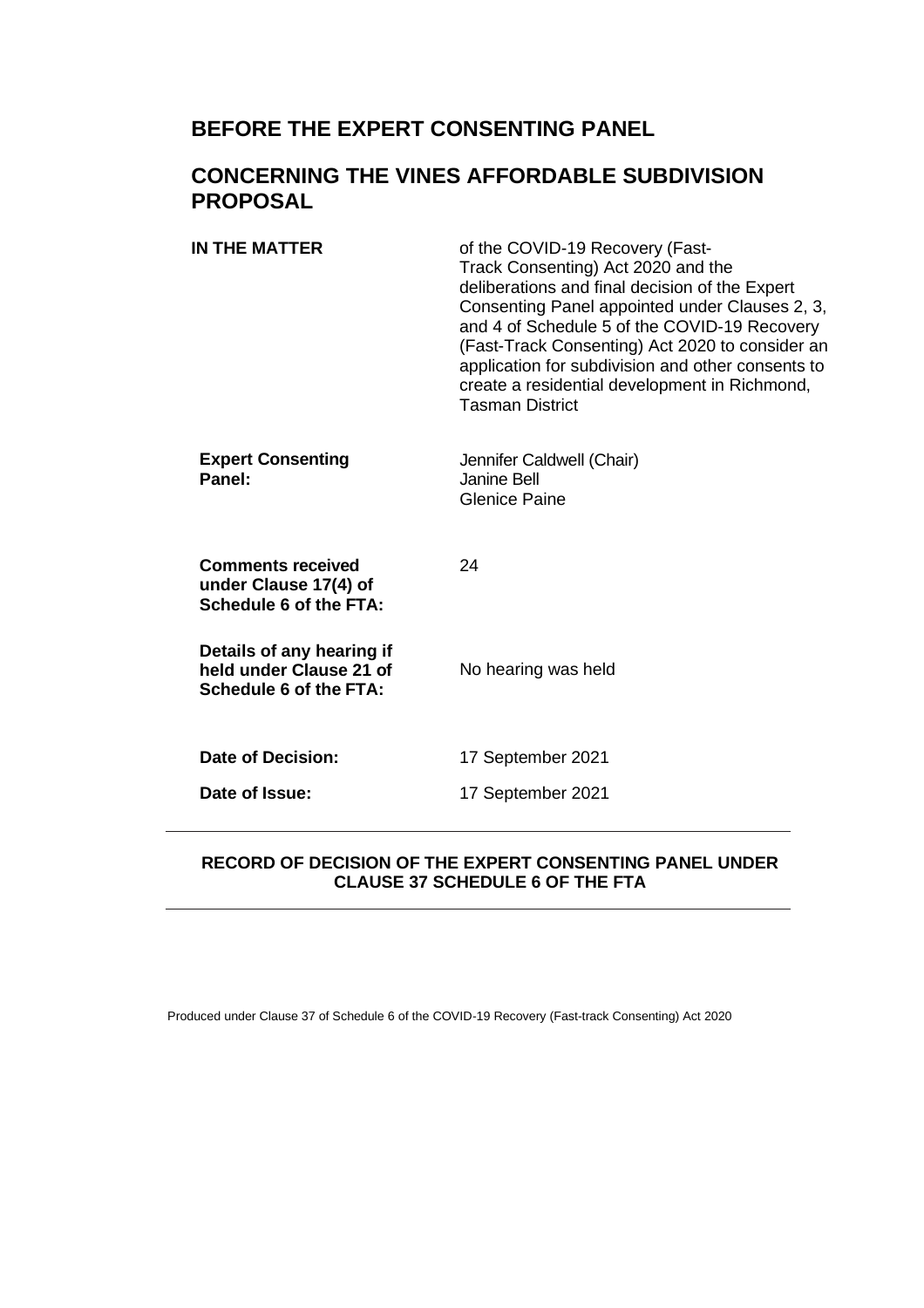## **CONTENTS**

| 1.                                                                       | <b>EXECUTIVE SUMMARY</b>                                                 | 1              |
|--------------------------------------------------------------------------|--------------------------------------------------------------------------|----------------|
| 2.                                                                       | <b>INTRODUCTION AND PROCEDURE</b>                                        | 4              |
|                                                                          | Introduction                                                             | $\overline{4}$ |
|                                                                          | Procedure                                                                | 5              |
|                                                                          | Further Information requests                                             | 6              |
|                                                                          | Suspension of processing                                                 | 6              |
| Hearing                                                                  |                                                                          | 6              |
|                                                                          | Conditions                                                               | $\overline{7}$ |
| 3.                                                                       | SCOPE OF APPLICATION, CONSENTS SOUGHT AND ACTIVITY STATUS                | $\overline{7}$ |
| 4.                                                                       | <b>LEGAL FRAMEWORK</b>                                                   | 9              |
| 5.                                                                       | <b>MANA WHENUA</b>                                                       | 12             |
|                                                                          | <b>Relevant Iwi Authorities</b>                                          | 12             |
|                                                                          | <b>Treaty of Waitangi and Treaty Settlements</b>                         | 13             |
|                                                                          | <b>Customary Marine Title and Protected Customary Rights</b>             | 13             |
|                                                                          | Iwi Management Plans                                                     | 14             |
|                                                                          | <b>Cultural Impact Assessment</b>                                        | 15             |
| 6.                                                                       | EVALUATION OF ACTUAL AND POTENTIAL EFFECTS                               | 18             |
|                                                                          | Existing environment & receiving environment                             | 18             |
|                                                                          | Stormwater management                                                    | 19             |
| Flooding                                                                 |                                                                          | 24             |
|                                                                          | Freshwater                                                               | 27             |
|                                                                          | Site contamination                                                       | 28             |
|                                                                          | Traffic & roading                                                        | 30             |
| Effects of residential development on productive use of rural zoned land |                                                                          | 35             |
|                                                                          | Reverse sensitivity                                                      | 38             |
|                                                                          | Noise effects                                                            | 39             |
|                                                                          | Visual and urban design effects                                          | 42             |
|                                                                          | Positive effects                                                         | 45             |
|                                                                          | <b>Summary of Effects</b>                                                | 46             |
| 7.                                                                       | CLAUSE 31 ASSESSMENT AGAINST SPECIFIC STATUTORY DOCUMENTS                | 47             |
|                                                                          | <b>National Environmental Standards</b>                                  | 47             |
|                                                                          | <b>National Policy Statements</b>                                        | 48             |
|                                                                          | <b>Regional Planning Instruments</b>                                     | 51             |
|                                                                          | Other matters - Nelson Tasman Future Development Strategy (2019) (NTFDS) | 53             |
|                                                                          | Tasman Resource Management Plan                                          | 55             |
| 8.                                                                       | SECTION 104D CONCLUSION                                                  | 59             |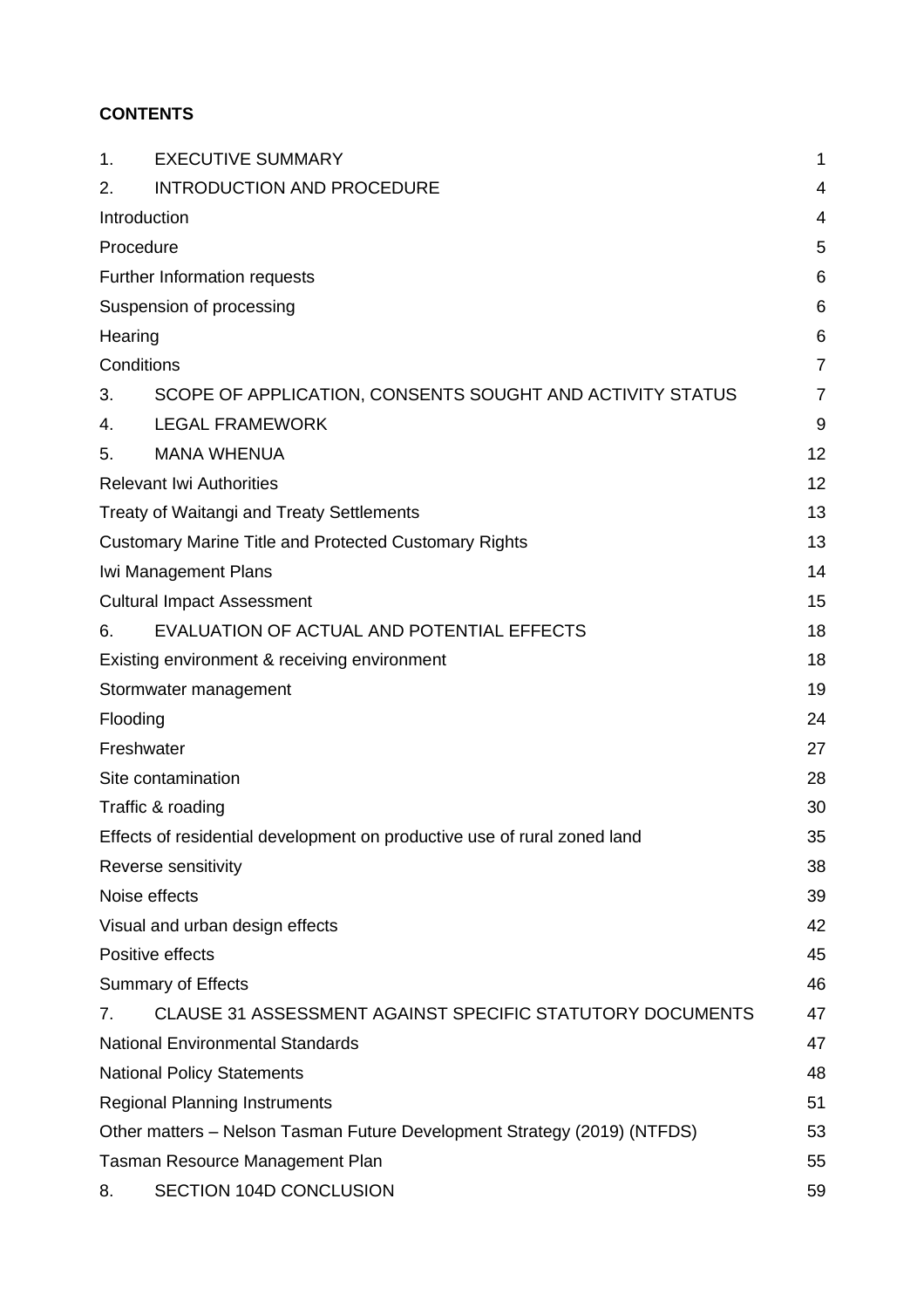| RMA 1991, PART 2 AND PURPOSE OF THE FTA | 60 |
|-----------------------------------------|----|
| Purpose of the FTA                      | 60 |
| Part 2 RMA                              | 64 |
| 10. FINAL DECISION                      | 64 |
| <b>APPENDIX 1</b>                       |    |
|                                         | 65 |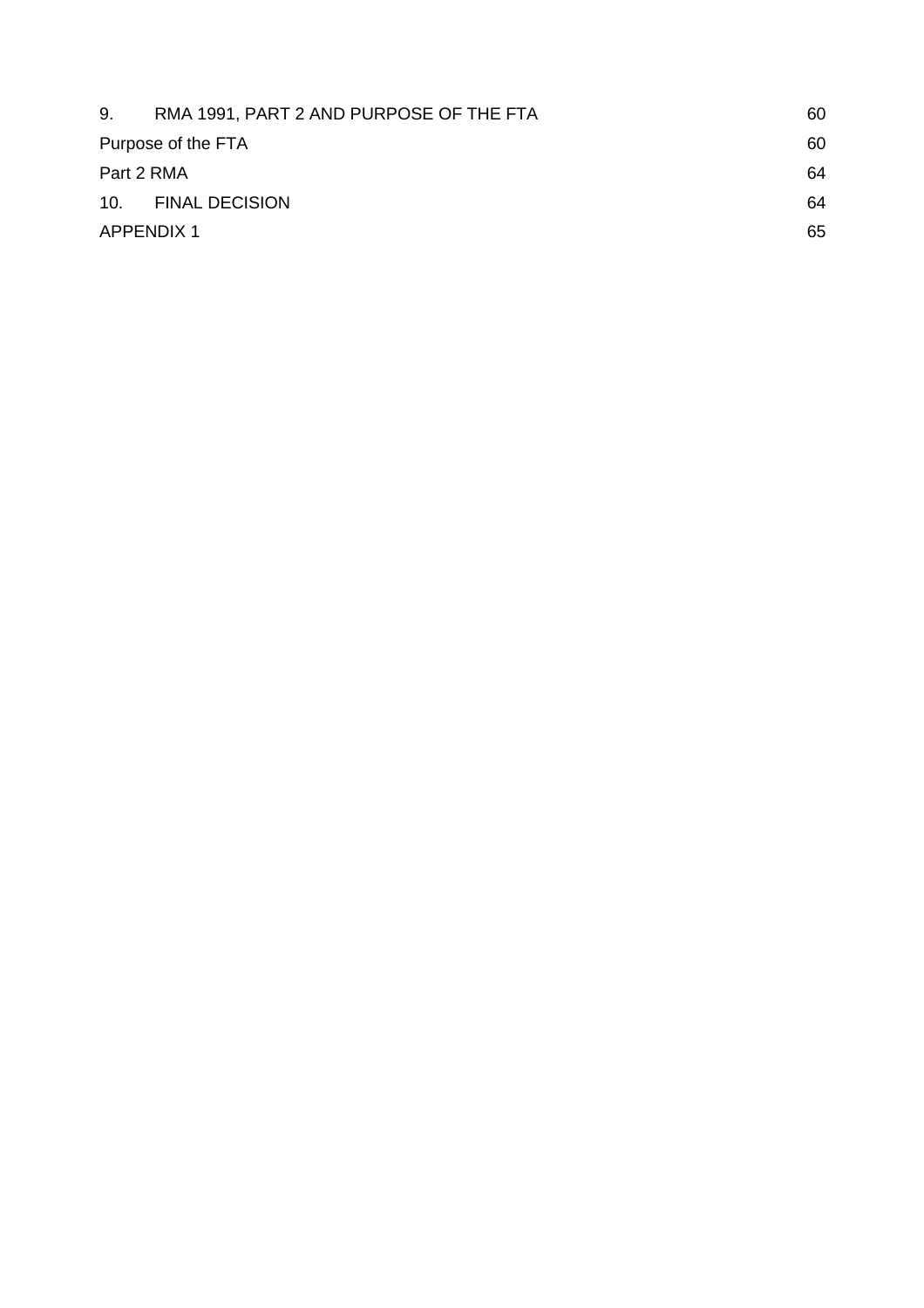### **1. EXECUTIVE SUMMARY**

- 1.1 The Vines Affordable Subdivision (**Proposal**) is a referred project included in Schedule 6 to the COVID-19 Recovery (Fast-track Consenting) Referred Projects Order 2020. The Proposal requires subdivision and other resource consents to establish a 44-lot residential development on a site located at 115 Main Road Hope (State Highway 6), south of Richmond (the **Site**). 1
- 1.2 The applicants, Mr & Mrs Mudgway (**Applicant**), previously sought approval for the Proposal as a Special Housing Area (**SHA**) under the Housing Accords and Special Housing Areas Act 2013 (**HASHAA**). The HASHAA enabled streamlining of new housing developments and allowed SHAs to be designated under housing accords between the government and councils. The HASHAA has now been repealed.<sup>2</sup>
- 1.3 The Panel considers that the Applicant's apparently deliberate decision to re-purpose its SHA application material as a request for referral under the COVID-19 Recovery (Fast Track Consenting) Act 2020 (**FTA**) has, to a considerable extent, shaped the course of the processing of the Proposal, including the outcome reached by the Panel.
- 1.4 The Panel declines the resource consents sought.
- 1.5 The Panel's reasons for declining the consents sought in respect of the Proposal are set out in full in the body of the decision. In summary:
	- (a) The Proposal is for an intensive residential use on a Rural 1 zoned site and has an overall activity status of non-complying;
	- (b) The Panel finds that the Proposal does not pass either the "gateway" or threshold tests for non-complying activities pursuant to section 104D of the Resource Management Act 1991 (**RMA**):
		- (i) After careful evaluation of extensive further information sought from and provided by the Applicant, the Tasman District Council (**Council**) and Waka Kotahi New Zealand Transport Agency (**Waka Kotahi**), the Panel concludes that while some of the effects of the Proposal are, or can be, mitigated to be no more than minor, subject to appropriate conditions, other adverse effects are likely to be more than minor, particularly those in respect of productive land and noise experienced by potential future residents from locating

<sup>1</sup> The number of lots is referred to variously as 44, 45 and 47 throughout the application documentation. The total new residential lots created for sale and development will be 44; the 45<sup>th</sup> lot is the location of the Applicants' own home. There are additional lots to be created to vest as recreation reserve and road reserve, and the lot on which the stormwater detention pond is proposed will remain in the Applicants' ownership.

<sup>&</sup>lt;sup>2</sup> Section 3 of HASHAA required sections 16 and 17 of HASHAA to automatically repeal on 16 September 2019 and the remaining sections were repealed on 16 September 2021.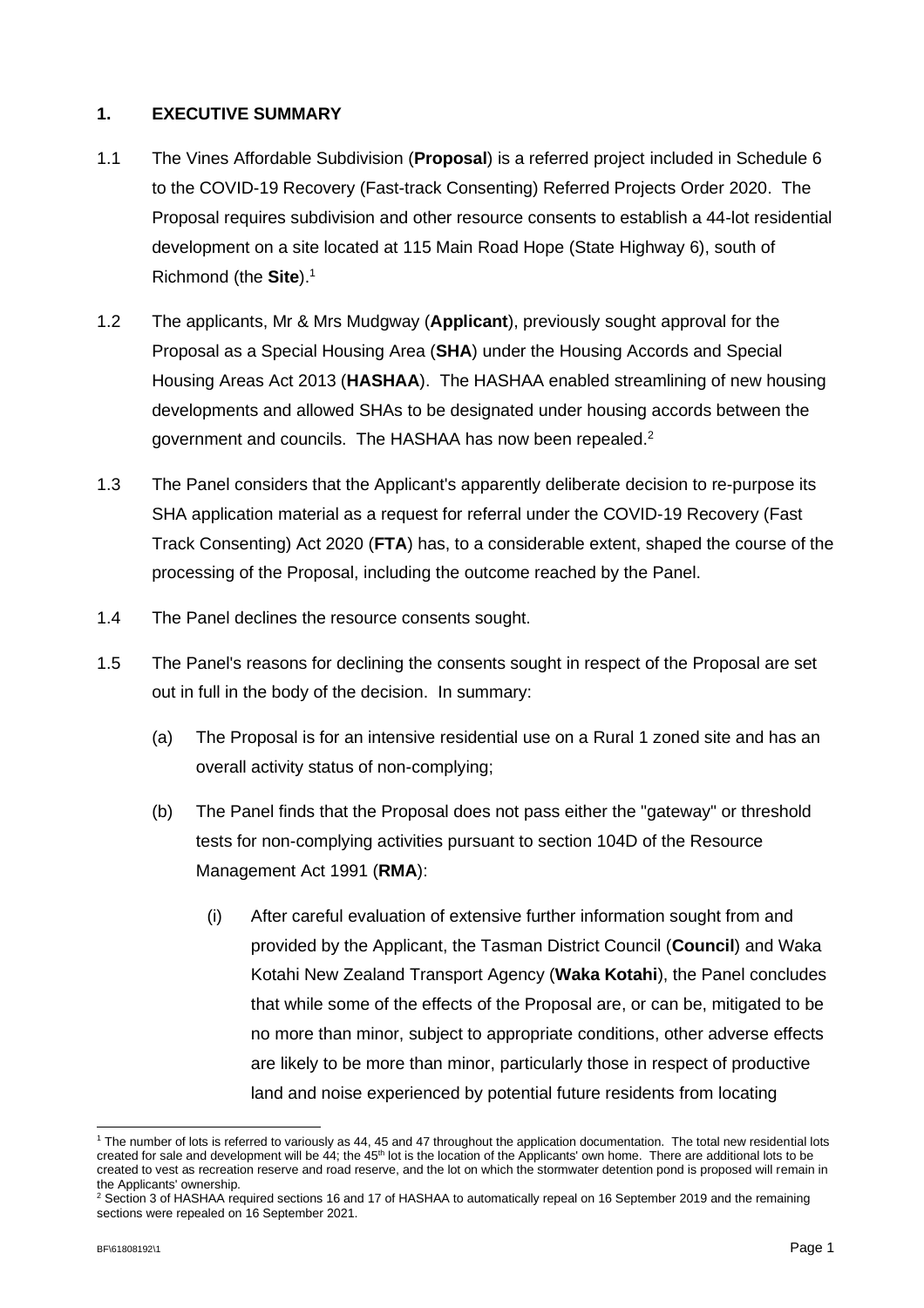adjacent to State Highway 6 (**SH6**). In respect of some further effects, an assessment of significance cannot be made due to the adequacy of the evidence before the Panel;

- (ii) In seeking to subdivide a rural site with highly productive soils for intensive residential development the Proposal is contrary to a range of objectives and policies in the Tasman Regional Policy Statement (**TRPS**) and the Tasman Resource Management Plan (**TRMP**);
- (c) An assessment of the Proposal under clause 31 of Schedule 6 of the FTA, having regard to Part 2 of the RMA and the purpose of the FTA, leads the Panel to concludes that:
	- (i) The Proposal would not give effect to the purpose of the FTA. Any promotion of employment to support New Zealand's economic recovery from the COVID-19 pandemic would be modest and of short-term duration. The Proposal is unlikely to deliver substantial or sustained support for that recovery and would not continue to promote the sustainable use of natural and physical resources;
	- (ii) While the Proposal would provide 44 subdivided lots capable of residential development, enabling that level of urban activity on a rural zoned site with highly productive soils would be contrary to the strong policy directives in the relevant planning documents that urban growth in the Richmond-Hope area should occur on land already identified for growth over the next decade. The Site is not within that category and is not identified as having potential for growth until 2033-2038;
	- (iii) The Panel was provided with very little information to support the Applicant's contention that there is unmet demand for developable residential lots (or housing) in the Richmond-Hope area. To the contrary, data provided by the Council indicates that supply exceeds demand; and
	- (iv) The Proposal's use of the rural land resource would therefore not result in public benefit nor enable the people and communities of Tasman District to provide appropriately for their wellbeing.
- 1.6 The Panel wishes to record that the information provided in support of the application was inadequate. Provision of further information by the Applicant and their advisors in response to multiple further information requests occurred in a timely manner, including on two occasions with the assistance of a suspension of processing requested by the Applicant. Ultimately, however, the Panel was required to resolve some of the matters in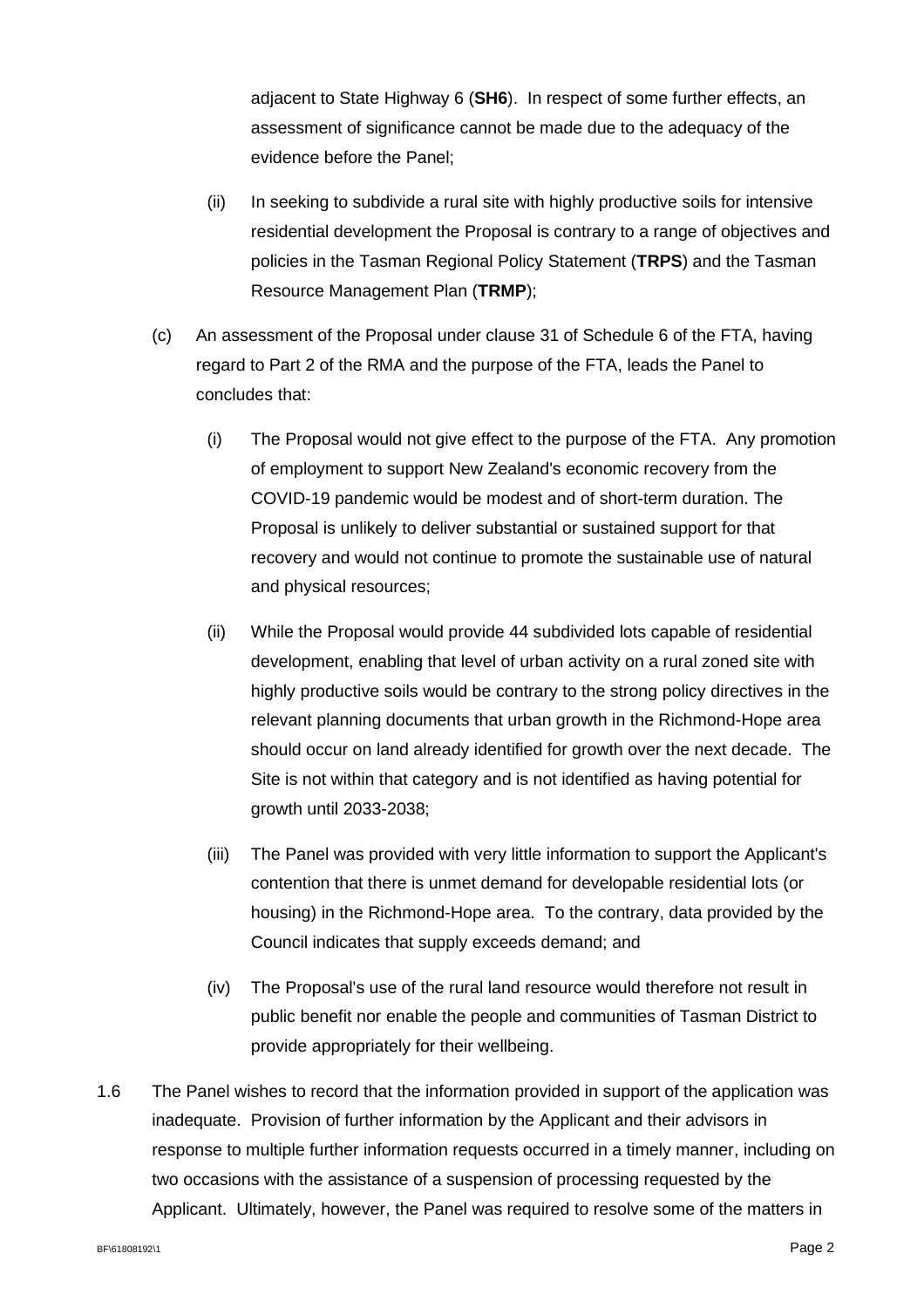contention with little or no evidential basis offered by the Applicant. To the extent that a lack of information constrained the Panel's ability to make definitive findings on some of the effects of the Proposal, the Panel considers it appropriate to rely on clause 31(8) of Schedule 6 of the FTA as a partial ground on which consent is being declined. In assessing the adequacy of the information provided by the Applicant, the Panel has had regard to the requests for further information made to the Applicant and the information provided in response to those requests, as required by clause 31(9) of Schedule 6.

- 1.7 The Panel records that the Applicant did not appear to have obtained legal advice in respect of the application, despite being expressly encouraged to do so by the Panel.
- 1.8 The principal issues in contention were identified and developed over time as the Applicant and specific commenters provided further information in response to Panel requests. These issues are discussed in detail in the body of this decision. Subject to that discussion, the issues can be summarised as follows:
	- (a) Scope of the application, and in particular the adequacy of consents sought, and information provided to support the grant of those consents;
	- (b) The generic land use consents sought to enable the construction by subsequent purchasers of one residential dwelling unit on each subdivided lot, given the continued rural zoning of the site and likely non-complying activity status of such dwellings in the absence of detailed design information;
	- (c) The effect of enabling urban development on a Rural 1 zoned site with the highest level of protection for Class A productive land, and whether the Proposal site is suitable for urban growth when assessed against the relevant objectives and policies in the TRPS and the TRMP;
	- (d) The applicability of the National Policy Statement Urban Development 2020 (**NPS-UD**) and the relevance of the spatial and temporal growth projections in the Nelson Tasman Future Development Strategy (**NTFDS**);
	- (e) The proposed stormwater management system;
	- (f) The extent of flooding on and in the vicinity of the Site;
	- (g) Whether the Proposal would give rise to any freshwater effects, in particular on the Hope Aquifers as a result of the stormwater management proposal;
	- (h) The effects of additional traffic on the surrounding road network and in particular the impact on the existing White Road/SH6 intersection, including safety concerns;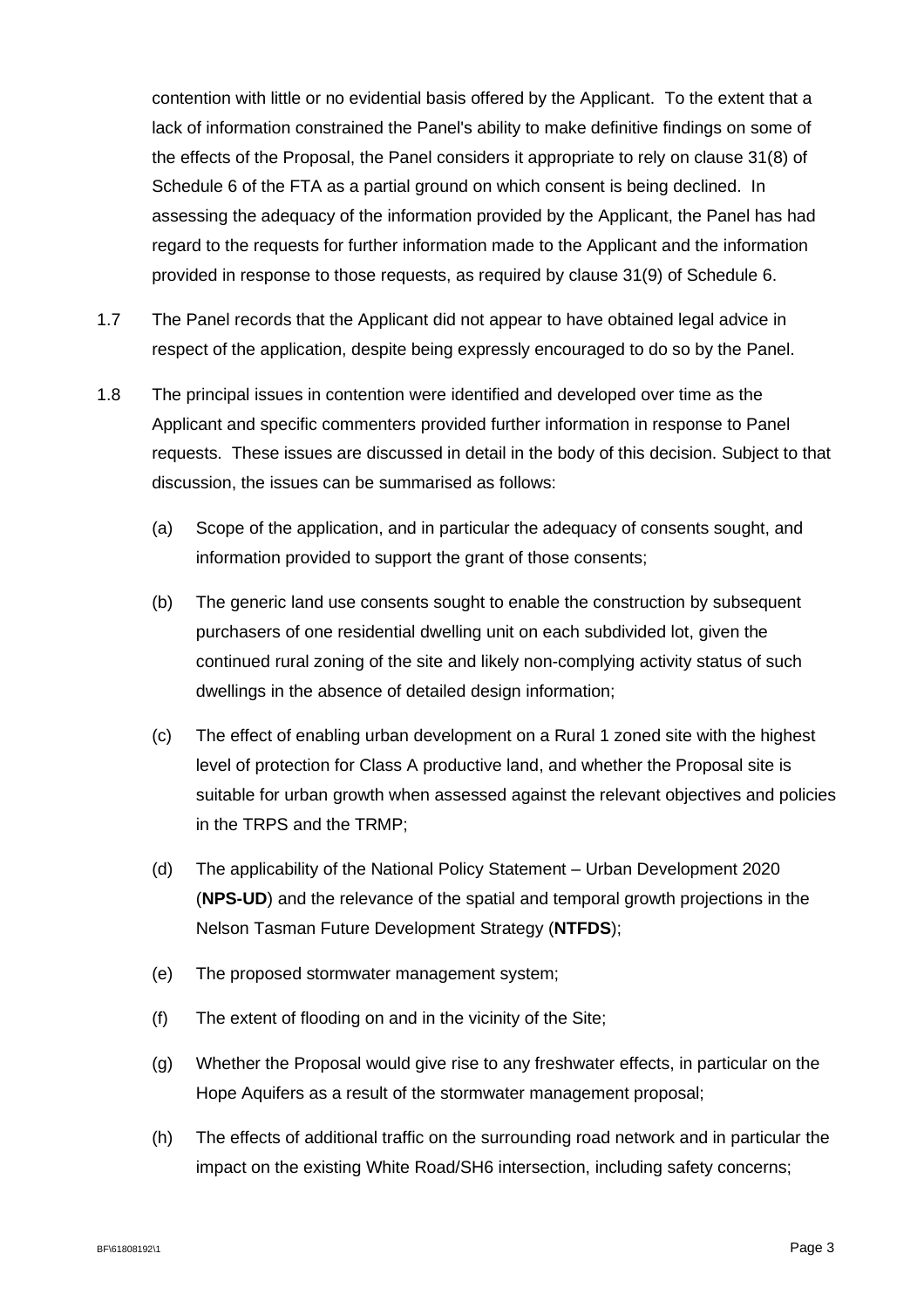- (i) The access and internal roading configuration of the Site, including adequacy of internal road width and the proposed onsite and on-street parking arrangements;
- (j) The potential for contaminated soils to be found on the Site due to past horticultural activities;
- (k) Reverse sensitivity and noise issues, raised by adjacent landowners and also by Waka Kotahi in respect of SH6; and
- (l) Visual and urban design matters.
- 1.9 The Panel's discussion and findings on these matters are set out in the balance of this decision.
- 1.10 In view of the Panel's decision to decline the consents sought, no draft conditions of consent were circulated.

### **2. INTRODUCTION AND PROCEDURE**

### **Introduction**

- 2.1 The Proposal seeks consent to undertake subdivision of a Rural 1 zoned 3.6719ha site at 115 Main Road, Hope to provide 44 residential development lots and other lots to vest as road and recreation reserve.
- 2.2 The Proposal is a referred project under Schedule 3 of the FTA and was inserted in Schedule 6 of the COVID-19 Recovery (Fast-track Consenting) Referred Projects Order 2020 on 4 December 2020. The Panel records here that the description of project set out in the Order does not include housing, but rather refers only to "*subdivide land and develop up to 48 residential sections for future housing development*." There is no reference to the construction of dwellings or the need to obtain land use consent in respect of construction.
- 2.3 The Applicant lodged the application with the EPA on 5 March 2021. On 12 March 2021, the EPA determined that the application complied with the requirements of clause 3, Schedule 6 of the FTA.
- 2.4 According to section 2 of the application, the Site had previously been accepted and recommended by Council in 2019 for inclusion as a SHA under the HASHAA. The deadline for SHA applications expired in September 2019, which prevented the formal establishment of a SHA on the Site. It was clear to the Panel that many of the technical reports prepared to support the SHA application were not substantively updated or amended prior to the Application being made for referral under the FTA.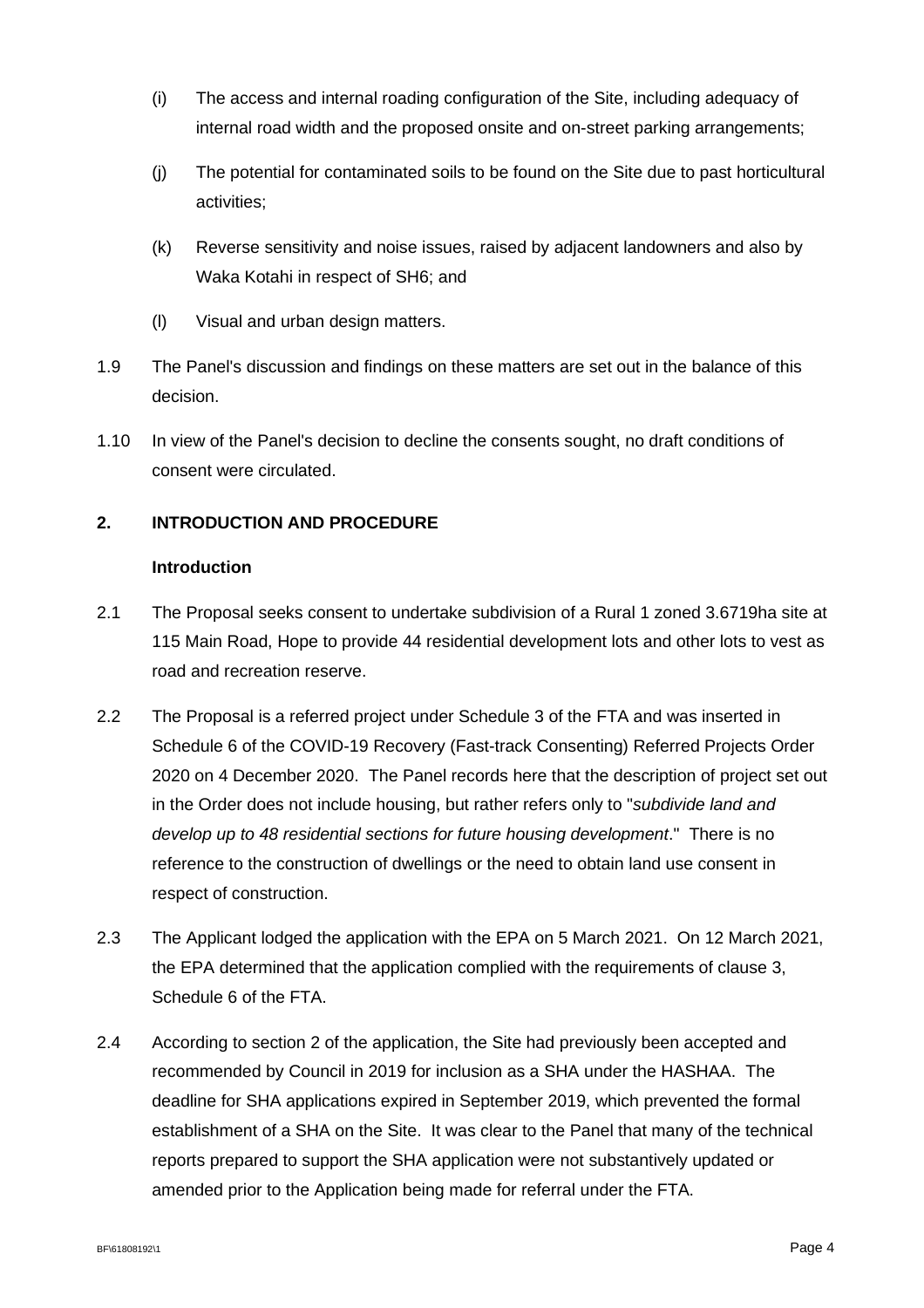### **Procedure**

- 2.5 The Panel was established on 12 May 2021. One of its first tasks was to consider the application and identify the persons and groups from whom it would invite to comment pursuant to clauses 17(6), 17(7) and 17(8) of Schedule 6 of the FTA.
- 2.6 On 21 May 2021 the Panel invited comments on the Application from those persons and groups identified in Minute 1, including directly affected and adjacent property owners. Comments were due to be received on or before 14 June 2021.
- 2.7 We should also record here that the Applicant provided supplementary information in support of the Application after the invitation to comment had been issued on 21 May 2021. That information, submitted on 31 May 2021, comprised a Stormwater Management Addendum from the Applicant's lead consultant, Davis Ogilvie & Partners Ltd (**Davis Ogilvie**), and an updated set of draft subdivision conditions to replace Appendix 10 of the original Application. In Minute 2, issued on 2 June 2021, the Panel confirmed that it would accept the additional information and would provide it immediately to all those invited to comment to ensure that they could consider the information prior to the closing date for comments.
- 2.8 A total of 24 comments were received from those commenters listed in **Appendix 1**. Many comments were received from adjacent landowners in White Road and on SH6. These comments generally opposed the application and raised a number of concerns regarding traffic, pedestrian safety, flooding, access to the subdivision, reverse sensitivity effects, loss of productive land, noise pollution and visual impact. Other comments were received from various Ministers of the Crown, from the Council and from Waka Kotahi.
- 2.9 In accordance with clause 18(5) of Schedule 6 of the FTA, copies of all comments were provided to the Applicant for response. The Applicant provided a response to comments (pursuant to clause 19) dated 21 June 2021.
- 2.10 The Panel met and conducted an all-day site visit to the Site and the wider Richmond-Hope area on 10 June 2021. This included a walkover of the Site and visits to White Road, SH6 between Richmond and Hope, Paton Road, and a new residential subdivision known as Hart Rise on Hart Road towards Richmond.
- 2.11 The Panel conducted Zoom meetings on the following dates:
	- (a) 18 May 2021;
	- (b) 01 June 2021;
	- (c) 22 June 2021;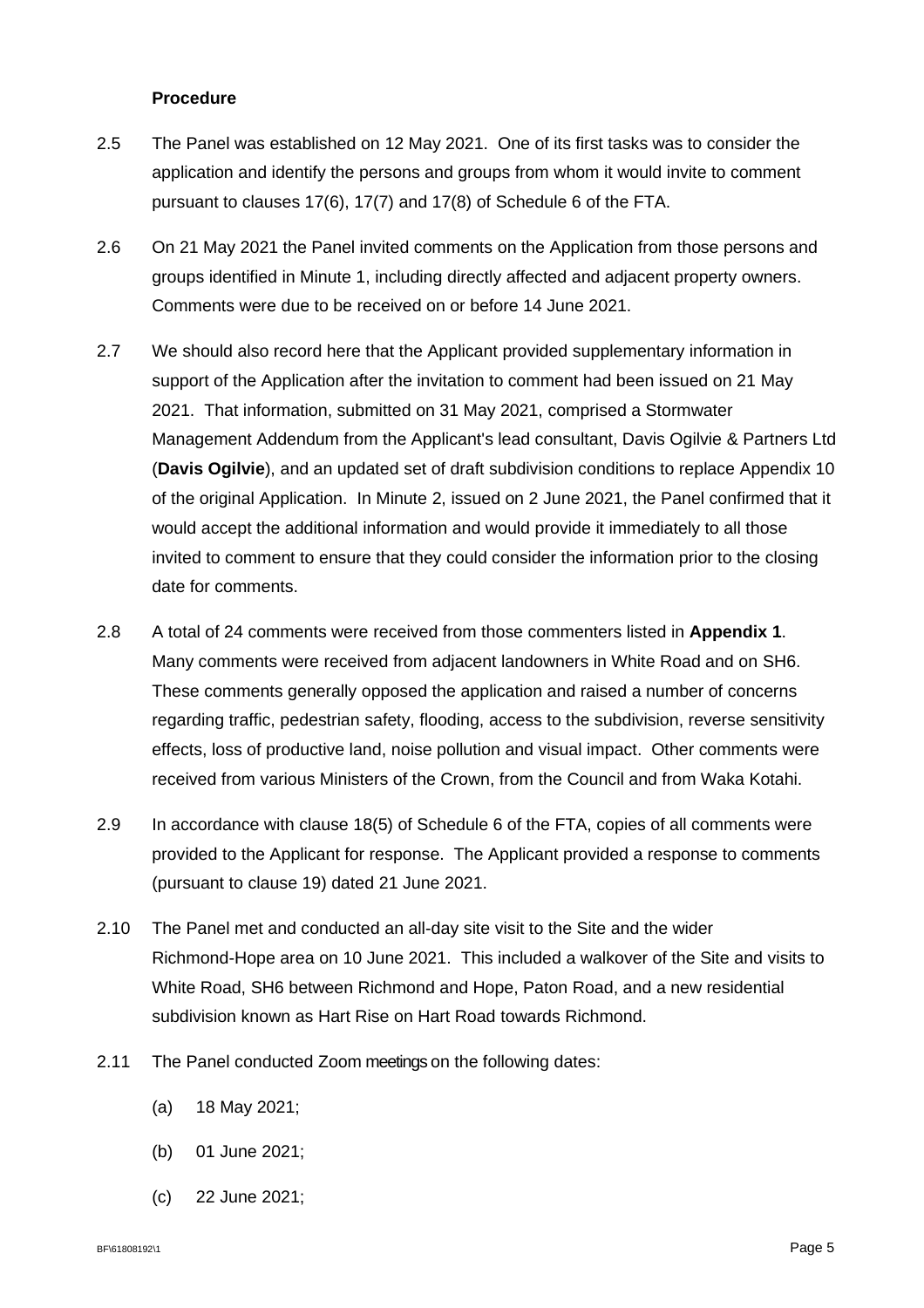- (d) 29 June 2021;
- (e) 10 August 2021;
- (f) 17 August 2021; and
- (g) 14 September 2021.

#### **Further Information requests**

- 2.12 The Panel made the following further information requests via the EPA pursuant to clause 25(1) of Schedule 6 of the FTA:
	- (a) On 2 July 2021, the Panel issued Minute 3, setting out extensive further information requests for the Applicant, the Council and Waka Kotahi. The further information was due to be received by 15 July 2021 but that deadline was extended by virtue of the Applicant's request on 7 July 2021 that the application be suspended. The application resumed processing on 30 July 2021 in response to the Applicant's request. The further information sought in Minute 3 was received on 6 August 2021;
	- (b) On 13 August 2021, the Panel issued Minute 7, setting our further information requests in relation to noise effects on future residents of the subdivision.

### **Suspension of processing**

- 2.13 The Applicant requested that processing of the application be suspended pursuant to clauses 23(1) and (4) of Schedule 6 of the FTA on two separate occasions:
	- (a) By request made on 7 July 2021, as set out above. The Panel suspended processing on 8 July 2021 until 30 July 2021 in accordance with a request made by the Applicant on 29 July 2021 to resume processing;
	- (b) By request made on 19 August 2021. The Panel suspended processing until 24 August 2021 in accordance with a request made by the Applicant on 24 August 2021 to resume processing.
- 2.14 By Minute 6, dated 10 August 2021, the Panel extended the time for issuing its decision pursuant to clause 37(2) of Schedule 6 of the FTA.

### **Hearing**

2.15 A hearing was not required.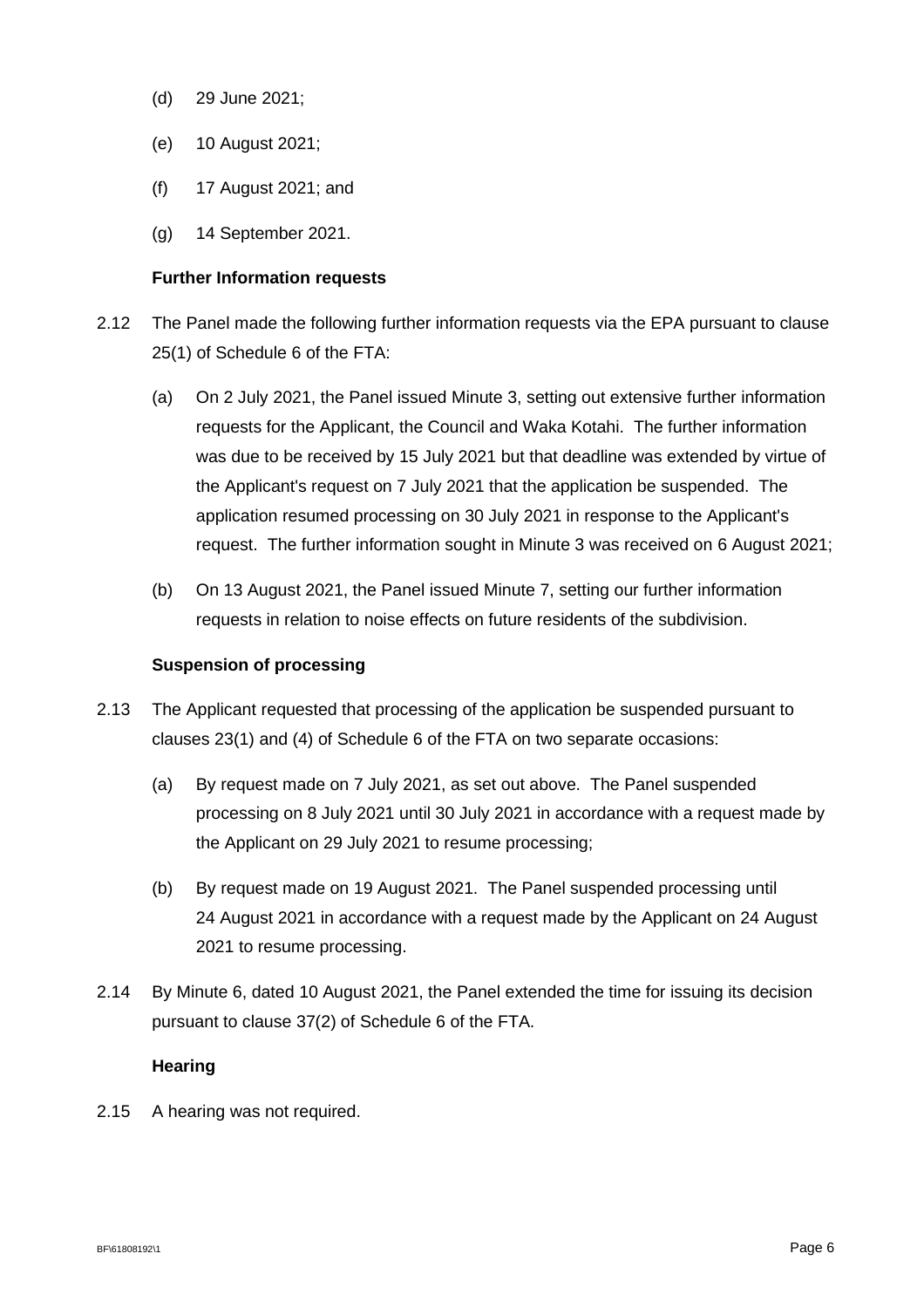### **Conditions**

- 2.16 Before a panel grants a resource consent, clause 36 of Schedule 6 of the FTA requires it to provide a copy of its draft conditions to the consent applicant and every person or group that provided comments and to invite comments on the draft conditions.
- 2.17 Draft conditions have not been circulated for comment since the Panel has decided to decline the consents sought.

### **3. SCOPE OF APPLICATION, CONSENTS SOUGHT AND ACTIVITY STATUS**

- 3.1 The Applicant sought the following consents in the original Application document:
	- (a) Subdivision consent to create 45 residential lots,<sup>3</sup> Lot 46 for stormwater detention,<sup>4</sup> Lot 200 to vest as recreation reserve and various lots to vest as road;
	- (b) Land use consent to "*erect a dwelling on each of Lots 1-44 with the equivalent Residential zone building setbacks and consent to have dwellings within 30m of a rural zoned property*"; and
	- (c) Land use consent to carry out earthworks on the proposed subdivision.
- 3.2 During the processing of the application, assisted by comments it received from the Council, the Panel reached the view that additional consents were required, as follows: 5
	- (a) Land disturbance consent pursuant to the Resource Management (National Environmental Standard for Assessing and Managing Contaminants in Soil to Protect Human Health) Regulations 2011 (**NES-CS**) (restricted discretionary activity);
	- (b) Stormwater discharge consent (restricted discretionary) that did not comply with relevant permitted activity standards in the TRMP.<sup>6</sup>
- 3.3 In relation to the potential requirement for an NES-CS consent, raised by the Council in its comments, the Applicant maintained in its response to comments dated 21 June 2021 that, in summary:
	- (a) The Site has no history of orcharding and no former sheep dips;

<sup>&</sup>lt;sup>3</sup> See footnote 1; 44 new residential lots together with lot 45 on which the Applicants' home is located.

<sup>4</sup> After several rounds of further information and comment as between the Applicant and the Council, the Applicant ultimately sought to retain ownership of Lot 46 and to provide easements in favour of the Council for maintenance purposes.

<sup>5</sup> The procedural issues raised by these additional consent requirements are discussed further in para 3.7 below.

<sup>&</sup>lt;sup>6</sup> The Application had assessed the Proposal against the permitted activity standards in Rule 36.4.2.1 of the TRMP and concluded that it would be fully complying – see section 6.6.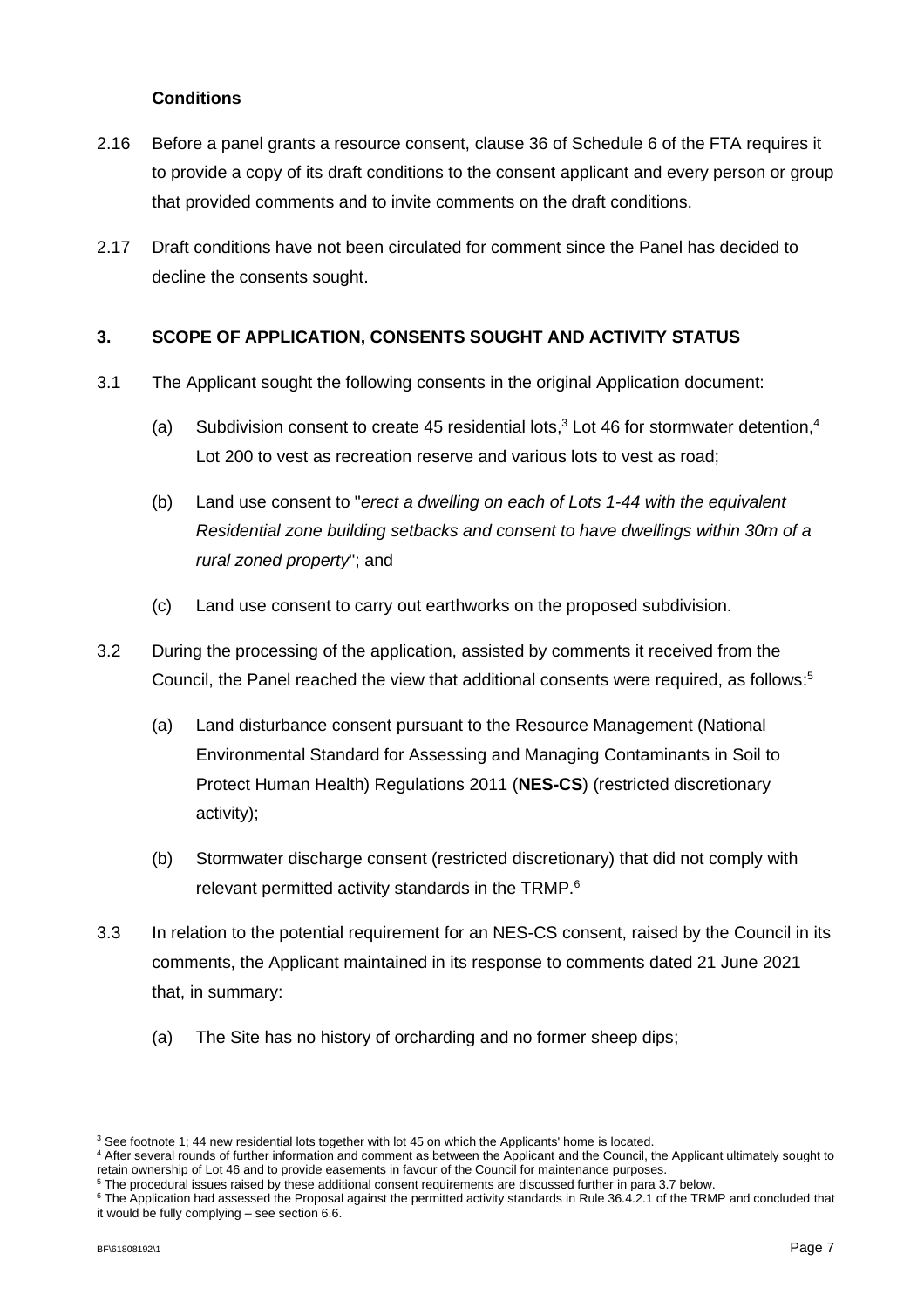- (b) There are no HAIL sites within the property but an adjoining property (111 Main Road Hope) was a former landfill; but
- (c) It would volunteer that a detailed site investigation (**DSI**) under the NES:CS be completed "*for the land adjoining 115 Main Road Hope*" prior to commencement of any earthworks on the site.
- 3.4 The Panel did not accept that a condition requiring assessment of an adjoining site would be sufficient to determine whether a consent was required for the Site under the NES-CS. The Panel's further information request to the Applicant on 2 July 2021 therefore sought an assessment under the NES-CS to confirm the requirement for, and if necessary to support, a restricted discretionary activity consent.
- 3.5 The assessment report submitted to the Panel on 30 July 2021 confirmed that HAIL activities had taken place on the site and that contaminated soil would require remediation thereby confirming the requirement for consent. The Applicant's covering memo acknowledged this consent requirement.
- 3.6 In relation to stormwater, the Council's original comment on the application stated there is a requirement for a stormwater discharge consent on the basis that the stormwater management system did not meet the relevant Rural 1 zone permitted activity standards in the TRMP, in particular the standard requiring the groundwater infiltration rate to be greater than the disposal rate. The Applicant advised in its response to comments dated 21 June 2021 that, while it did not accept that consent was required for stormwater discharge,<sup>7</sup> it would nevertheless seek consent and provided a two-page assessment of environmental effects to support that request.
- 3.7 On the basis of the Applicant's correspondence and the further information subsequently provided to support these additional consent matters, and pursuant to the Panel's ability to regulate its own procedure under clause 10(1) of Schedule 5 of the FTA, the Panel has amended the application. In summary, the list of consents set out in section 1.3 of the application should be read subject to the addition of the two consents referred to in paragraph 3.2 above.
- 3.8 In terms of activity status:
	- (a) subdivision in Rural 1 zone is non-complying when assessed against the Chapter 16 - Rural Subdivision Rules in the TRMP;<sup>8</sup>

<sup>7</sup> See Applicant's Comment dated 21 June 2021, p 4.

<sup>&</sup>lt;sup>8</sup> See Application, section 6.1.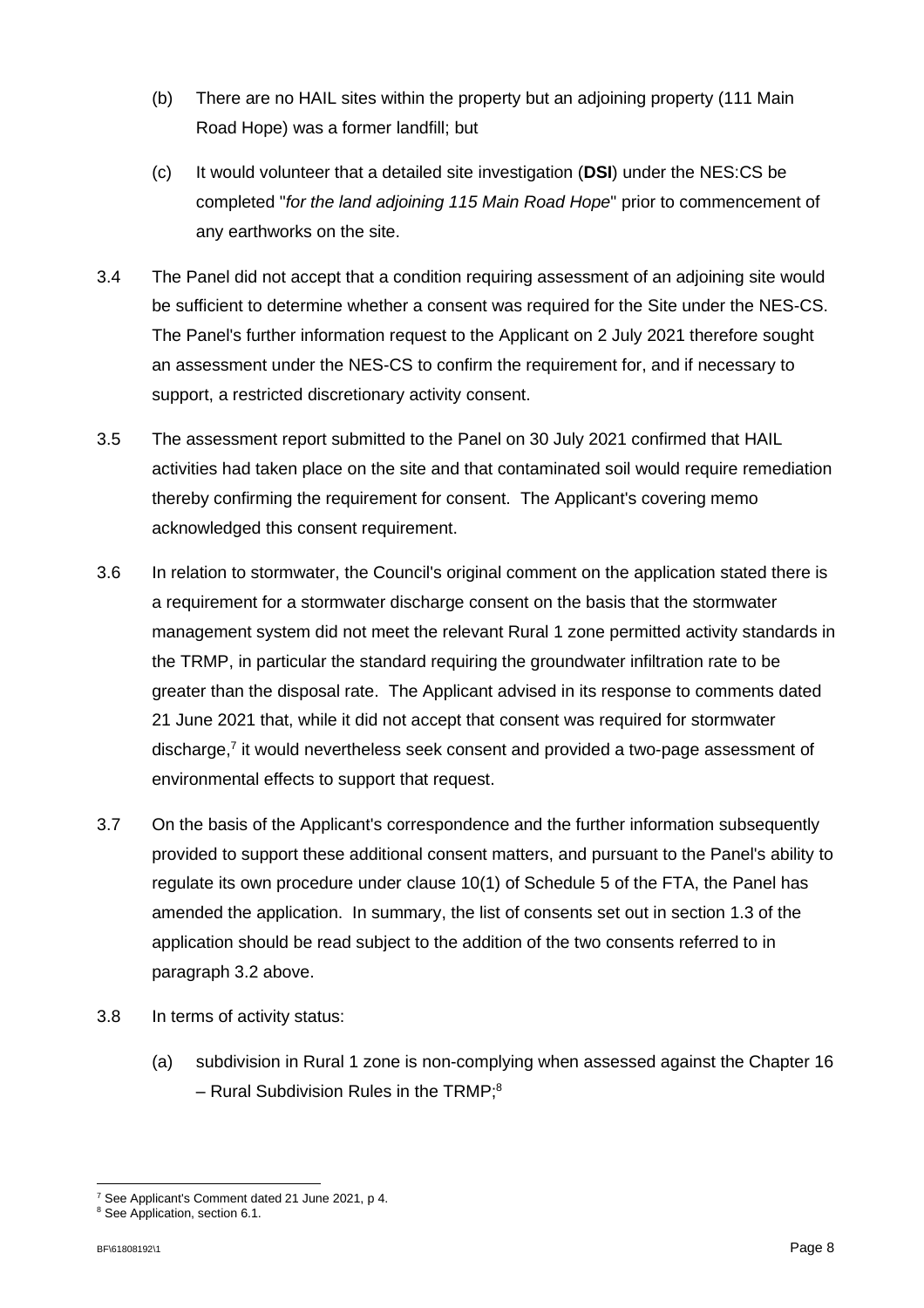- (b) residential dwellings on newly created lots are a discretionary activity when assessed against Chapter 17 – Rural Land Use Rules in the TRMP; $^{\rm 9}$
- (c) land disturbance is a restricted discretionary activity when assessed against Chapter 18 - Land Disturbance Area 1 Rules in the TRMP;
- (d) both of the additional consents in respect of stormwater and NES-CS are for restricted discretionary activities.
- 3.9 Overall, the Applicant advised that, in accordance with the TRMP rules, the status of the activities would be bundled to non-complying overall, and we agree with that assessment.<sup>10</sup>

### **4. LEGAL FRAMEWORK**

- 4.1 The FTA makes provision for both listed and referred projects; this Proposal is a referred project. Decisions released recently by other expert consenting panels<sup>11</sup> in respect of referred projects have carefully set out the legal framework applicable to such applications in some detail and we do not intend to repeat that detail here.
- 4.2 Nevertheless, the Panel has found the following matters to be of particular relevance to this application:
	- (a) A referred project is one that is referred to a Panel by an Order in Council after scrutiny by the responsible Ministers, taking into account the criteria and related matters at sections 18 and 19 of the FTA. As the Proposal was referred to the Panel, the Minister was therefore satisfied that the Proposal would be consistent with the purpose of the FTA. However, as the Kohimarama Retirement Village Panel pointed out, the Panel is not bound by the referral decision to grant resource consents.<sup>12</sup> Panels set up to consider referred applications have a wide discretion to grant or decline consent.
	- (b) The purpose of the FTA as set out in section 4, namely "*to urgently promote employment to support New Zealand's recovery from the economic and social impacts of COVID-19 and to support the certainty of ongoing investment across New Zealand, while continuing to promote the sustainable management of natural and physical resources*."

<sup>&</sup>lt;sup>9</sup> See Application, section 6.2.

<sup>&</sup>lt;sup>10</sup> See Application, p 21.

<sup>11</sup> Refer to Kohimarama Retirement Village (6 April 2021), Ohinewai Foam Factory (24 August 2021) and Northbrook Wanaka Retirement Village (4 August 2021).

<sup>12</sup> Kohimarama decision at [32].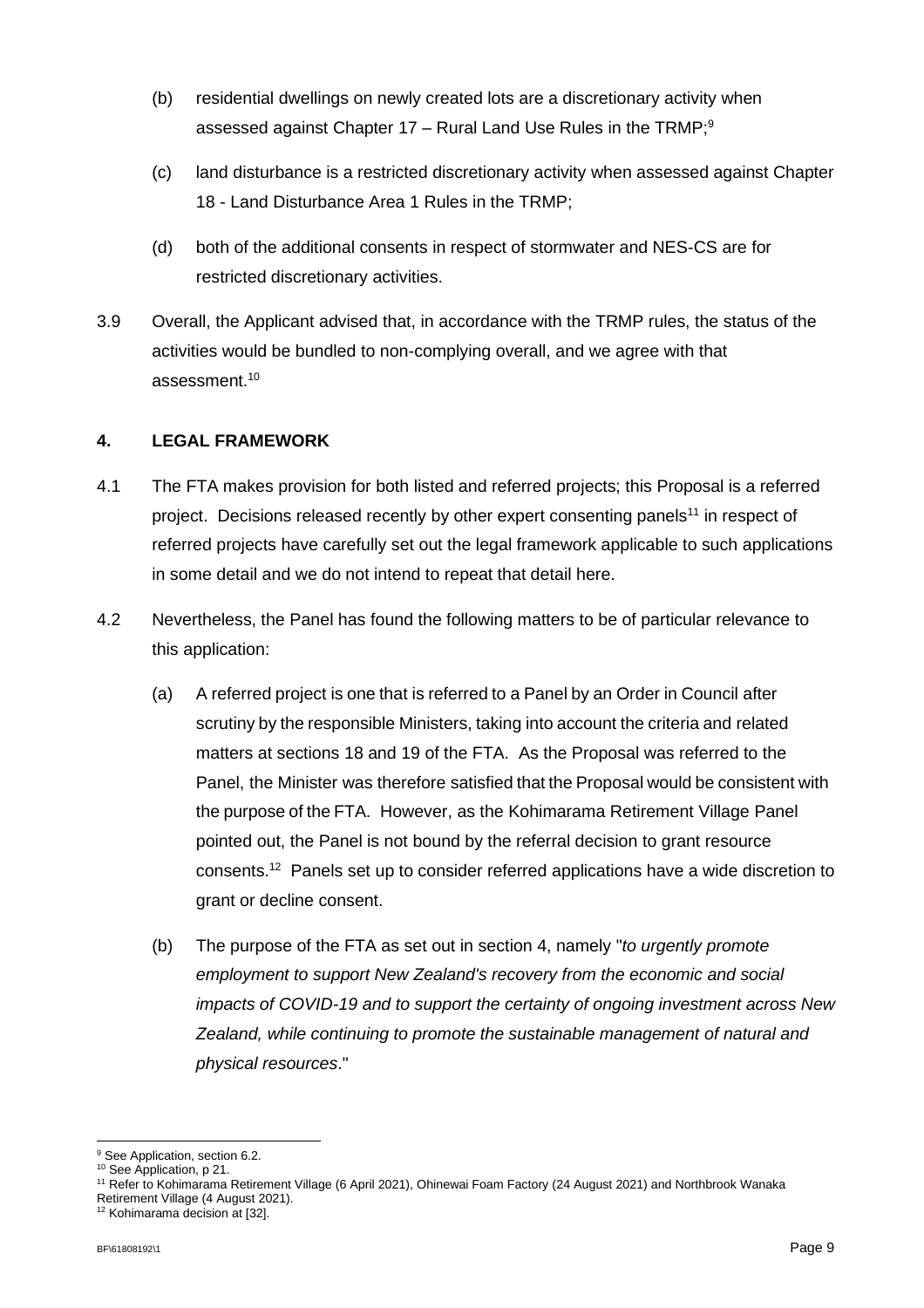- (c) Section 6 of the FTA addresses the relationship between the purpose and the Treaty of Waitangi. We agree with the comment made by the panel in the Ohinewai Foam Factory decision that section 6 "*is worded differently to section 8 of the Resource Management Act 1991 and is more stringent in its terms*."<sup>13</sup> All persons performing functions and exercising powers under the FTA must act in a manner that is consistent with the principles of the Treaty of Waitangi and with Treaty settlements.
- (d) The relationship between the FTA and the RMA in respect of resource consents is described in section 12 of the FTA. The process for obtaining a consent under Schedule 6 of the FTA applies in place of the process under the RMA, but the Proposal remains subject to the RMA's purpose and principles pursuant to section 4 of the FTA and also to many other RMA provisions where no specific alternative provisions apply. 14 As the Kohimarama Panel observed, "*the purpose of the FTA does not "trump" Part 2 of the RMA.*" 15
- (e) Subclauses 31(1) and (2) of Schedule 6 of the FTA set out the matters to which the Panel must have regard in considering applications for referred projects and any comments received in response to invitations, as follows:
	- (1) When considering a consent application in relation to a referred project and any comments received in response to an invitation given under section 17(3), a panel must, subject to Part 2 of the Resource Management Act 1991 and the purpose of this Act, have regard to-
		- (a) any actual and potential effects on the environment of allowing the activity; and
		- (b) any measure proposed or agreed to by the consent applicant to ensure positive effects on the environment to offset or compensate for any adverse effects that will or may result from allowing the activity; and
		- (c) any relevant provisions of any of the documents listed in clause 29(2); and
		- (d) any other matter the panel considers relevant and reasonably necessary to determine the consent application.
	- (2) In respect of the matters listed under subclause (1), a panel must apply section 6 of this Act (Treaty of Waitangi) instead of section 8 of the Resource Management Act 1991 (Treaty of Waitangi).
- (f) Subclause 31(3) specifies a further mandatory matter in relation to areas where planning documents prepared by customary marine title groups under section 85 of the Marine and Coastal Area (Takutai Moana) Act 2011 (**MACAA**) apply. This subclause is not applicable to the Proposal.

<sup>&</sup>lt;sup>13</sup> Ohinewai decision at [56].

<sup>&</sup>lt;sup>14</sup> Section 12(10). <sup>15</sup> Kohimarama decision, at [41].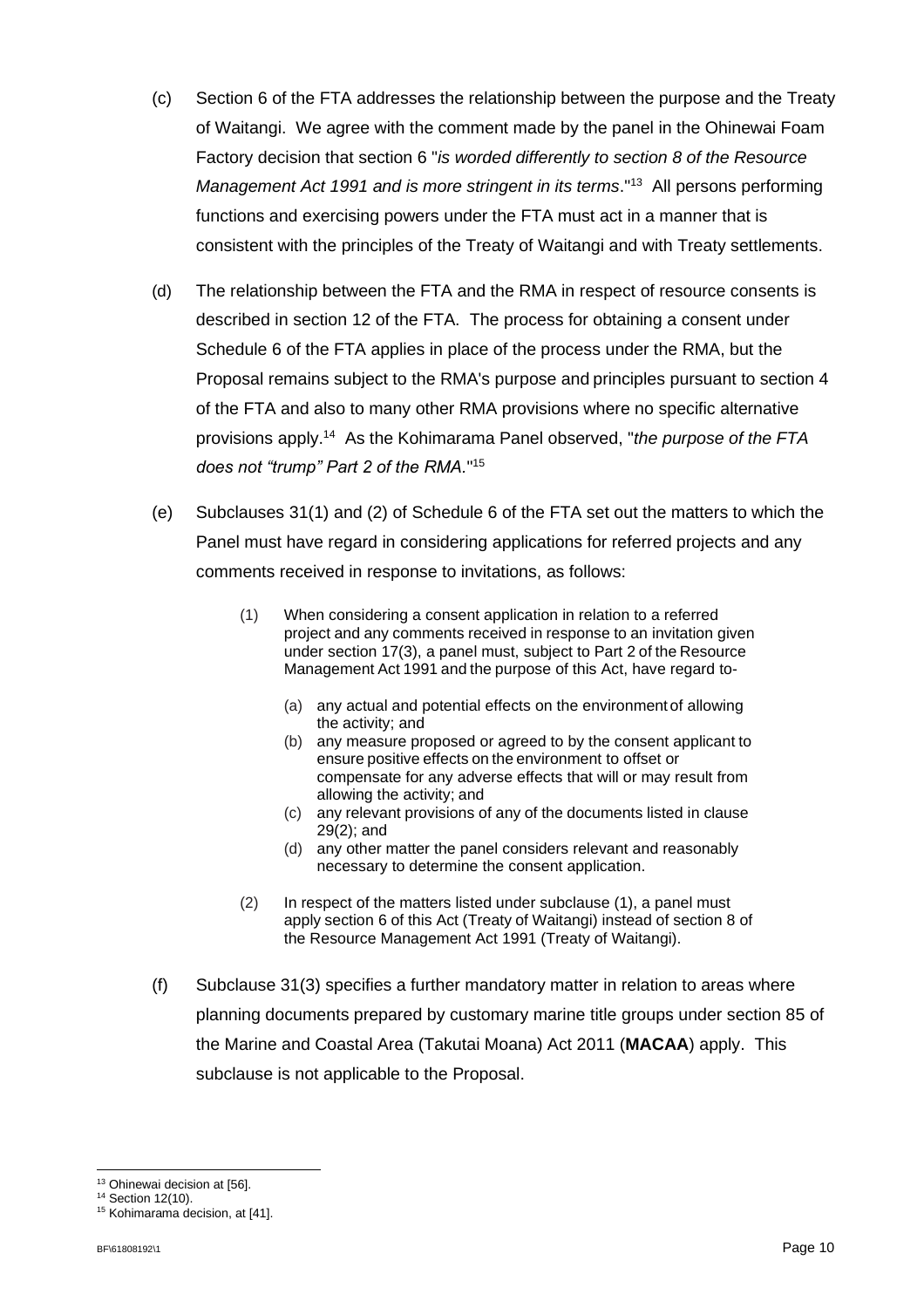- (g) Subclauses 31(4) to (6) set out matters which the Panel may or must disregard including adverse effects where a national environmental standard or the plan permits an activity with that effect, trade competition effects, and any effect on a person who has given written approval to the application. None of these matters arise in respect of the Proposal.
- (h) The Panel has considered the "*other matters relevant to decisions*" set out in subclauses 31(7) to (12). In terms of subclause 31(7), the Applicant acknowledges that the Proposal is a non-complying activity overall. The Panel agrees and has assessed it on that basis. In terms of subclause 31(8), the Panel considers that the information contained in the original application was not sufficient to determine the application. It has reached the view that, taken together with all further information subsequently provided by the Applicant, there is sufficient information to determine the application. However, the Panel has had regard to the adequacy of information provided in reaching findings on various effects of the Proposal, and to the extent that it has been unable to make definitive findings on certain effects, it relies in part on clause 31(8) in its reasons for declining consent.
- (i) Referred projects require consideration of Sections 104A to 104D, 105-107 and various subclauses of Section 138A of the RMA.<sup>16</sup>
- 4.3 The planning framework relevant to this application comprises the documents referred to in clause 29(2), namely:
	- (a) National Environmental Standards;
	- (b) Other regulations made under the RMA;
	- (c) National Policy Statements;
	- (d) New Zealand Coastal Policy Statement;
	- (e) Regional Policy Statements or Proposed Regional Policy Statements;
	- (f) Plans and Proposed Plans;
	- (g) Planning documents recognised by a relevant iwi authority and lodged with a local authority.

<sup>16</sup> Clause 32(1) Schedule 6 of the FTA.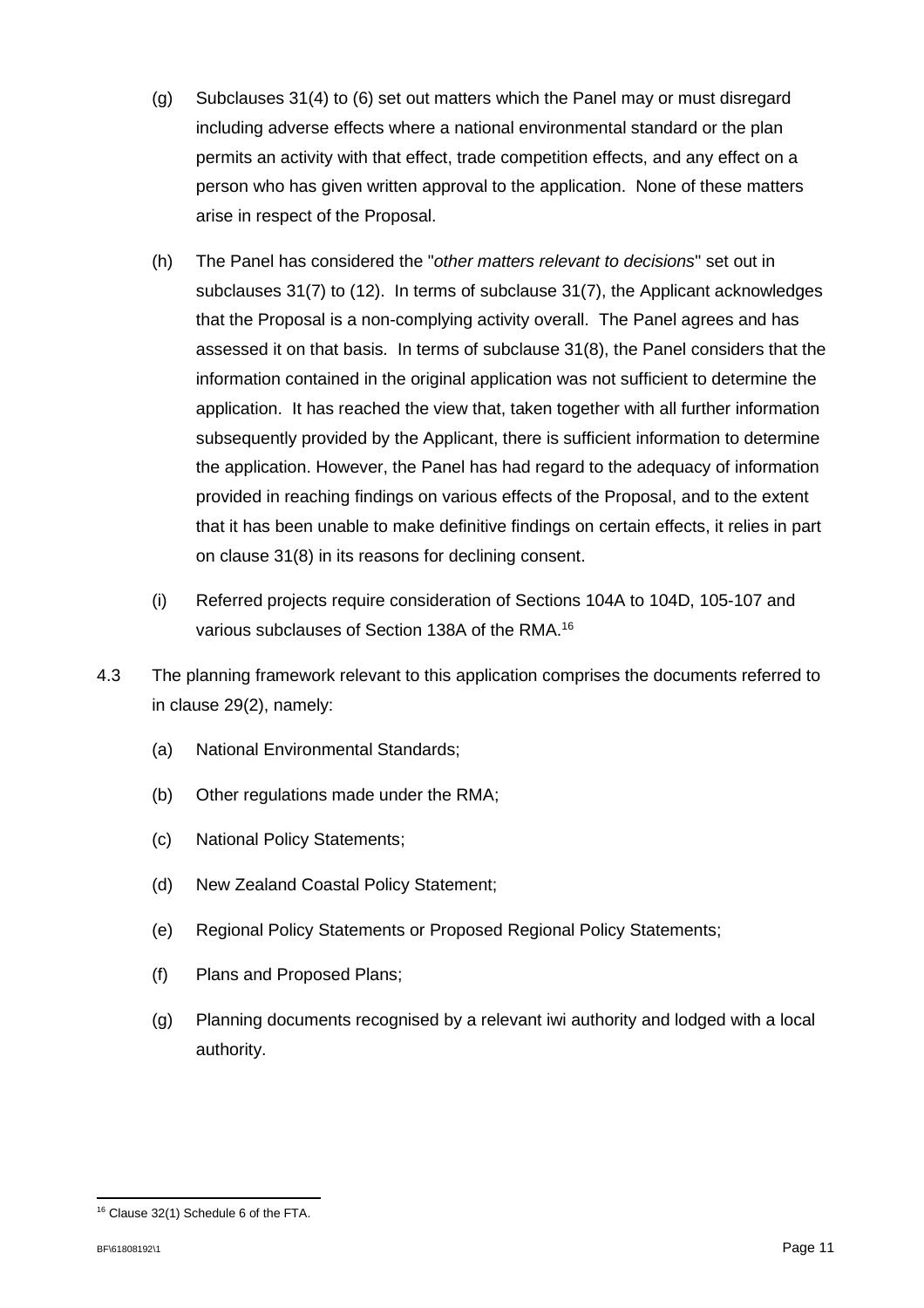- 4.4 Finally, clause 37(6) sets out the content requirements for this decision, most notably:
	- (6) The written report of the decision must—
		- (a) state the decision made by the panel; and
		- (b) state the panel's reasons for its decision; and
		- (c) include a statement of the principal issues that were in contention; and
		- (d) include the main findings of the panel on those issues.

### **5. MANA WHENUA**

- 5.1 The FTA requires that all applications lodged with the EPA include the following information:
	- (a) A list of persons the applicant considers are likely to be affected by the Proposal, including the relevant iwi authorities and relevant Treaty settlement entities (section 20(3)(h) of the FTA);
	- (b) Information about Treaty settlements that apply to the Site (clause 9(1)(i) Schedule 6 of the FTA);
	- (c) A Cultural Impact Assessment (**CIA**) or statement of reasons given by the relevant iwi authority for not providing a CIA (clause 9(5) Schedule 6 of the FTA);
	- (d) Information on customary marine title groups, if relevant (clause 9(6)(b) of Schedule 6 of the FTA);
	- (e) Views of iwi or hapū that have not been consulted in relation to the proposal and if the iwi or hapū elect not to respond when consulted, any reasons they have specified for that decision (clauses 10(1)(e) and (f) of Schedule 6 of the FTA); and
	- (f) Information on protected customary rights (clause  $10(1)(h)$  Schedule 6 of the FTA).

### **Relevant Iwi Authorities**

- 5.2 The Site is located at 115 Main Road, (SH6) Hope. It lies approximately 1.5km southwest of the town of Richmond, in the Tasman District in the northern region of the South Island, which is known as Te Tau Ihu.
- 5.3 There are eight Iwi and eight corresponding Iwi authorities which have overlapping areas of interest in Te Tau Ihu. They are:
	- (a) Ngāti Apa ki Te Rā Tō, represented by Ngāti Apa ki Te Rā Tō Charitable Trust;
	- (b) Ngāti Kuia, represented by Te Runanga o Ngāti Kuia Trust;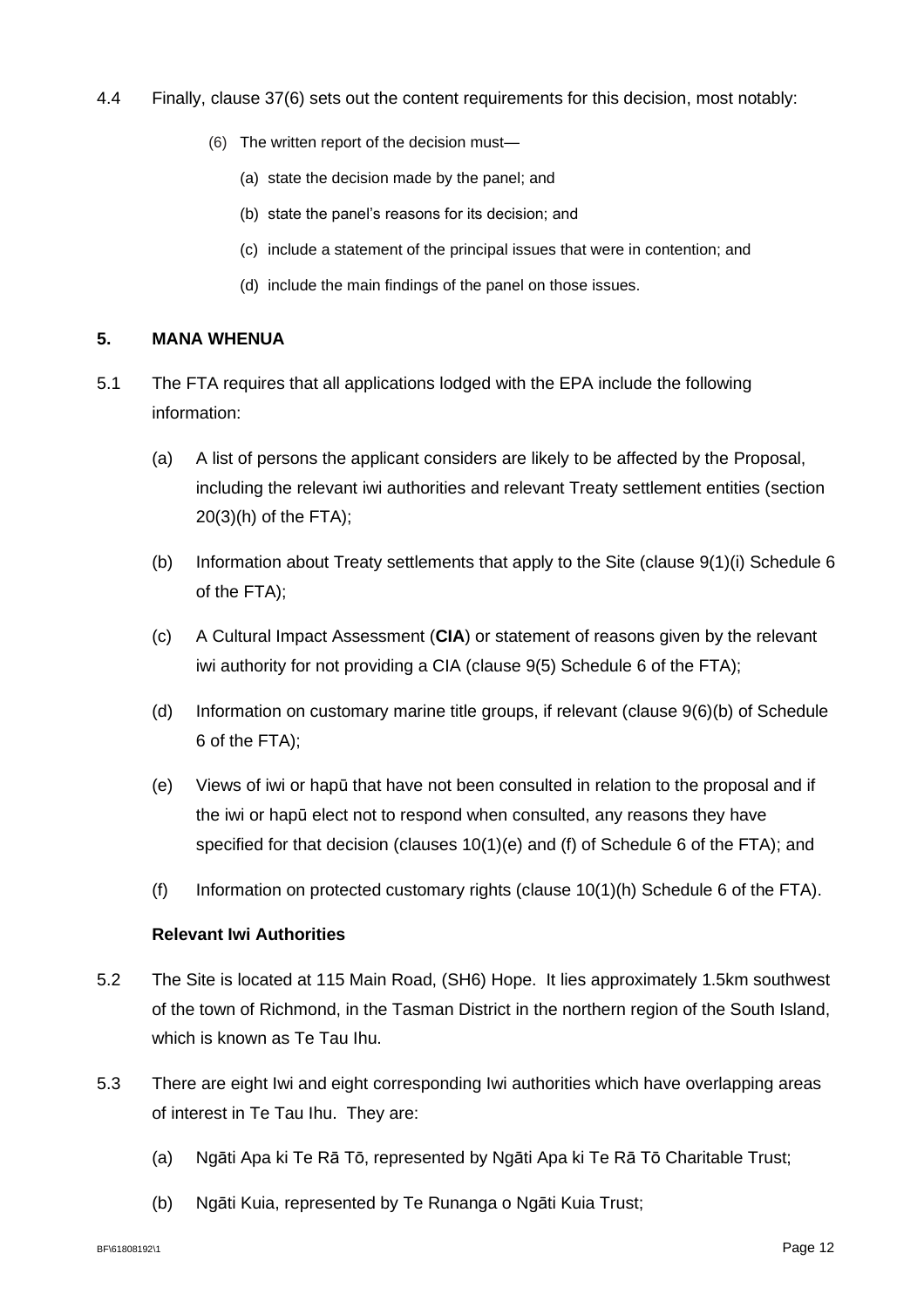- (c) Rangitāne o Wairau, represented by Rangitāne o Wairau Settlement Trust;
- (d) Ngāti Kōata, represented by Te Pātaka a Ngāti Koata;
- (e) Ngāti Rārua, represented by Ngāti Rārua Settlement Trust;
- (f) Ngāti Tama ki Te Tau Ihu, represented by Ngāti Tama ki Te Waipounamu Trust;
- (g) Te Atiawa o Te Waka-a-Māui, represented by Te Atiawa o Te Waka-a-Māui Trust; and
- (h) Ngāti Toa Rangatira, represented by Te Runanga o Toa Rangatira Inc.

## **Treaty of Waitangi and Treaty Settlements**

- 5.4 The FTA does not contain a list of Treaty principles but case law indicates that these are evolving and may include, of relevance to the Proposal, the principles of active protection, good faith consultation and communication, and a spirit of partnership.<sup>17</sup>
- 5.5 There are various Treaty of Waitangi settlement acts across the eight Iwi in the District that are relevant to the area in which the Site is located:
	- (a) Ngāti Kōata, Ngāti Rārua, Ngāti Tama ki Te Tau Ihu, and Te Ātiawa o Te Waka-a-Māui Claims Settlement Act 2014;
	- (b) Ngāti Apa ki te Rā Tō, Ngāti Kuia, and Rangitāne o Wairau Claims Settlement Act 2014;
	- (c) Ngati Toa Rangatira Claims Settlement Act 2014 (together the **Settlement Acts**).
- 5.6 The report prepared in accordance with section 17 of the FTA<sup>18</sup> outlines the relevant provisions in the Treaty settlements relevant to resource consent applications within their respective areas of interests. The Panel notes that the Site is not covered by a Statutory Acknowledgement under any of the above Settlements.<sup>19</sup>

## **Customary Marine Title and Protected Customary Rights**

- 5.7 We agree with the Applicant that the Site is well away from the coast and on that basis:
	- (a) It is unaffected by the provisions of the MACAA, and
	- (b) There are no relevant court orders recognising customary marine title or protected customary rights under MACCA requiring consideration.

<sup>&</sup>lt;sup>17</sup> Carter Holt Harvey Ltd v Te Runanga o Tuwharetoa Ki Kawerau [2003] 2 NZLR 349 at [27].

<sup>&</sup>lt;sup>18</sup> Prepared by the Ministry for the Environment in consultation with the Office for Maori Crown Relations – Te Arawhiti.

<sup>19</sup> See Application, Appendix 8, section 4, para 5.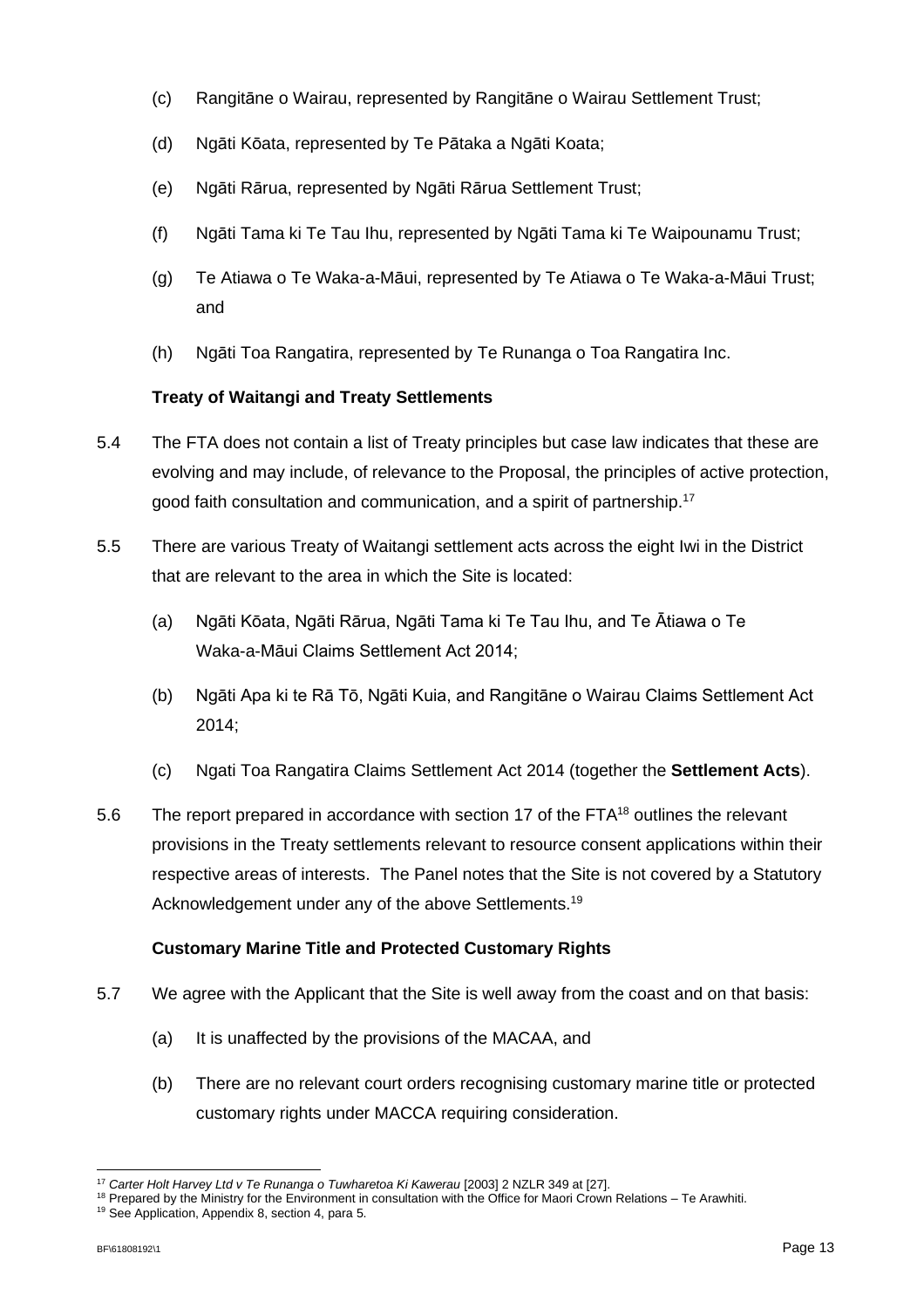### **Iwi Management Plans**

5.8 The RMA describes an iwi management plan (**IMP**) as "*…a relevant planning document recognised by an iwi authority and lodged with the council*". Ngāti Kuia, Ngāti Kōata and Ngāti Tama ki Te Tau Ihu have all lodged IMPs with the Council. In the following section we discuss their relevance to the Proposal.

### *Te Runanga o Ngāti Kuia Pakohe Management Plan*

- 5.9 Pakohe is a taonga which is synonymous with Ngāti Kuia. It symbolises the intense nature of their relationship to the environment, and the mauri (life force) that is contained in all parts of the natural environment and binds the spiritual and physical world. Ngāti Kuia have a responsibility and an obligation to this taonga and its cultural, spiritual, historic and traditional values. The purpose of Te Runanga o Ngāti Kuia Pakohe Management Plan is "*Maintaining our whakapapa and historical connections to Pakohe for today and for future generations and for managing its sustainable use forever.*" 20
- 5.10 We saw no evidence that there is pakohe present on or within the Proposal site. *Ngāti Kōata No Rangitoto ki Te Tonga Trust Iwi Management Plan*
- 5.11 The primary purpose of this IMP is to provide a means by which Ngāti Kōata are properly and fully considered in decision-making affecting their interests in Te Tau Ihu. Ngāti Kōata consider that one of the key benefits of their IMP is in setting down guidelines for consultation in an attempt to avoid inadequate consultation leading to negative outcomes.<sup>21</sup>
- 5.12 In relation to this Proposal, Ngāti Kōata were consulted as part of the CIA development process (discussed further below) and provided a letter stating that they were comfortable with the CIA and requesting an Iwi monitor be on site during excavations and that an Accidental Findings Protocol be included in any consent.
- 5.13 We note that these two requests were not reflected in the draft conditions or advice notes offered by the Applicant.

### *Ngāti Tama ki Te Waipounamu Environmental Management Plan*

5.14 The purpose of this Plan, among other things, is to highlight Ngāti Tama aspirations for managing ancestral whenua, awa, wāhi tapu and wāhi taonga in the Ngāti Tama rohe. The Plan is also a guide for councils, government agencies and natural resource users to

<sup>&</sup>lt;sup>20</sup> Te Runanga o Ngāti Kuia Pakohe Management Plan.

<sup>21</sup> Ngāti Kōata No Rangitoto ki Te Tonga Trust Iwi Management Plan.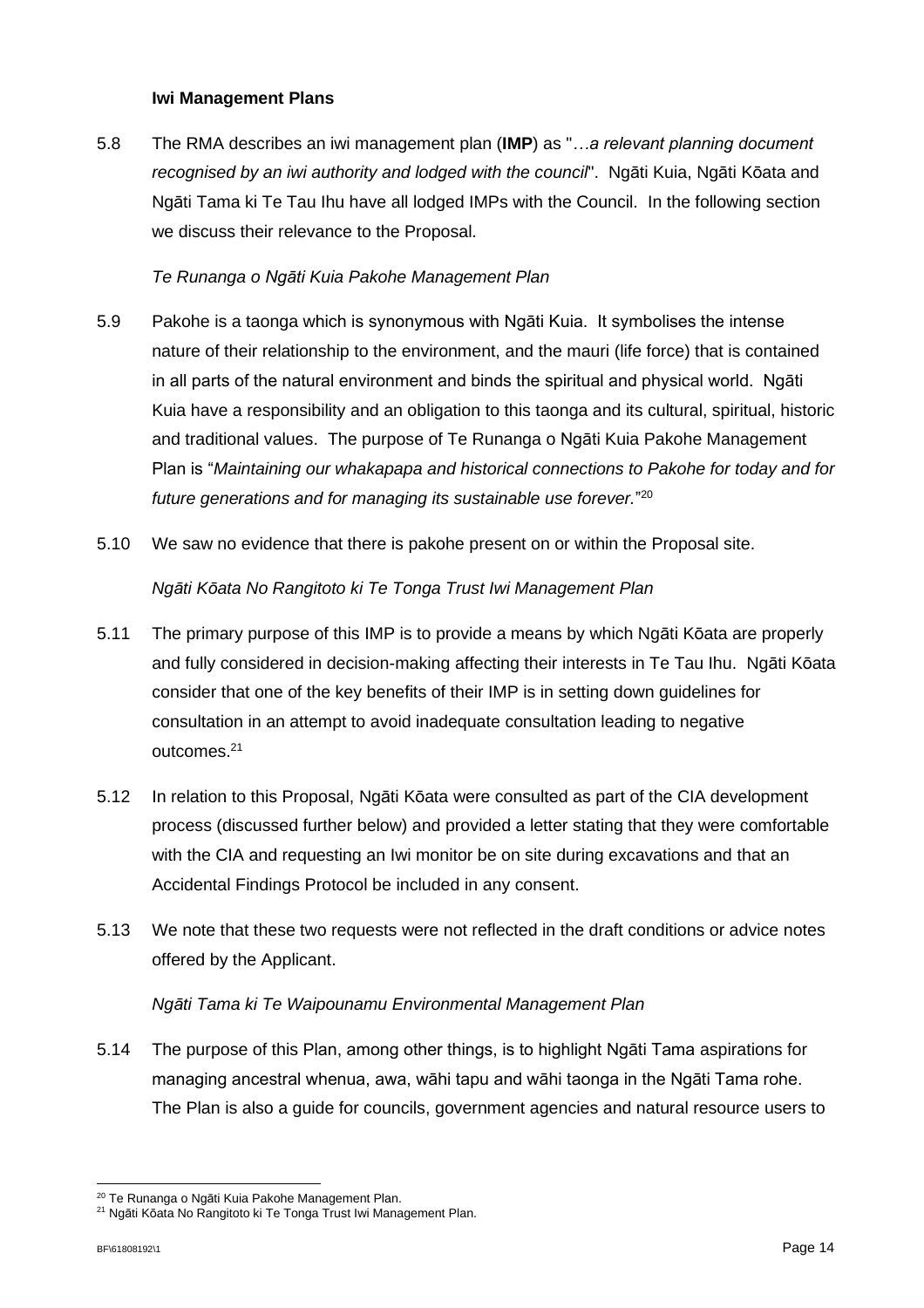understand issues of significance to Ngāti Tama, and how those issues can be resolved in a manner consistent with cultural values and interests to: 22

- $(i)$
- (ii) determine the nature and extent of engagement that may be required regarding particular activities or places of importance; and
- (iii) to ensure appropriate weight is given to Ngāti Tama values and customary rights in decision making processes.
- 5.15 During the CIA process, Ngāti Tama expressed disappointment at both the timing and form of the consultation undertaken by the Applicant. While the CIA discussed tikanga values, mauri and kaitiakitanga, the nature of the discussion focused on these values as common to Maori, rather than as specific Ngāti Tama cultural values.
- 5.16 We saw no evidence that specific Ngāti Tama values had been considered in the application.

### **Cultural Impact Assessment**

5.17 A CIA dated March 2021 was provided with the application, commissioned by the Applicant from Te Arahanga Ltd, whose Managing Director, Mr Geoff Mullen, advised:<sup>23</sup>

> This CIA is based on a consultative process aimed at facilitating affected Iwi to understand the proposal, provide input into this assessment of the consent application and to collate their feedback on the cultural impacts of the proposal before being fully completed…

- 5.18 In addition to the CIA, the Applicant provided an "Addendum: Update of the Consultation Process with Iwi" as part of the Application documentation. The information was provided in response to advice from the EPA to the Applicant that, under the FTA;<sup>24</sup> "only iwi can request a CIA". In fact, clause 9(5) of Schedule 6 requires a CIA "*prepared by or on behalf of the relevant iwi authority*" or if a CIA is not provided, a statement of any reason given by the relevant iwi authority for not providing that assessment.
- 5.19 The Addendum summarised the timeline of the "consultation process" over preparation of the CIA and attached copies of 35 emails from 5 January 2021 to 1 March 2021 between Davis Ogilvie, Te Arahanga Ltd and various Te Tau Ihu Iwi.
- 5.20 The whakapapa of the CIA can be summarised as follows:
	- (a) In 2019 a draft copy of the Proposal was sent by the Applicant's lead consultant, Davis Ogilvie to five of the eight Te Tau Ihu Iwi;

<sup>22</sup> Ngāti Tama EMP, p.11.

<sup>&</sup>lt;sup>23</sup> Appendix 8, section 1, p 3, para 4.

 $24$  The Addendum refers to section 9(5) of the FTA. The relevant provision is clause 9(5) of Schedule 6.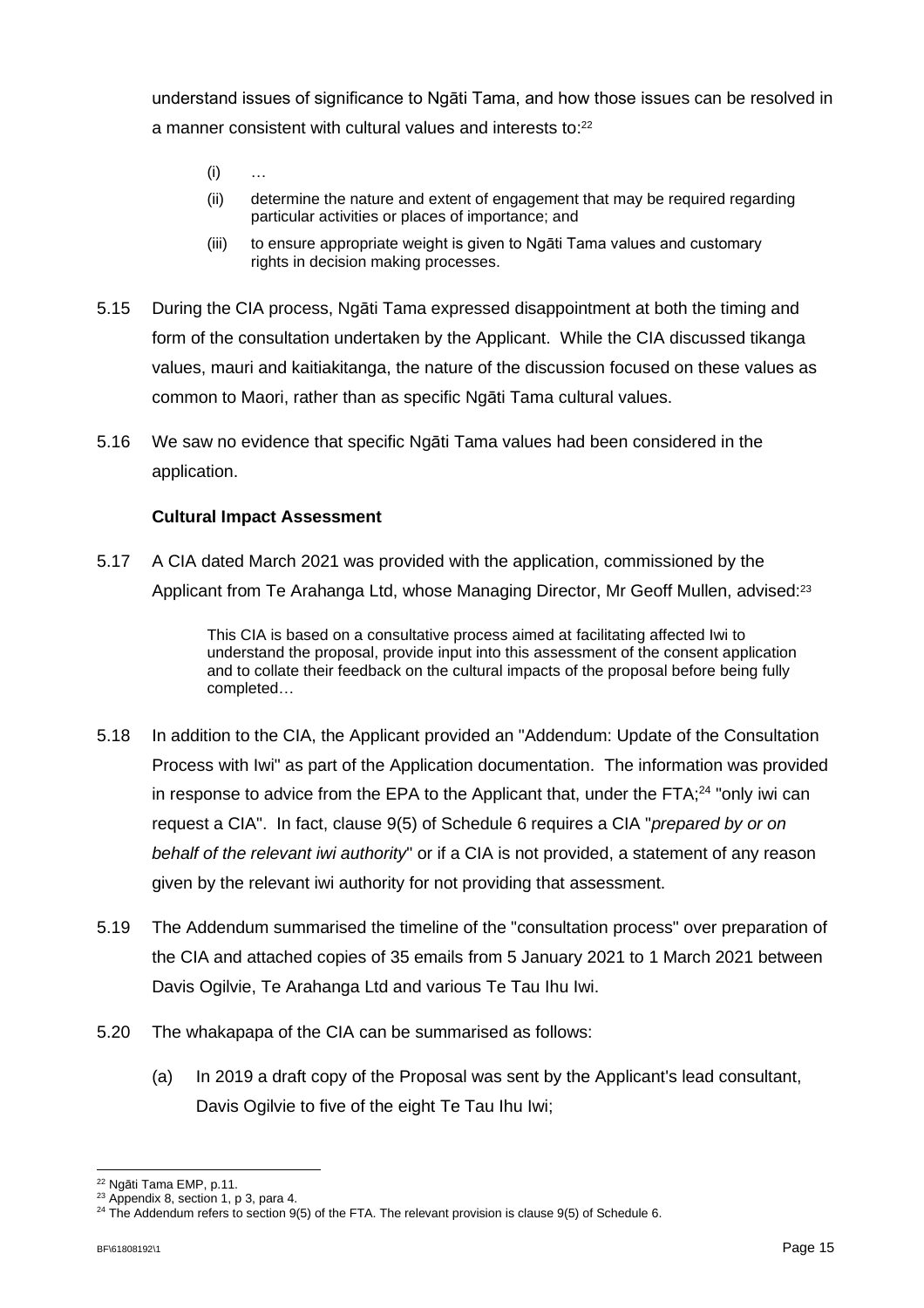- (b) On 17 December 2020 Davis Ogilvie commissioned Te Arahanga to prepare a draft CIA by 11 January 2021. The Addendum explains that this deadline was to enable the Applicant to meet "the low-cost housing funding deadline", presumably associated with the SHA process;
- (c) On 5 January 2021 a draft CIA was forwarded to all eight Iwi with a request for feedback and a deadline of 11 January 2021 for that feedback to be provided. This notice coincided with the Christmas/New Year office closures for Iwi with the result being that some Iwi were not in a position to respond;
- (d) Mr Mullen sent out further correspondence to Iwi in February 2021 to facilitate greater input. This further correspondence included Ngāti Toa Rangatira as they had been omitted from the original list of Iwi to notify. Ngāti Toa Rangatira were advised that the Applicant had extended their submission date to allow Iwi more time to respond;
- (e) As a result of Mr Mullen's engagement with Iwi over time, Ngāti Kōata responded by letter dated 23 February 2021 advising that they were "comfortable" that the CIA is sufficient to represent Ngāti Kōata, and that the recommendations proposed in the CIA would mitigate against any cultural impacts of the Proposal. They also advised that they wished to be informed of any finds resulting from iwi monitoring;
- (f) In a meeting with Te Atiawa on 26 February 2021, Te Atiawa advised that they had no objections, but these comments were made in relation to the recommendations in the CIA rather than the Proposal itself;
- (g) The Iwi that did respond did not comment on the Application but did express disappointment with the process of consultation;
- (h) Not all iwi responded to emails and/or questionnaires that were sent out by Mr Mullen.
- 5.21 The CIA outlined the relationship of Te Tau Ihu Iwi to the Waimea River and rohe (area) noting that the eight Iwi of Te Tau Ihu have identified a direct and historic relationship with the Waimea River and view the river as a Tupuna awa (a Maori world view includes viewing river and maunga as Tupuna (ancestors)).
- 5.22 The CIA advised that since 2014, both the Council and Iwi have been working on the process of minimising any risk to cultural sites or taonga. The Crown provided the statutory acknowledgements as cultural redress instruments to Iwi to settle their historical Treaty claims. As discussed above, the Site is not within any of the statutory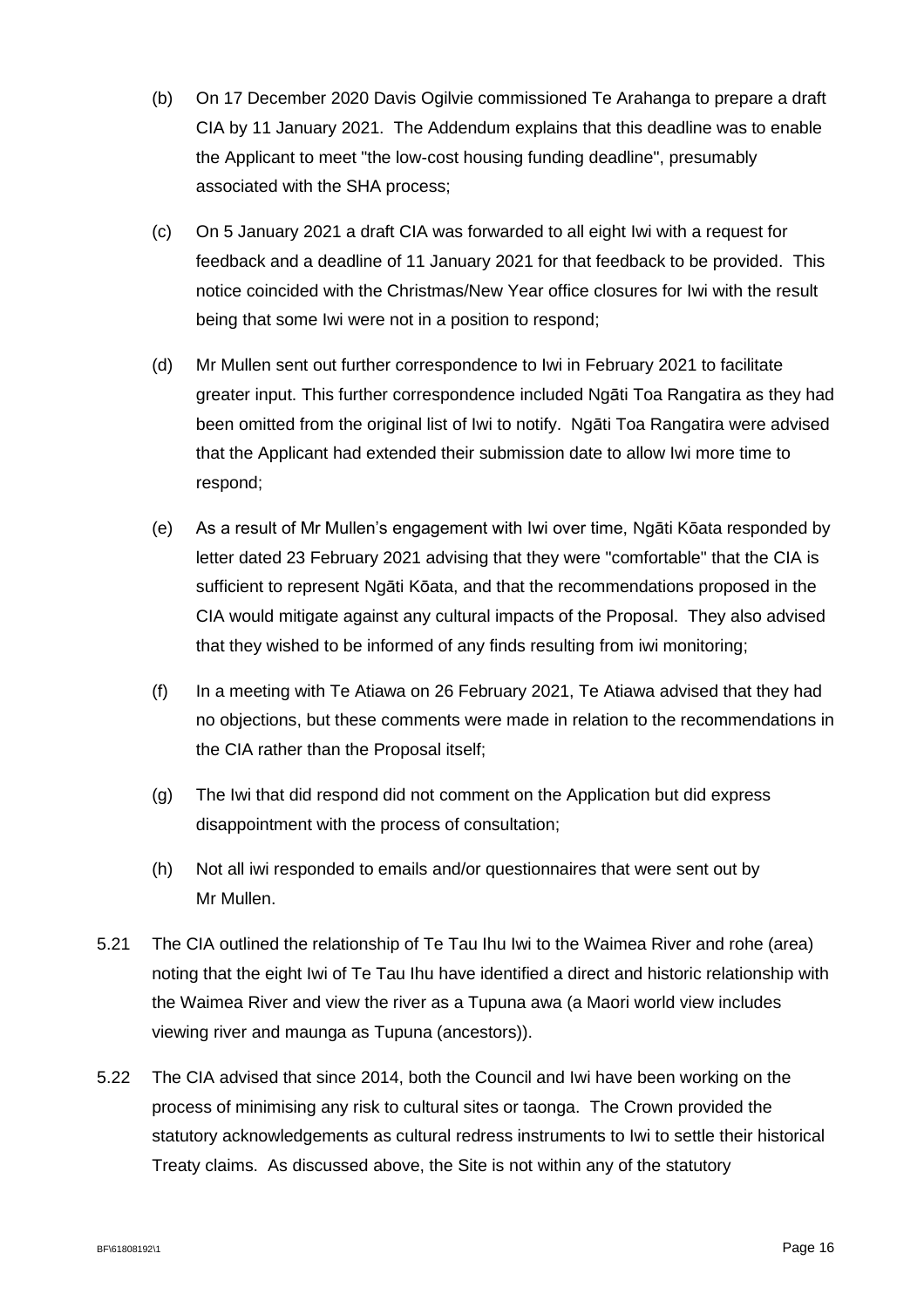acknowledgement areas as set out in the various Settlement Acts across the eight Iwi in the District.

- 5.23 The cultural and environmental impacts of the proposal were outlined in the CIA, but no potential and/or adverse effects were identified or discussed arising out of the activities comprising the Proposal.
- 5.24 The CIA made the following recommendations:
	- (a) For a cultural monitor to be on site for any excavation work carried out; and
	- (b) For the Accidental Findings Protocol to be implemented during all activities if any artefacts are unearthed during excavations.
- 5.25 Neither of these matters were the subject of draft subdivision consent conditions offered by the Applicant.
- 5.26 The FTA specifically requires a CIA to be prepared by or on behalf of the relevant iwi authority. The CIA for this Application was not prepared on that basis. Although information about the Proposal (albeit in its earlier SHA form) was sent to five Iwi<sup>25</sup> in 2019, the Applicant has not confirmed whether those Iwi were asked if they wished to provide a CIA or whether they would assent to the preparation of a CIA on their behalf.
- 5.27 Further, while extensive email correspondence with Iwi has been provided as an Addendum to the CIA, there is no clear statement of reasons from most iwi about why they did not or would not provide a CIA, or indeed any commentary from them on the CIA that was prepared and provided to them for review and feedback.<sup>26</sup>
- 5.28 It is clear from both the CIA and correspondence between Davis Ogilvie and the EPA that the Applicant struggled both to adapt the SHA application material to suit the FTA process, and to understand the enhanced role of iwi in the latter process, as explained to them by the EPA. Instead, Davis Ogilvie had followed its usual process for consulting with iwi in respect of RMA applications. 27
- 5.29 The fact that the draft CIA was sent to Iwi over the New Year period, with a request for feedback within one week, is not consistent with the Treaty principle of good faith consultation and communication and did not facilitate iwi participation in the FTA Application process.
- 5.30 The Panel invited comments on the Application from all eight Te Tau Ihu Iwi. No comments were received. In the absence of substantive comment, the only evidence

<sup>&</sup>lt;sup>25</sup> Ngāti Tama, Te Atiawa, Ngāti Koata, Ngāti Kuia and Ngāti Apa.

<sup>&</sup>lt;sup>26</sup> The exception is Ngāti Koata, who provided a letter stating that they were "comfortable" with the CIA.

<sup>27</sup> Appendix 8, Addendum, p.13.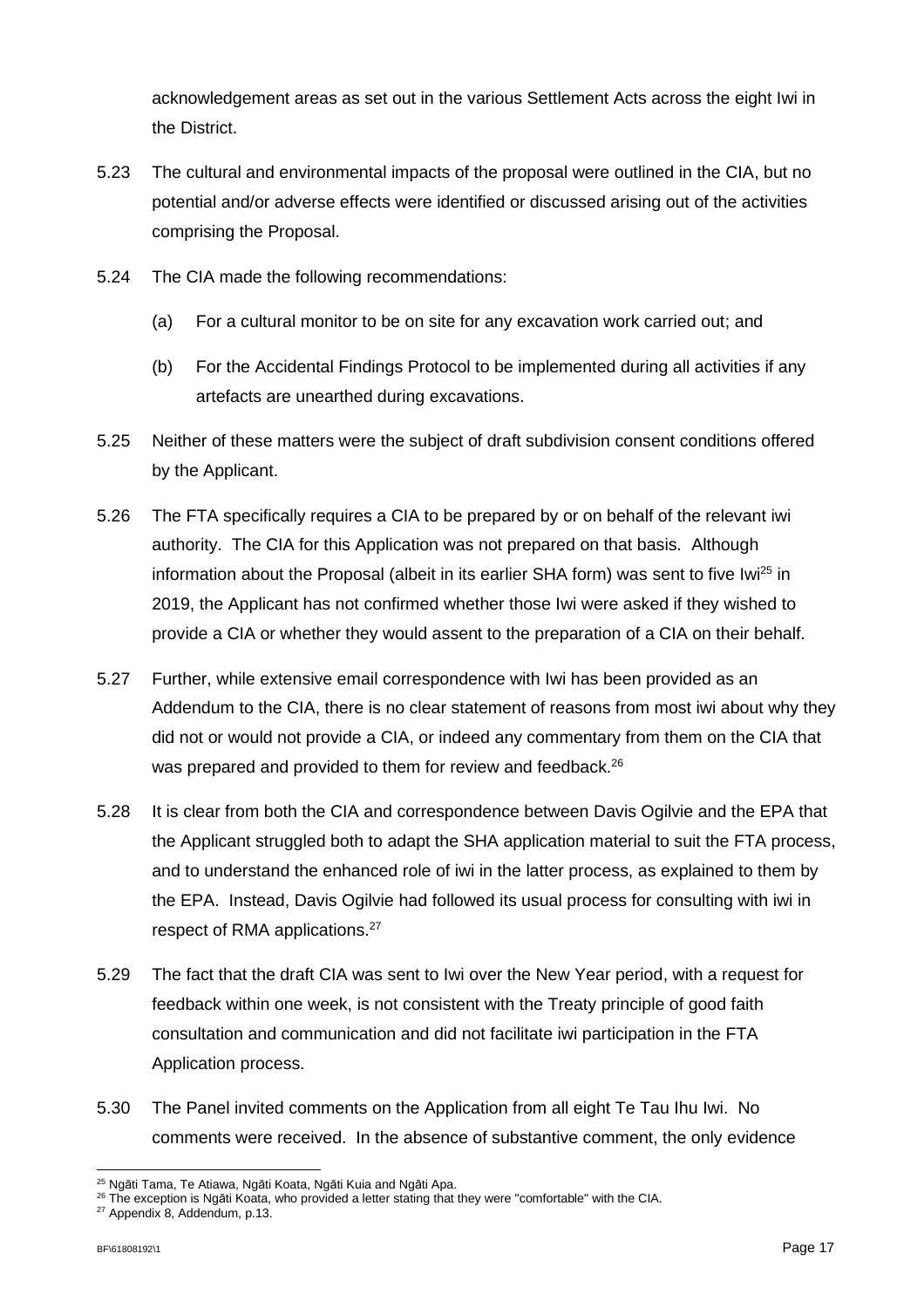available to the Panel on which it can make findings in relation to cultural effects, including the matters in section 6(e) and 7 of Part 2 of the RMA, is that contained in the CIA and its Addendum.

- 5.31 Section 6(e) of the RMA requires the Panel in making its decision on this Application (and subject to the FTA purpose) to recognise and provide for, as a matter of national importance, the relationship of Maori and their culture and traditions with their ancestral lands, water, sites, wāhi tapu, and other taonga. The Treaty settlements of the eight Iwi of Te Tau Ihu establishes their relationship with the Proposal site and the wider Tasman area. The CIA advises that it is important to acknowledge the close proximity of the Proposal site to identified cultural sites and the relationship Te Tau Ihu iwi have with the Waimea rohe.<sup>28</sup>
- 5.32 We hereby provide that acknowledgment. Further, we confirm that we have no evidence on which to conclude that the Proposal would, if consent were granted, interfere with the relationship of Māori with their ancestral lands, water, sites, wāhi tapu and other taonga.
- 5.33 In relation to the requirements of section 7, we note that the traditional concept of kaitiakitanga is an intergenerational obligation that Maori inherit from their Tupuna. We find on the basis of the evidence before us that the eight Iwi are kaitiaki in the Waimea rohe.<sup>29</sup> As discussed above, Ngāti Kōata and Te Atiawa choose to exercise kaitiakitanga through their response to the Applicant requests for feedback. Other Iwi were invited to do so and chose not to respond.
- 5.34 Despite deficiencies of the consultation and CIA process, we consider on the basis of the evidence that, were we to grant the consents sought, the requirements of sections 6(e) and 7 of the RMA, and of section 6 of the FTA would not be offended by the Proposal.

### **6. EVALUATION OF ACTUAL AND POTENTIAL EFFECTS**

### **Existing environment & receiving environment**

6.1 The Site has road frontage to both Main Road and White Road. The site is flat, largely square, approximately 3.6 hectares in area, occupied by two residential dwellings and some accessory building structures. While the site could be characterised as a corner site, there are three sites fronting Main Road (125 and 127 Main Road and 1 White Road) which do not form part of the Application site. Until recently the bulk of the site had been planted in grape vines, the majority of which have been removed, except for the vines between Main Road entrance to the site and the residential dwellings.

<sup>28</sup> Appendix 8, section 4, para 5, p.7.

 $29$  Appendix 8, section 5, para 4, p.8.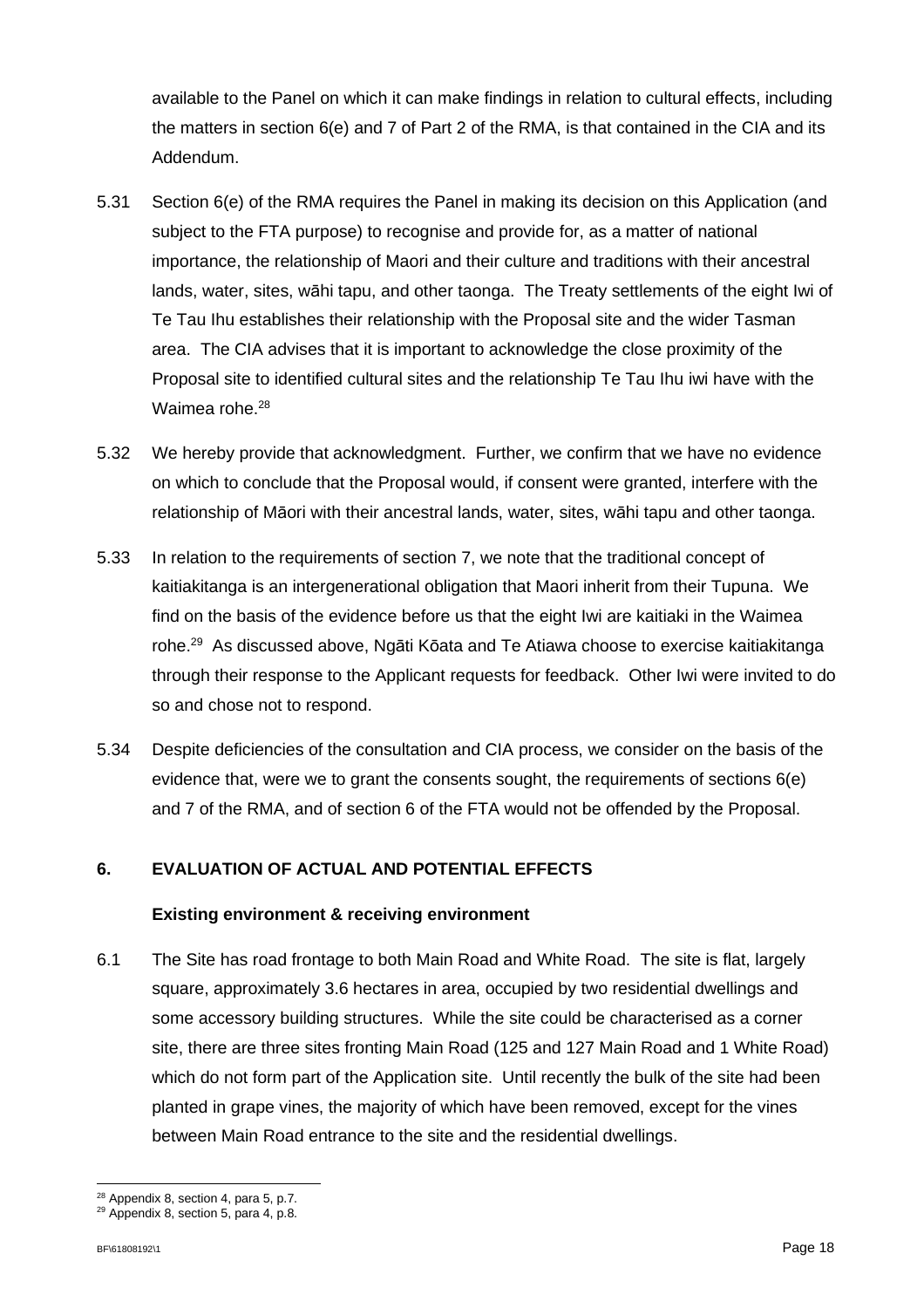- 6.2 The site and the land in the surrounding area are zoned Rural 1. Under the TRMP the Rural 1 Zone "*covers land areas identified as having generally high existing and potential productive value. In the area of this zone, rules for subdivision and development have been developed primarily to protect these qualities on a long-term basis, while allowing for reasonable use and development of the land resource*". In accordance with the zoning, the land in the surrounding area is used for a range of intensive agricultural, horticultural uses, orchards, packing houses, glasshouses and vineyards including the adjacent sites to the north east and south east and the land to the north west on the opposite side of SH6 which is planted in vines.
- 6.3 The land on the opposite side of White Road is also zoned Rural 1. These sites are occupied by single storey residential dwellings and accessory buildings. The dwellings are generally set back some 10m from the road boundary with well landscaped front yards, with the sites varying in size from 898m² to 1.5196 ha, with the majority around 1,000m². This pattern of residential land use is also evident along the Main Road frontage to the west, where residential development of a similar scale and intensity has occurred, with the sites to the rear of these house lots retained in agricultural production. There is also a commercially used site at 149 Main Road on the corner of Main Road and White Road. Richmond town centre is located just over 2 kms to the east of the site. It is surrounded by residentially zoned land and the Richmond growth areas in which the Council is seeking to encourage medium density housing developments that achieve a high standard of amenity.
- 6.4 Main Road is an arterial road and designated by Waka Kotahi as SH6. White Road is classed as an access road. The site has a combined frontage to Main Road of approximately 127m and 168m to White Road. Land along the full length of the Main Road frontage is designated for State Highway purposes (D120). Main Road is strategically important, being a 'through route' which makes a significant contribution to the social and economic wellbeing linking regionally significant places, industries, ports and airports. At this location it has an annual average daily traffic count of 14,557 vehicles, approximately 10% are heavy vehicles. It is a Limited Access Road.

#### **Stormwater management**

6.5 The management of stormwater from the subdivided lots was a key issue in contention, since the Proposal site is not connected into a reticulated stormwater system and according to the Council's Development Engineer is unlikely to be serviced in the next decade. The Council's Long-Term Plan (**LTP**) programmes reticulation in this location from 2031 onwards, consistent with the projections for urban growth in this part of the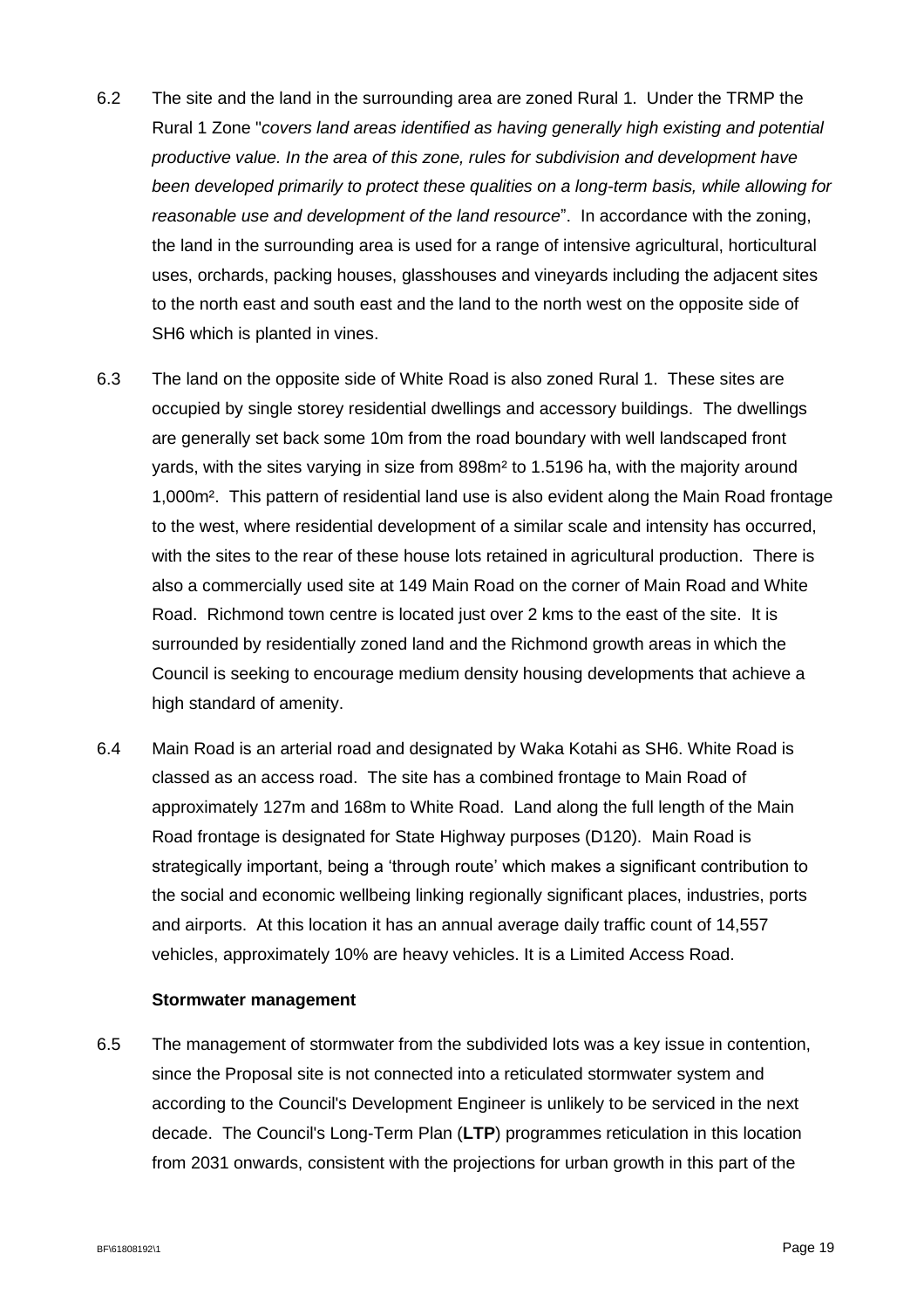District. An adequate stormwater management system is therefore integral to the success of the Proposal.

- 6.6 As discussed in section 3 of this decision, the original Application did not seek consent for the discharge of stormwater but did discuss potential discharge effects and provided a report from Envirolink setting out the proposals for stormwater management onsite via detention and soakage that would ensure no discharge beyond the site boundaries. $^{30}$
- 6.7 The stormwater management system proposed in the earlier SHA proposal had attracted adverse comment from the Council, which according to the Envirolink report provided feedback that "*the proposed stormwater management solution is still considered to be poor. Council has concerns that the solution will direct flood waters onto State Highway 6*", and signalled various improvements that would need to be made.<sup>31</sup> The Envirolink Report calculated the additional runoff that would be generated by the Proposal (assuming constructed dwellings and impervious surfaces) for both Q10 and Q100 events. Primary disposal would be via 5000L detention tanks on each lot, with overflow to the internal roads with a sump and chamber system connected by a piped network leading to a 2500m<sup>3</sup> secondary soakage pond in the northern reserve area of the subdivision (now lot 46). Rapid infiltration to groundwater would occur, disposing of a Q100 storm volume (705m<sup>3</sup>) in less than one hour. Incoming stormwater from neighbouring properties was not allowed for, on the basis of "anecdotal" evidence of no surface flooding in a major 2013 storm event.
- 6.8 During the comment period, the Applicant amended some features of the stormwater management system. The revised proposal, documented in a report from Davis Ogilvie dated 26 May 2021, includes the following features:
	- (a) Runoff from all impervious surfaces within residential lots to be managed via soakage, with each site having a soakage pit to manage up to a Q10 storm event in accordance with the Nelson Tasman Land Development Manual (2020) (**NTLDM**);
	- (b) No lot connections to a piped network to be provided for residential lots, since the primary flow can be managed onsite;
	- (c) Runoff from new internal roads would go to a communal infiltration basin via a pipe network within the road reserve;

<sup>30</sup> Notwithstanding the statement in the Application that all relevant standards were met, such that no consent was required, the Envirolink Report, dated 28 January 2021 appears to acknowledge in section 1 that "the proposed discharge does not meet the permitted activity criteria of TRMP Chapter 36.4 Discharges".

<sup>&</sup>lt;sup>31</sup> Envirolink Report, p 5.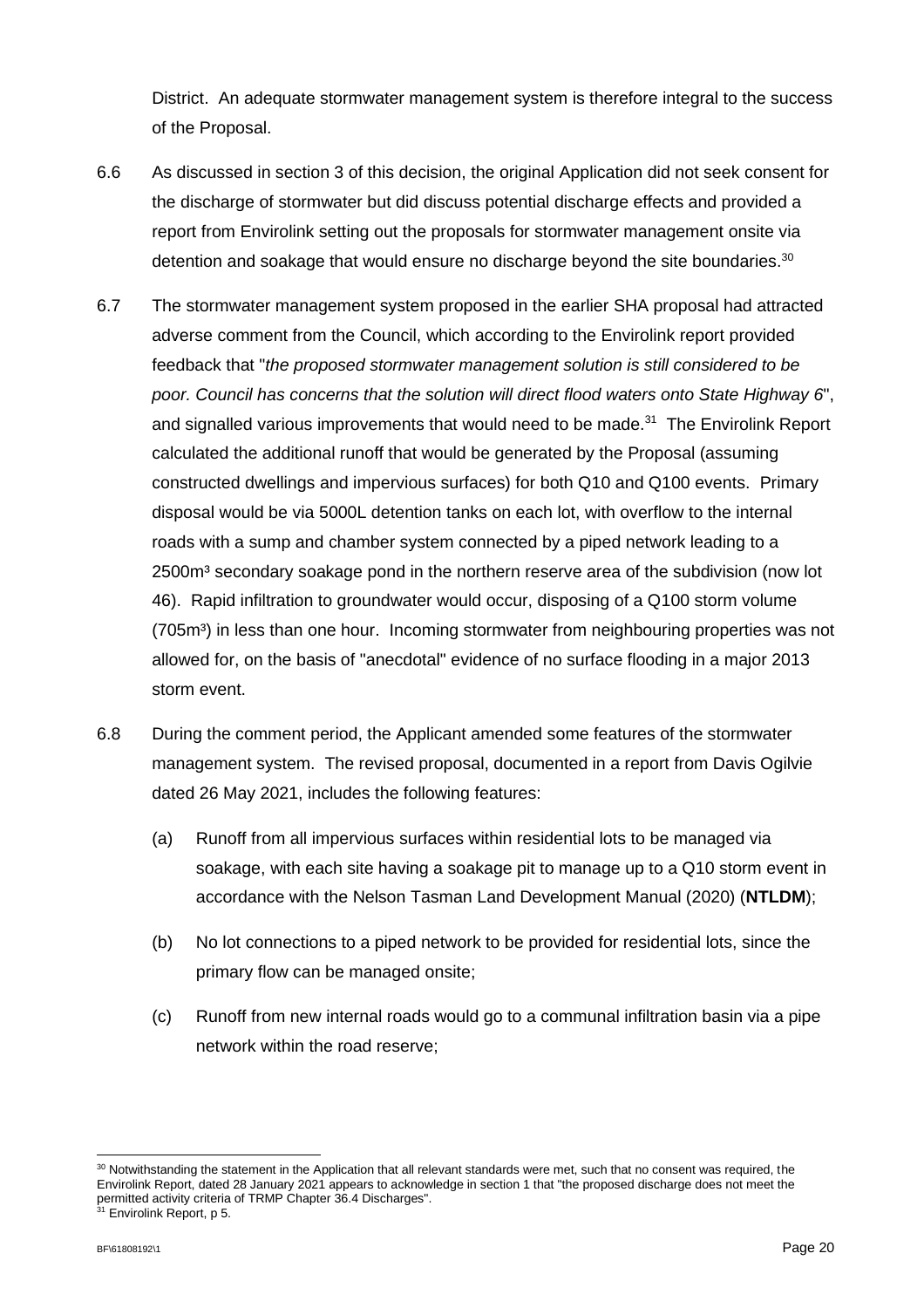- (d) During a secondary rainfall event all runoff from residential lots and roads will be routed to the infiltration basin via overland flow on the basis that all overland flow in a 1%AEP rainfall event will be contained within the road reserve;
- (e) Runoff from the upgraded portion of White Road during a secondary rainfall event would be routed to roadside soakage pits via standard sumps, with no piped connection, not across the site as occurs under existing conditions. Runoff from a secondary rainfall event would be routed along White Road to SH6.
- 6.9 The Council made the following comment on this amended proposal:<sup>32</sup>

There are no large-scale residential developments in this District that rely on soakage. If the applicant wants to rely on soakage, they will need to design and provide for Q100 soakage onsite and still show how the secondary flow paths to the roading network are achieved.

The revised stormwater solution with soakage on site and no connection to the road is a retrograde step and doesn't allow the development to be integrated into a larger residential stormwater unit later.

It is difficult from the application to understand the secondary flows across the site. There are likely to be flows from the uphill properties that flow onto the site. The applicant will need to continue to accept these overland flows and allow them to flow through the site, though this may be challenging with the changes proposed to allow building platforms.

- 6.10 The Council's Development Engineer and Team Leader Natural Resources also raised concerns about the stormwater management proposal, including: 33
	- (a) The provision of onsite soakage for each lot up to a Q10 storm event is a "gross under design" as the NTLDM standard specifies a minimum of a Q20 design storm event to be dealt with in the primary system: "*if this design was implemented then the land around the house will be flooded in regular storm events*";
	- (b) The detention pond on lot 46 is likely to be in place for over 10 years and be maintained by the Council and therefore needs to vest with Council;
	- (c) Soakage is not a long-term solution, particularly for roads, and is likely to lead to secondary flows affecting the State Highway;
	- (d) When compared to the performance outcomes desired by the NTLDM the proposed solution does not rank highly; it is not what is expected in a residential area, soakage is a low-cost option and is not considered to be robust, durable and easily maintained and it is unclear how it will fit into any future development of neighbouring properties.<sup>34</sup>

<sup>32</sup> Council comment, p 5.

<sup>&</sup>lt;sup>33</sup> Development Engineer memorandum p 3-4, or p 26-27 of complete Council comment document.

<sup>34</sup> Team Leader Natural Resources, Resource Consents memo, p 36-41 of complete Council comment document.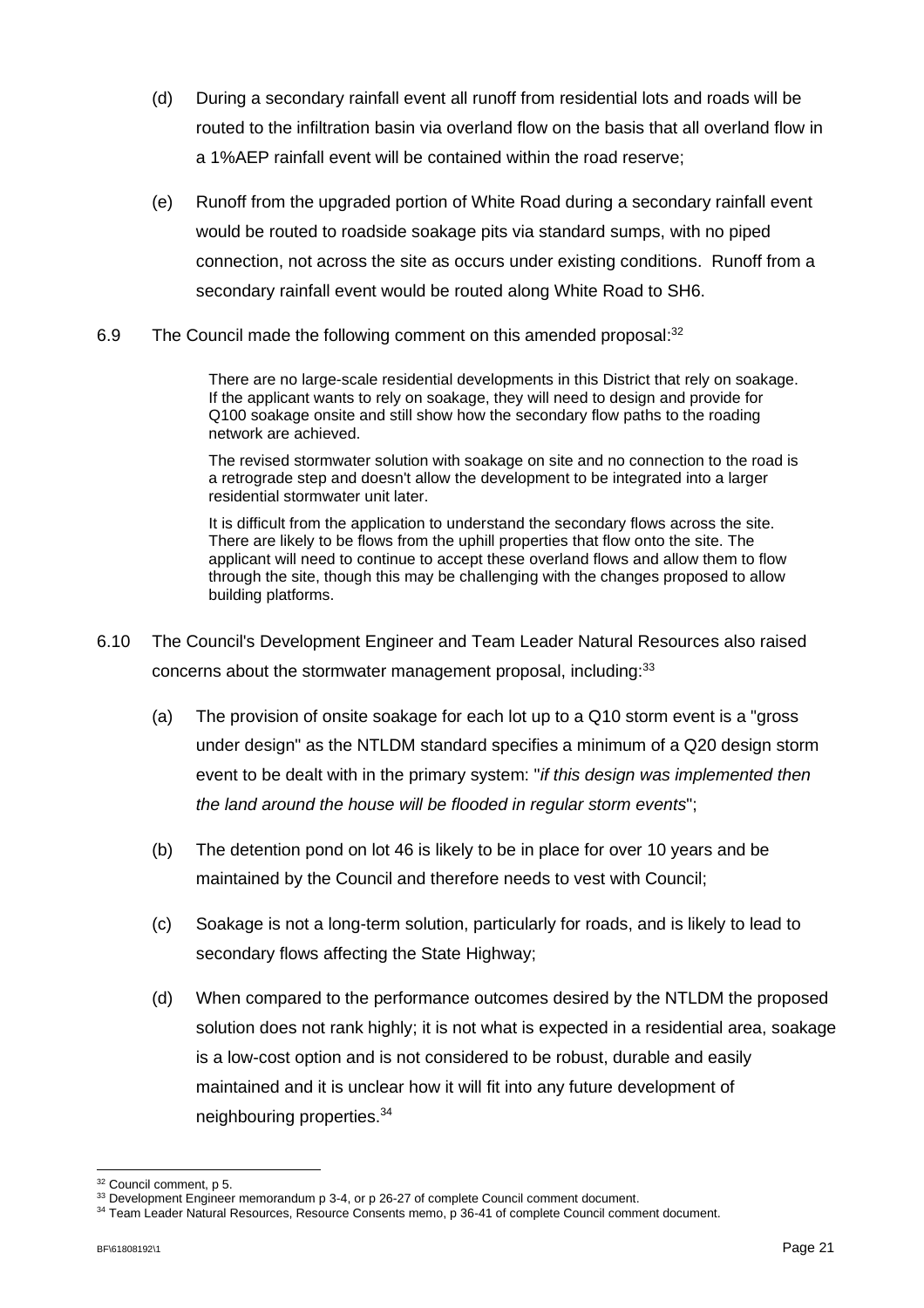- 6.11 In its comment Waka Kotahi noted the potential for stormwater discharges from the development to increase the risk of flooding on SH6 and expressed support for the use of onsite detention tanks for each dwelling, use of soakage pits to treat runoff from roads and driveways, and the provision of a stormwater detention pond. However, it remained concerned about secondary flows being directed onto SH6 and expressly sought mitigation of that potential effect by the Applicant.
- 6.12 The Applicant responded to these comments on 21 June 2021 by way of a further report from Davis Ogilvie, which made a number of changes to the stormwater management proposal. Somewhat unhelpfully, the Applicant did not clearly summarise the changes made, but the Council's response of 6 August 2021 provides the following summary:<sup>35</sup>
	- (a) The overflows from the onsite soakage pits will now be piped to the road;
	- (b) Lot connections will be provided to the stormwater network within the road;
	- (c) All primary runoff from lots will be managed via soakage pits;
	- (d) Unpainted or untreated building materials will require treatment;
	- (e) All runoff from roofs shall have leaf traps or alternative approved methods to prevent ingress of solids and organic material into the stormwater system;
	- (f) Runoff from impervious ground cover to be routed to the residential soakage via a sump to capture sediment and reduce blockage of soakage devices.
- 6.13 In light of the concerns expressed by both the Council and Waka Kotahi, the Panel was keen to understand their views on the further information provided by the Applicant. They responded as follows:
	- (a) The Council advised that:

Overall the proposed stormwater management proposal adequately manages the potential effects and it is now in line with the TRMP and the [NTLDM]. The applicant has addressed the key concerns raised by [Council] in previous communications.

(b) To ensure compliance with these measures the Council recommended conditions of the subdivision consent requiring provision of detailed designs for Council to check as part of engineering approvals, and imposition of consent notices on subdivided lots;

<sup>&</sup>lt;sup>35</sup> Council response of 30 July, p 10.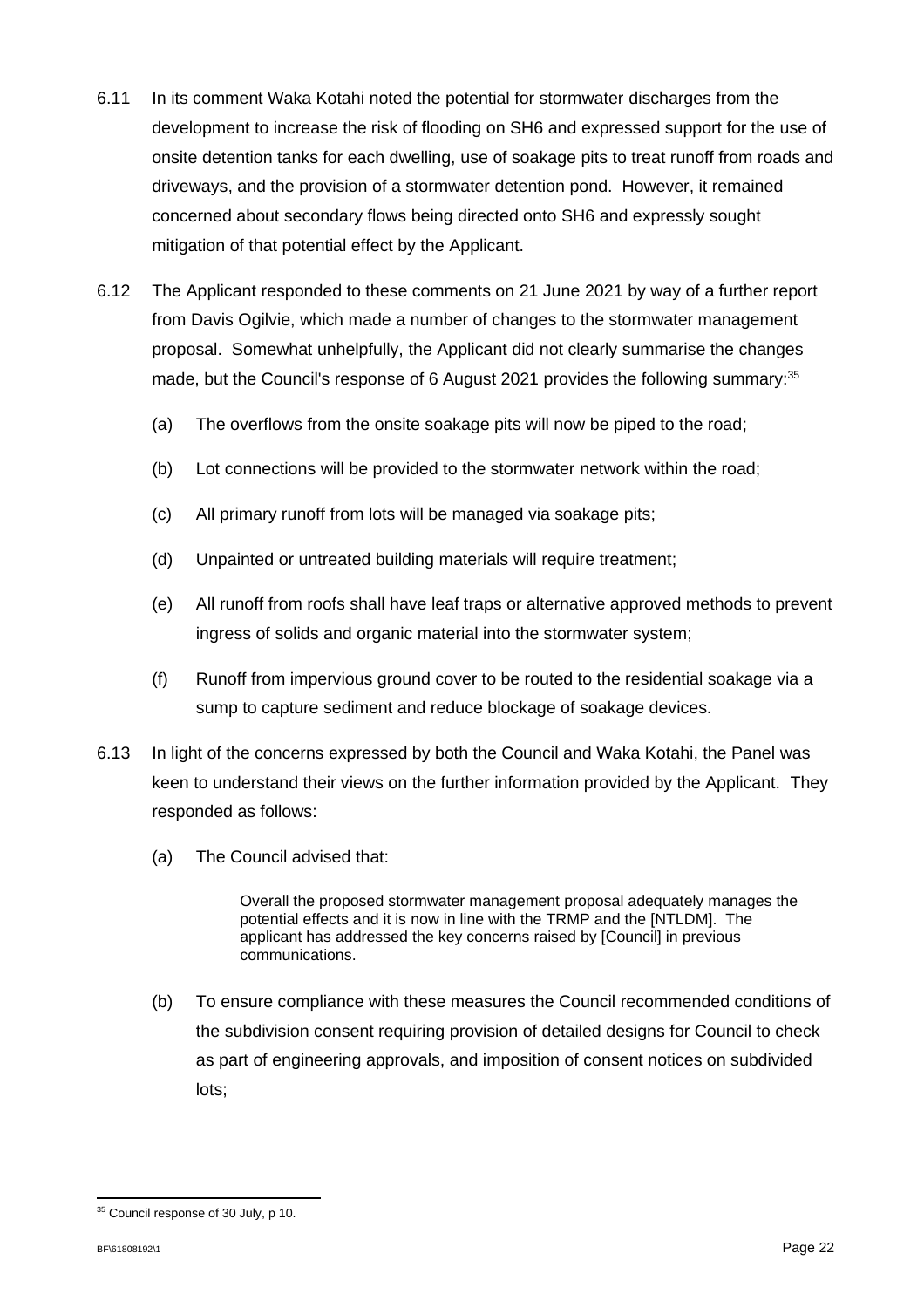(c) The Council provided an update set of subdivision conditions as an attachment to its information response of 6 August, including a proposed condition 43, which it explained in the following terms:

> Condition 43 seeks to obtain appropriate detail to confirm that the bulk earthworks design appropriately accommodate Q100 flows within the site, ensure building platforms have the required freeboard, and avoids exacerbating any offsite flooding effects. This condition arises from the review of the further information provided by the Applicant. The Council notes that typically as part of an application assessment it would require a finished ground level in the first instance to understand the anticipate contours for a subdivision development of this scale, but is of the view that it is possible to appropriately manage the potential for adverse flood hazard effects via the proposed condition.

- (d) Waka Kotahi retained some concerns, particularly in relation to:
	- (i) Adequate capacity of the existing receiving stormwater main pipe in the road reserve (200mm) is insufficient to accommodate additional stormwater from the development. The risk of overflow to the road network and increasing secondary flow is not mitigated;
	- (ii) Lack of confirmation that the existing secondary flow path will not be affected by the development – Applicant's assessment is different to Council's modelling;
	- (iii) Further confirmation required of groundwater level to ensure 2m depth as required by Council;
	- (iv) Confirmation of infiltration rate of soil is required four soakage tests is inadequate for a site of this size;
	- (v) Only one duration has been assessed for the 1%AEP event (24 hours). A Range of durations should be assessed, since the soakage rate of the receiving soils may not be sufficient to receive stormwater from shorter, higher intensity events, increasing the risk of flooding (including to SH6);
	- (vi) Increased runoff flow to western corner of development remains a problem, contrary to the Applicant's assertion;
	- (vii) Design should meet specific requirements for the 10%AEP event and the 1%AEP event, including analysis of flooding of road carriageway.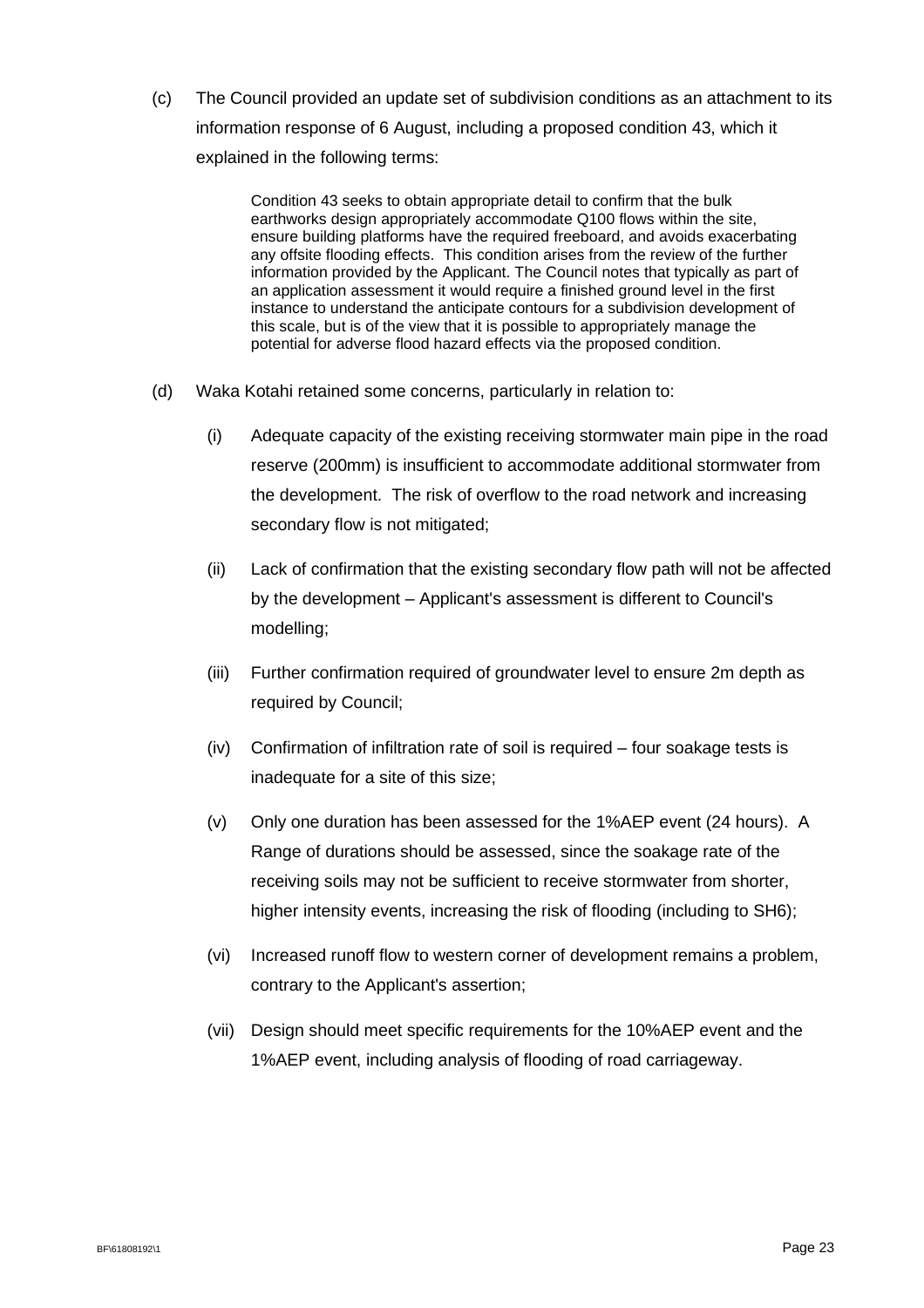- 6.14 While these responses and concerns have been available on the EPA website for the Applicant to view and comment on, no further comments have been received from the Applicant specifically responding to them.<sup>36</sup>
- 6.15 We make the following findings in relation to stormwater effects:
	- (a) Amendments made by the Applicant to the stormwater management proposal during the processing period were helpful in resolving Council's concerns to the point where the Council was satisfied that, subject to appropriate conditions, consent could be granted to the Proposal;
	- (b) Had we determined that consent could be granted for the Proposal, we would have circulated draft conditions to the Applicant and all commenters and may have received further comments on the adequacy of the conditions to address the outstanding concerns of Waka Kotahi;
	- (c) On that basis, we are prepared to find that the potential stormwater effects **within** the subdivided site are capable of being managed so that they are no more than minor. In respect of the potential **offsite** effects, and effects on SH6 in particular, we find that, while it is likely that those effects could be appropriately mitigated by conditions, we are not able to make a definitive finding on the basis of the evidence before us. In any event, due to the decision we have made to decline consent on other grounds, the outcome of the Application does not turn on resolution of the stormwater management issues.

### **Flooding**

- 6.16 The Panel experienced some difficulty in considering the potential flooding effects of the Proposal as distinct from the potential stormwater effects; both related to overland flow during secondary rainfall events, and the potential for flooding effects could be mitigated to a significant extent by the stormwater management proposal (in its final form, subject to the latest version of conditions proposed by the Council.)
- 6.17 In its original Application the Applicant provided no assessment of flood hazards on the site. The issue was raised anecdotally by some adjacent landowner commenters, and by the Council. The Council raised the following concerns in its original comment on the Application:

<sup>36</sup> In accordance with clause 19 of Schedule 6 of the FTA the Applicant had five working days to provide a response to these comments had it chosen to do so.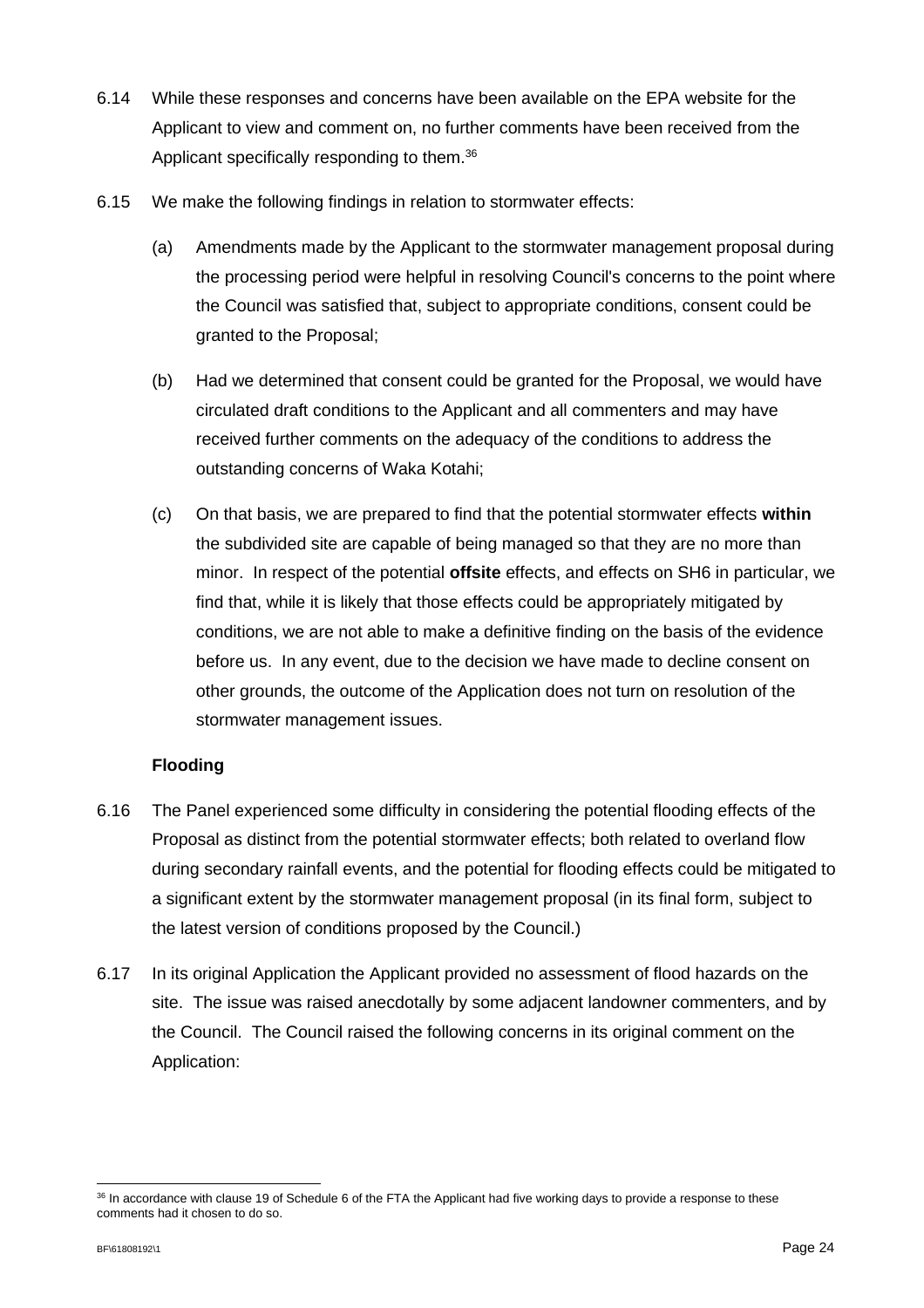- (a) Section 106 RMA is relevant to FTA applications by virtue of clause 32 of Schedule 6. The Applicant has not assessed the Proposal in terms of natural hazards, and flooding in particular;
- (b) The Application site is known to be subject to flood hazards;
- (c) Council's flood modelling indicates that in a Q100 even the site can expect some significant flows up to 3m<sup>3</sup>/sec with flood depths of approximately 200m across parts of the site, with ponding being the primary issue of concern;
- (d) While the Applicant offered conditions 36(c) and 37, the Application material did not demonstrate how the outcomes offered could be achieved;
- (e) Damming and diversion of flood waters could require consent under TRMP rule 31.1.5.2.
- 6.18 Some commenters described their observations of flooding issues on and in the vicinity of the site. The comment from Ms Stade was particularly detailed and included photographs of flooding events.<sup>37</sup>
- 6.19 The report provided by Davis Ogilvie dated 21 June 2021 provides a flood risk assessment, undertaken on a desktop basis. That assessment indicated two overland flow paths across the site with an additional major flow path down White Road and diverting through rural land to the south of the Proposal site. These are consistent with the Council's flood plain maps from the Richmond Catchment Management Plan (**RCMP**).
- 6.20 An assessment of pre- and post-development flows was undertaken to determine the effect of the Proposal on peak flows at SH6 in the northern corner of the site during a Q100 rainfall event. When considered together with the proposed stormwater management system, the flooding assessment concluded that all flooding effects could be dealt with onsite (ie within the subdivision) and that any excess flow off-site would not exceed pre-development levels. However, to mitigate flood risk within the development, the report recommended imposition of a freeboard requirement above the estimated top water levels during a Q100 rainfall event, including provision for the effects of climate change, for the propose dwelling floor levels. The report recommended a minimum freeboard of 0.5m above the maximum computed water elevation within the road adjacent to each lot.<sup>38</sup>
- 6.21 The Council commented further on the 21 June report in its 6 August response to the Panel's further information request, and raised the following concerns:

<sup>&</sup>lt;sup>37</sup> Comment from Ms T Stade dated 13 June 2021.

<sup>38</sup> Davis Ogilvie Stormwater and flooding report dated 21 June 2021, p 8-9.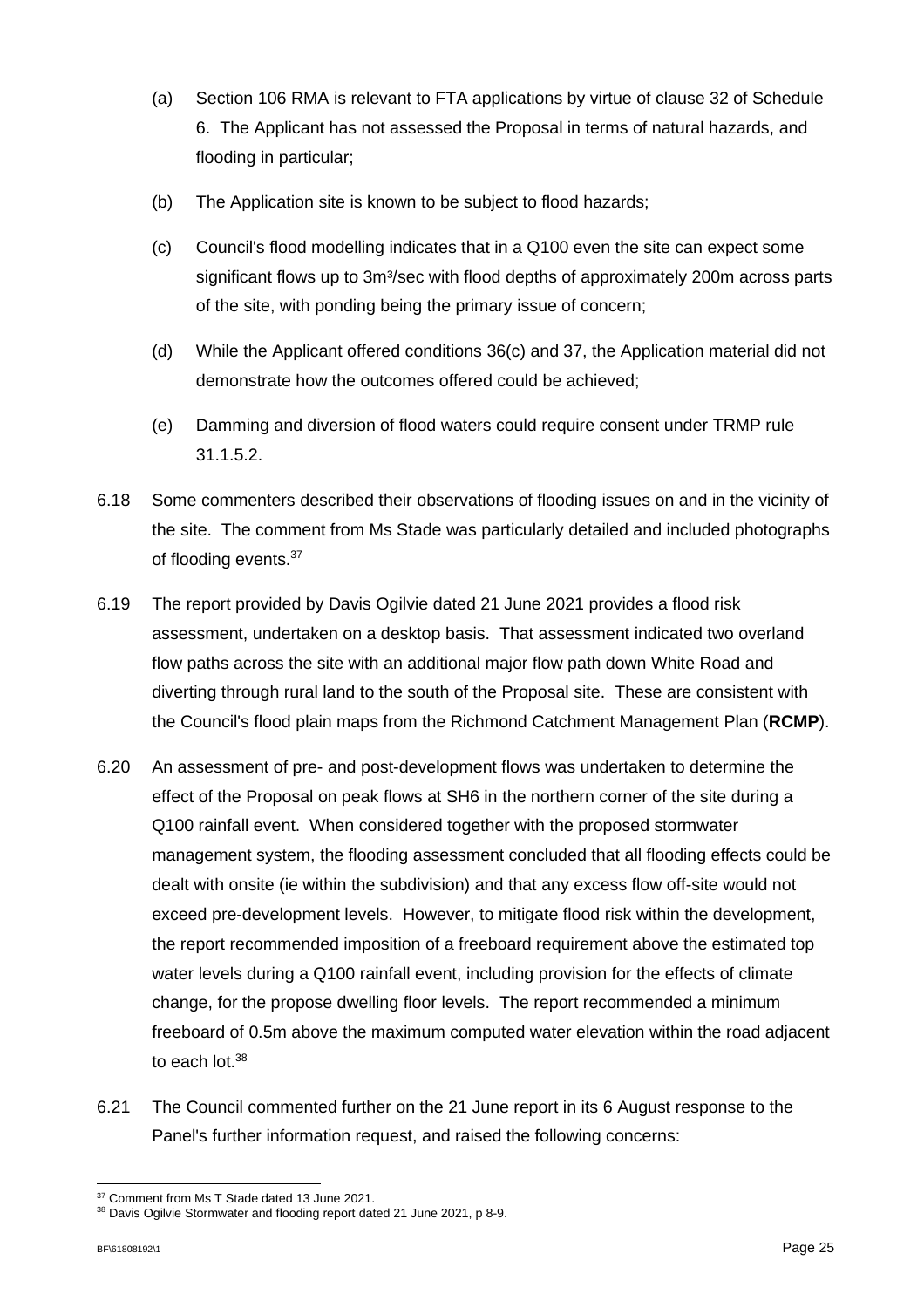- (a) The site is subject to flood hazard from overland flood flows during extreme rainfall events, and the actual flood patterns can differ significantly between rainfall events, often being dictated by the occurrence of debris blocking the many channels and culverts in the vicinity of the site;
- (b) The Applicant intends that the internal road network will serve as the flow path for overland flows crossing the southwestern site boundary. The Council considers this a viable solution in principle, but little detail is provided about how the flows will be captured and directed into the road reserve/carriageway;
- (c) It is less clear how the overland flows from the south that cross the eastern corner of the property will be managed. If these are not to be captured in the road, they will be diverted and could affect flood flow patterns on neighbouring properties;
- (d) While the recommended freeboard of 0.5m is sufficient to satisfy the requirements of section 106 of the RMA, it is unclear whether this will be achieved by raising the ground levels on the lots. Given the lack of detail of anticipated finished ground levels across the site after preparatory earthworks (including for formation of access and building platforms), it is not clear how the Q100 flows and the 0.5m freeboard for building platforms will be provide while avoiding any increase in flood risk to adjacent properties;
- (e) To address the deficiency in information, the Council recommended two conditions (42 and 43) requiring the Applicant to demonstrate in appropriate detail how they will achieve the outcome based on a finished ground level plan for Council's approval prior to earthworks commencing.
- 6.22 The Waka Kotahi comments set out above at paragraph 6.13(d) are also applicable to the flooding issues; Waka Kotahi remains concerned at some of the assumptions used to assess the flooding risk and that there is still a risk of increased flows to SH6 and flooding at the SH6/White Road intersection in high rainfall events.
- 6.23 As discussed above in relation to stormwater effects, in light of the Panel's decision to decline the Application draft conditions were not circulated for comment. Our findings in relation to flooding effects are therefore similar to those reached in relation to stormwater:
	- (a) Further information provided by the Applicant, including flood hazard modelling and assessment, during the processing of the Application have largely cured the information gaps that were of concern. The Proposal site is clearly subject to flooding risk;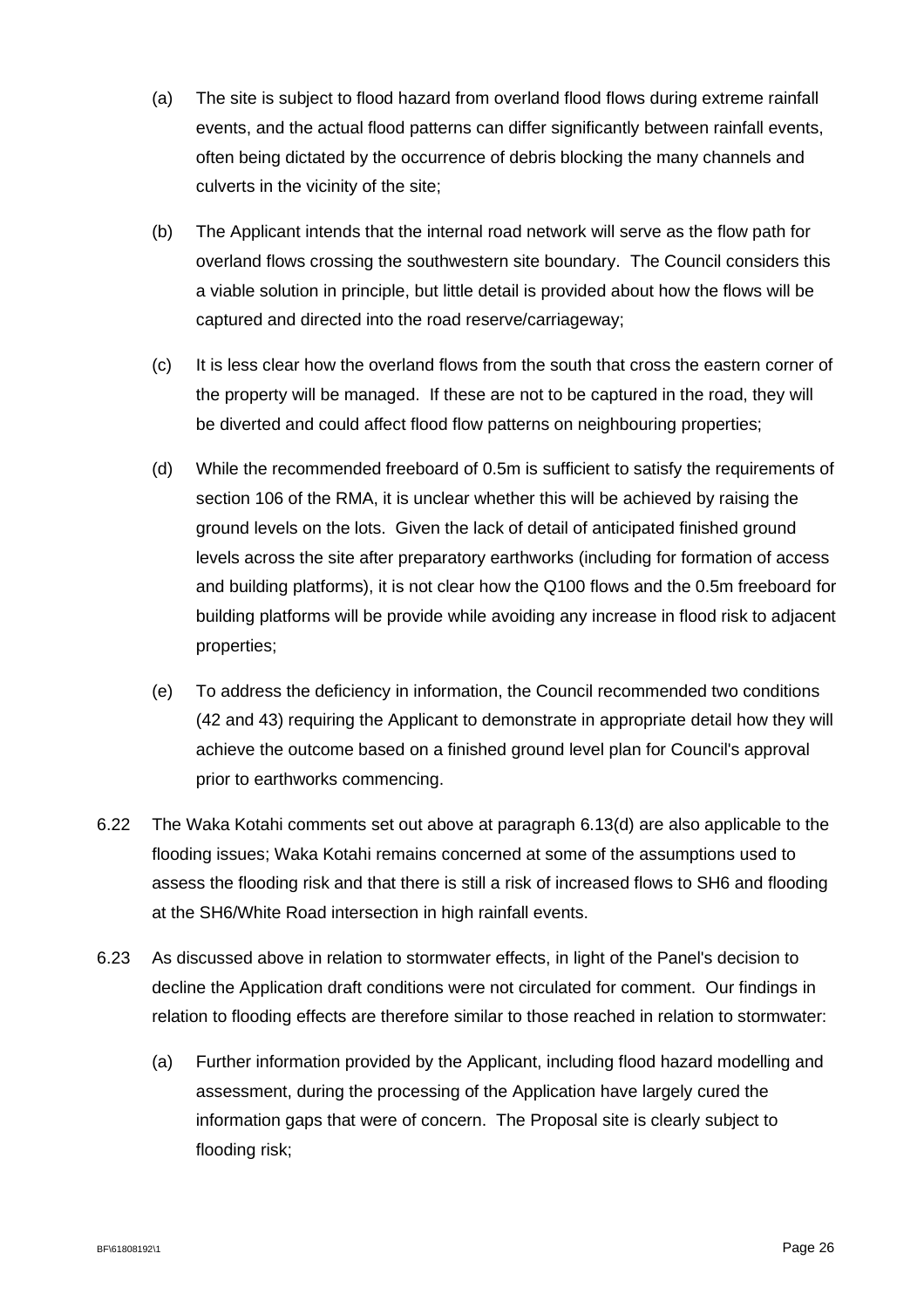- (b) Any potential increase in flooding effects as a result of development on the Proposal site should be capable of mitigation by the proposed stormwater management regime, particularly in relation to secondary rainfall event flows, and by imposing a freeboard requirement on individual lots;
- (c) There are still unanswered questions regarding the mitigation of flooding risk on SH6;
- (d) On that basis, we are prepared to find that the potential flooding effects **within** the subdivided site are capable of being managed so that they are no more than minor. In respect of the potential **offsite** effects on SH6, we find that, while it is likely that those effects could be appropriately mitigated by conditions, we are not able to make a definitive finding on the basis of the evidence before us;
- (e) In any event, due to the decision we have made to decline consent on other grounds, the outcome of the Application does not turn on resolution of the flooding issues.

### **Freshwater**

6.24 The Application contained a very brief discussion of potential effects on groundwater and/or watercourses at section 8.14:

> … the stormwater will be entirely contained within the site and will infiltrate in to the existing aquifer under the property.

Measures can be imposed on the road sumps so that the runoff discharge effects from the road does not affect existing ground water resources.

Sediment & erosion control measures such [sic] silt fences and sediment control ponds will be installed during the construction phase to ensure sediment runoff does not adverse [sic] the surrounding environment and downstream watercourses.

6.25 The following statement was made in relation to the application of the National Policy Statement for Freshwater Management 2020 (**NPS-FM**), and the National Environmental Standard: Freshwater (NES-F) to the Proposal:<sup>39</sup>

> ... the project does not contain any wetland or watercourse and there [sic] no wetlands or watercourses nearby. The stormwater from the proposed development will be contained entirely within the site and will not adversely [sic] downstream water quality. Therefore, it is considered that the proposal is in accordance with the NPS on Freshwater Management.

6.26 We agreed with the Council's comment that this level of assessment was inadequate and that an analysis of the NPS-FM and NES-F is a material and relevant consideration, particularly given the shallow nature of the groundwater aquifer. We therefore requested

<sup>39</sup> See Application, p 22-24.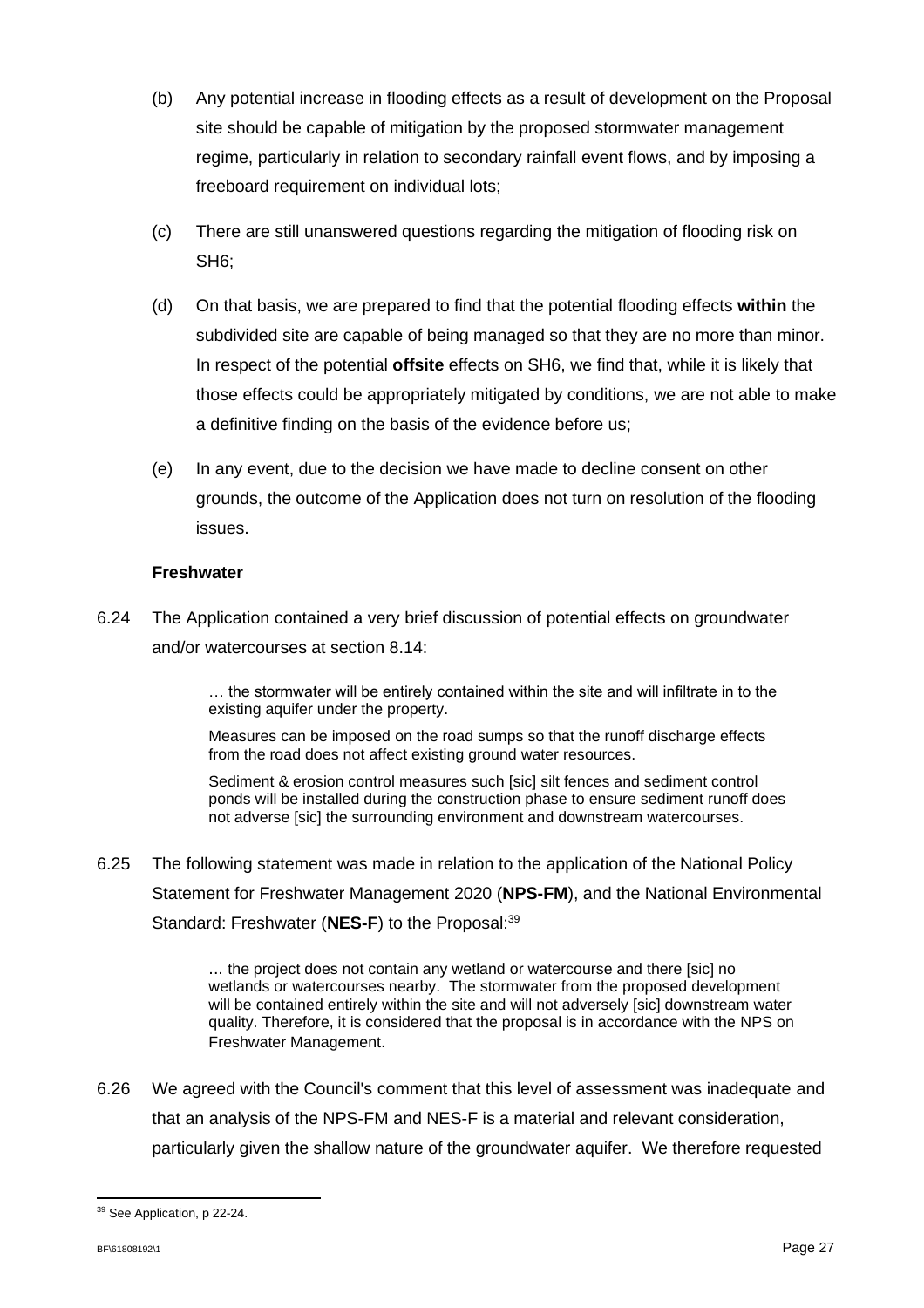that the Applicant provide further information including the potential need for consent to discharge stormwater to the groundwater aquifer.

6.27 In response the Applicant provided a report from Envirolink dated 27 July 2021, principally to assess the impact of discharging stormwater from the detention basin to groundwater. The report focused on the use of sumps and soakage devices on lots, and catchpits within road berms, in the management of contaminant-laden stormwater and reached the following conclusion:

> … the proposed Vines stormwater discharge to the underlying Hope Minor Aquifer system should comply with the objectives and rules of the NES-F in terms of discharge to water bodies. On a catchment scale the development is relatively small, and given the depth to water table of at least 2m and existing use of the aquifer, the likely existing nitrate levels, together with the water quality management methods proposed, the contaminant loading to the receiving water is unlikely to be more than minor. It is also expected that the discharge method will only be temporary and will be replaced in the medium term with a reticulated system as part of the wider Eastern Hills drainage network.

6.28 Subject to implementation of the stormwater management system, we are satisfied that any freshwater effects from the Proposal would be no more than minor.<sup>40</sup>

### **Site contamination**

- 6.29 As discussed in section 3 of this decision, the Applicant was extremely reluctant to accept that there could be contaminated soils on the Proposal site, or that an investigation should be undertaken prior to the grant of an earthworks consent. The Panel's specific request on 2 July 2021 therefore sought an assessment under the NES-CS to confirm the requirement, and if necessary to support a restricted discretionary activity consent for, land disturbance involving contaminated material. As noted in paragraph 3.5 the Applicant ultimately acknowledged in its response of 30 July 2021 that HAIL activities had occurred on the site and that a consent was required to be obtained.
- 6.30 The DSI comprised a mix of desktop review, site walkover, soil sampling, test pit excavation, laboratory analysis of samples for heavy metals and an assessment of landfill gas in installed wells. The report from Davis Ogilvie dated 29 July 2021 offered the following key findings and recommendations:
	- (a) Four HAIL activities were identified (summarised): A18 (@1000 CCA treated timber posts due to vineyard use for the past 20-30 years; A1 (application of copper based sprays to the vineyard); H (landfill use on adjacent site); I (lead based paint likely

<sup>&</sup>lt;sup>40</sup> In relation to the groundwater depth we have noted a number of different levels in information provided to us. The Davis Ogilvie DSI report notes at para 2.5 that geotechnical investigations undertaken in 2018-2019 encountered groundwater between 1.6-1.8m below Existing Ground Level and that onsite observations for the DSI encountered groundwater at 1.5m below EGL. Waka Kotahi agreed that a level of 1.5m depth below ground level should be adopted but noted that only two piezometers were taken and that the groundwater table should be confirmed at the location of the stormwater detention basin.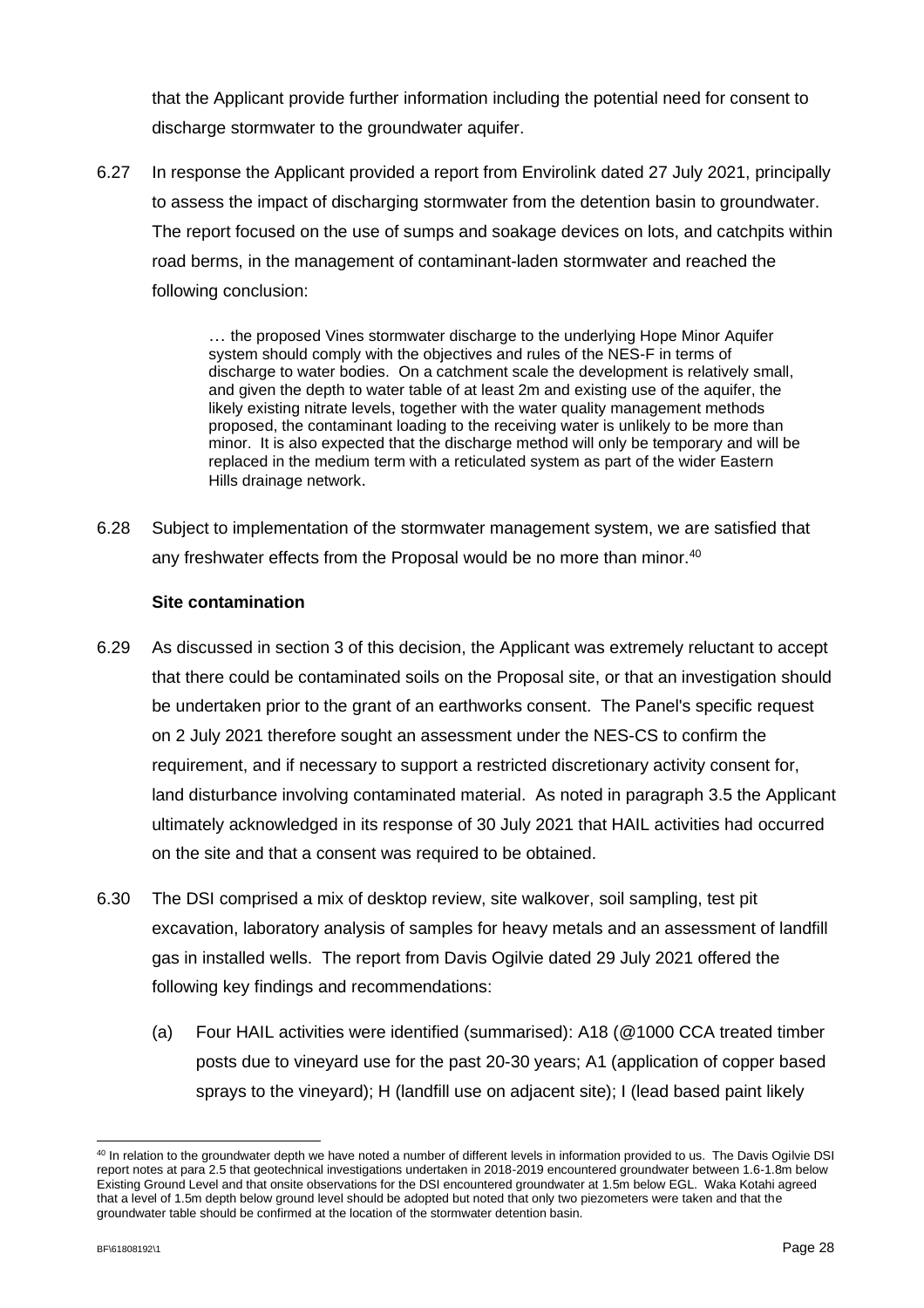used on former buildings leading to elevated concentrations of heavy metals in surrounding soils); 41

- (b) Potential contaminants of concern (principally heavy metals and landfill gas), potentially relevant receptors given proposed future residential use, and potential contaminant pathways;
- (c) Soil sampling results include: 42
	- (i) Detection of lead concentrations in excess of Soil Contaminant Standards (**SCS**) for residential land use in respect of two areas associated with historic buildings (together with concentrations of other heavy metals above background levels);
	- (ii) Concentrations of arsenic in excess of SCS for residential land use around each timber post hole sampled and two other surface soil samples, and elevated levels above background of copper and chromium associated with the same samples;
	- (iii) Concentrations of copper, chromium and nickel in excess of background levels in a number of other samples across the site;
- (d) No methane, carbon monoxide or hydrogen sulphide detected during landfill gas monitoring;
- (e) Due to the concentrations of lead and arsenic above SCS for residential land use, the proposed activities (subdivision, change of land use and associated soil disturbance and removal) will require consent under Regulation 10 of the NES:CS;
- (f) A Remediation Action Plan (**RAP**) will be required. A remediation options assessment is recommended to determine the most appropriate remedial methodology. A preliminary review of options suggests excavation and offsite disposal will be appropriate for lead contamination while arsenic contamination could be addressed by mixing soils insitu or in a topsoil stockpile.
- 6.31 After reviewing the DSI the Council included conditions 40 to 42 in the subdivision consent conditions, requiring a RAP to be certified by the Council before the commencement of any earthworks, all physical works to be undertaken in accordance with the certified RAP, and submission of a Site Validation Report to Council within 3 months of completion of the works to demonstrate that the remedial action has been undertaken in accordance with

<sup>41</sup> DSI, section 3, p 12.

<sup>42</sup> DSI, section 5.2, p 16.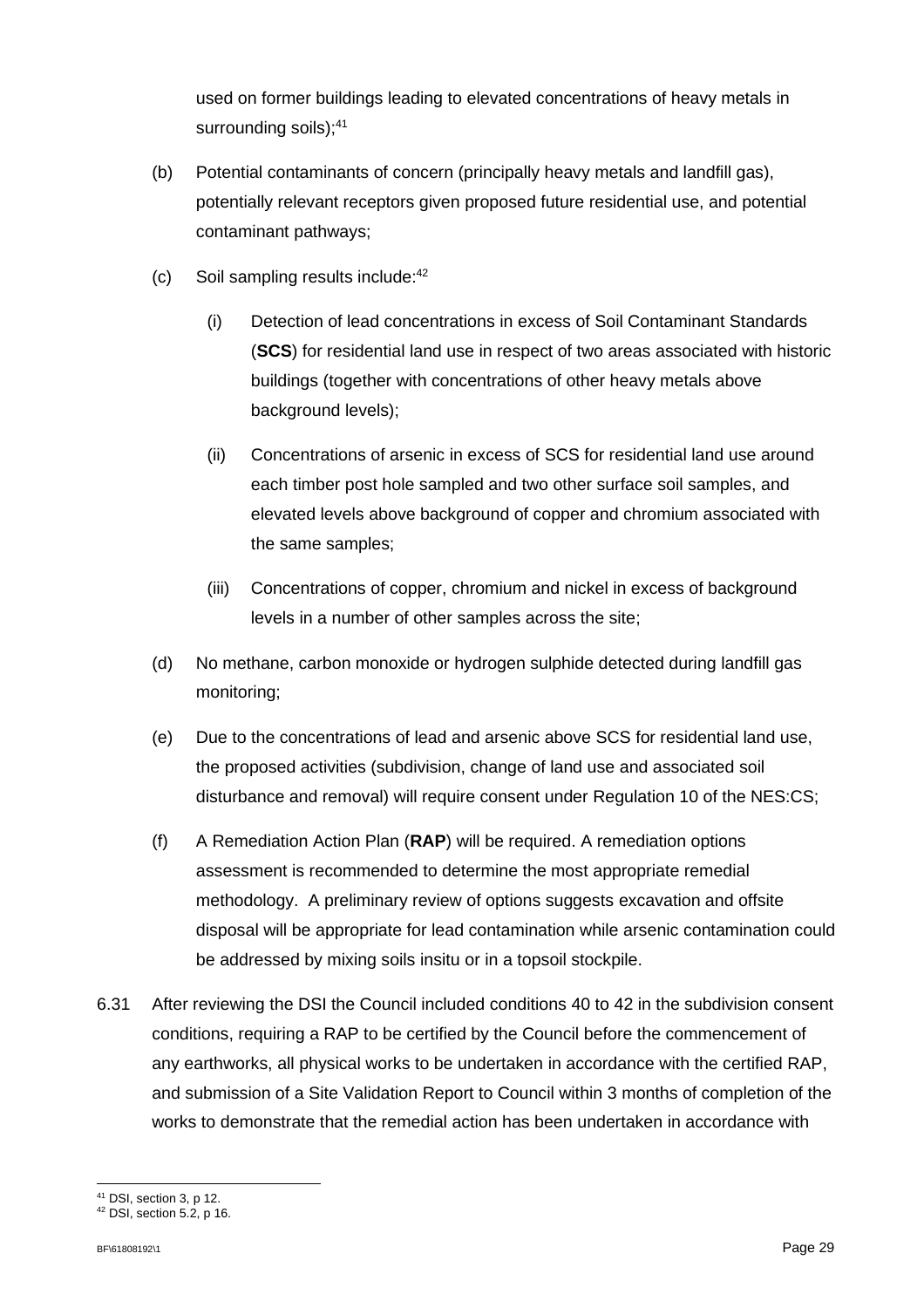the RAP. Further comment from the Council noted that retention of the contaminated soil onsite would not be supported by the Council.

6.32 As with many of the potential effects of this Proposal, a drawn-out process of requests for and submission of further information to address a deficient application has ultimately enabled the Panel to make a finding that it should have been able to make much earlier. It appears that, with the benefit of conditions proposed by the Council, the effects of any site contamination can be appropriately mitigated to be no more than minor.

### **Traffic & roading**

- 6.33 As set out under Existing Environment earlier in this section of our Decision, the Proposal site is located on Main Road Hope, an arterial road in the TRMP but also SH6, an important strategic road link for the South Island. White Road, which bounds the site to the south, provides a connection between SH6 and Paton Road, which is a distributor road in the TRMP and provides an alternative north-south link running parallel to SH6.
- 6.34 The Proposal will give rise to 44 new residential lots, with access to the development from White Road at a point approximately 180m from the SH6 intersection. The existing accesses off SH6 will be removed. Traffic generation from the developed lots is expected to be around 380 vehicle movements per day with some 40 movements per hour at peak times. Around 90% of the new vehicle movements are expected to use the SH6/White Road intersection.
- 6.35 The Traffic Concepts traffic assessment report attached to the original Application is dated 6 March 2019 and was clearly prepared for the earlier SHA version of the Proposal and not updated to respond to the requirements of the FTA (or indeed the RMA).<sup>43</sup> The assessment report concludes that the low level of vehicle movements associated with the site post-development could be "*readily accommodated*" within the surrounding road network and that the Proposal was not expected to "*change the current levels of safety*  experienced by road users.<sup>"44</sup> In particular, there was expected to be no impact on the operation of the SH6/White Road intersection, which was described as "*well designed with a right turn bay and excellent sight distances*."<sup>45</sup>
- 6.36 In relation to the internal road network, the road design and widths were considered appropriate given the anticipated level of traffic movements. The Proposal was assessed

<sup>&</sup>lt;sup>43</sup> Indeed, the author of the Traffic Concepts response to the Panel's further information requests, dated 29 July 2021, expressly acknowledges this point.

<sup>44</sup> Application, section 8.8 and see Appendix 7.

<sup>45</sup> Application, Appendix 7, section 6.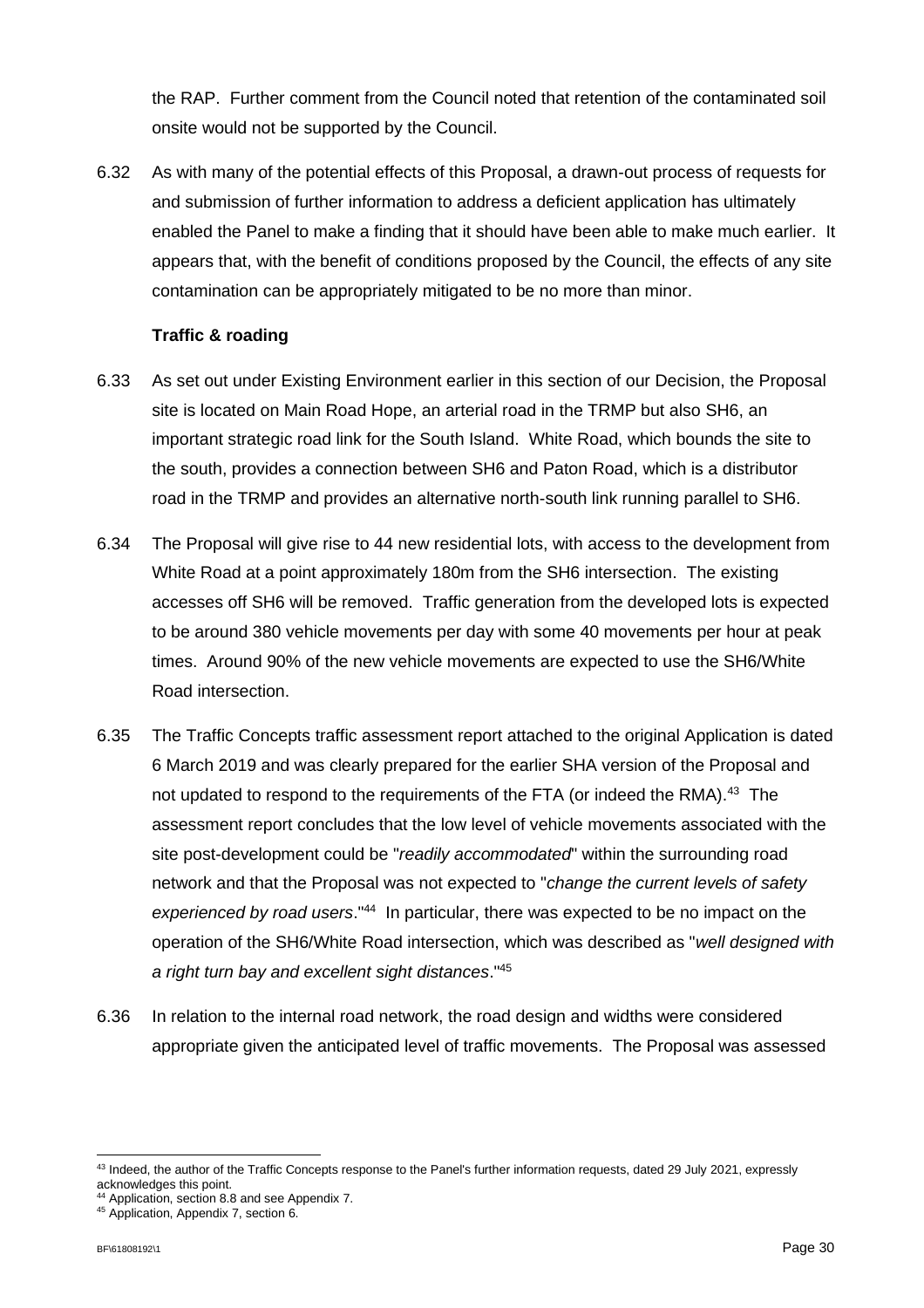as giving effect to the objectives and policies of Chapter 11 Land Transport Effects of the TRMP.<sup>46</sup>

- 6.37 Comments on the traffic aspects of the Proposal were received from:
	- (a) The Council's Development Engineer;
	- (b) Waka Kotahi; and
	- (c) A number of adjacent landowners including residents of White Road.<sup>47</sup>
- 6.38 The Council noted that it had expected to see a Traffic Safety Audit carried out, pursuant to a requirement in the NTLDM, and expressed concerns about the sub-width right turn bay from SH6 into White Road. It also queried the lack of sight visibility at the access from White Road into the subdivision due to an existing shelter belt on the adjacent property boundary. A condition was proposed to require modification of the SH6/White Road intersection to the appropriate standard, and the Applicant was encouraged to consider relocating the access to lots 6 and 16. Internal street widths were considered to be under-designed (in terms of ease of access for rubbish trucks, for example) and the Council recommended upgrade of both road frontages with kerb and channel and footpaths.<sup>48</sup>
- 6.39 Waka Kotahi has provided comment or further information on this Application on three separate occasions:
	- (a) Initial comment received on or before 14 June 2021;
	- (b) Further information provided on or before 6 August 2021 in response to the Panel's request dated 2 July 2021;
	- (c) Further comment provided on or before 17 August 2021 in response to the Panel's invitation to comment on the further information provided by the Applicant and Council on 6 August.
- 6.40 The traffic and roading safety concerns raised by Waka Kotahi in its initial comment can be summarised as follows:
	- (a) The Application has not assessed the cumulative traffic effects of residential growth in Richmond South on SH6, which is a strategically important "through route" making

<sup>46</sup> Application, section12.1.

<sup>&</sup>lt;sup>47</sup> See note to para 6.42.

<sup>48</sup> Development Engineer memo dated 24 May 2021, p 25 of Council's complete response document.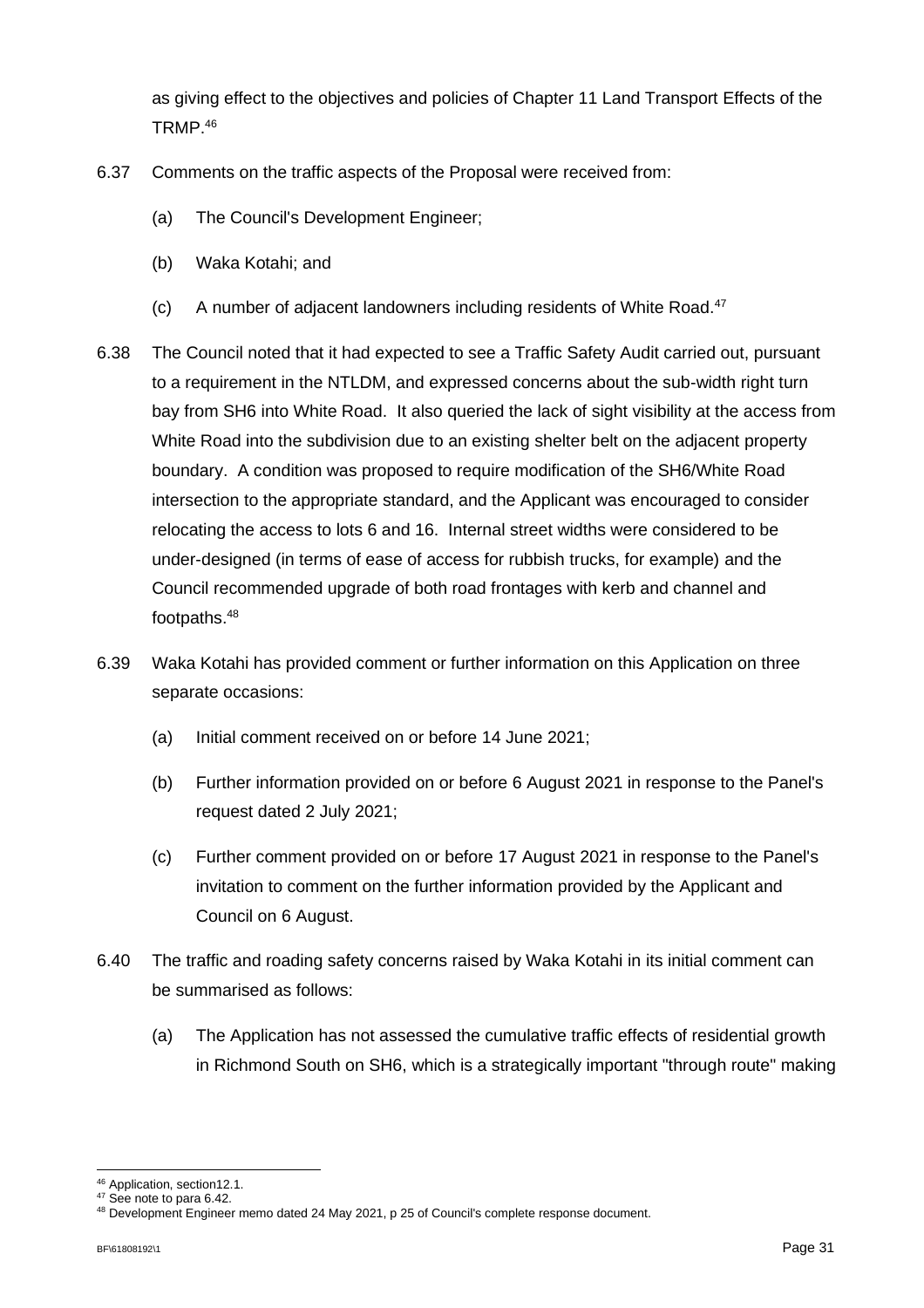a significant contribution to social and economic wellbeing by linking regionally significant places, industries, ports and airports;

- (b) The Proposal would increase traffic volumes on SH6 between Hope and Richmond, which is already under pressure from residential development in Brightwater and Wakefield and is expected to come under increasing pressure with further residential development in the Richmond South area;
- (c) The White Road/SH6 intersection has substandard dimensions, and while improvements are identified in the Richmond Programme Business Case currently under preparation, they are recognised as being "development-driven". No funding has been secured, and consideration should be given to seeking a financial contribution from the Applicant to the future intersection upgrade;
- (d) The vesting of lots 100 and 101 as road to provide for a future off-road shared path is supported;
- (e) Construction traffic should be via White Road, and Waka Kotahi would need to approve a Traffic Management Plan;
- (f) Multi-modal transport options need to be available within and through the development site to avoid cementing car dependence. A walkway reserve on lot 102 is supported but the Applicant should build a safe off-road shared path facility from lot 102 to White Road as part of the development.
- 6.41 The comments from adjacent landowners raised the following traffic and safety concerns from the perspective of local road users:<sup>49</sup>
	- (a) Narrow width of White Road and concern about use by large construction vehicles;
	- (b) Current lack of footpaths on White Road means it cannot safely accommodate pedestrians (particularly school children) and cyclists; and
	- (c) Existing difficulties turning from White Road onto SH6.
- 6.42 The Panel sought extensive further information from the Applicant in relation to traffic and safety matters, including the Traffic Safety Audit recommended by the Council's Development Engineer, and the need for improvements to the White Road/SH6 intersection to respond to the capacity and safety concerns raised in comments. We asked the Applicant to explain the inconsistencies evident in the Applicant's traffic assessment when compared to the comments from Waka Kotahi in relation to the

<sup>49</sup> The following commenters raised these issues: Janice Charles, Loretta Clifton, Susan Cornelius, Garry Higgins, Colleen Roberts, Harry & Heather Scoltock, and Brendon Taylor.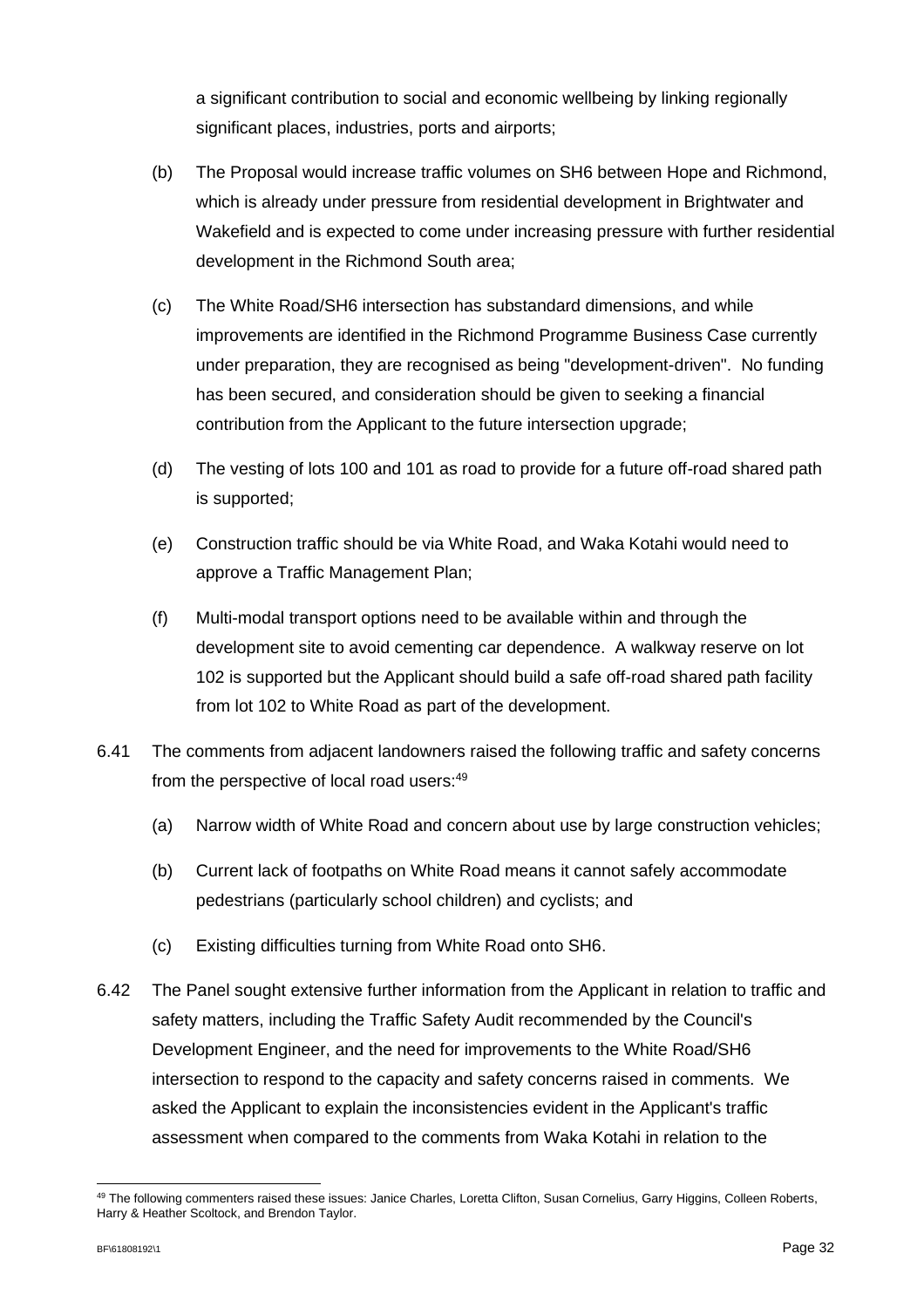standard and operation of that intersection. We also sought clarity about the parking arrangements within the development and a response to the Council's proposal that the access to the site be moved to address sight visibility.

- 6.43 In response the Applicant provided a Safety Audit of the White Road/SH6 intersection and commentary on the Panel's questions from Traffic Concepts, which had prepared the original traffic assessment.<sup>50</sup> The Panel found this information to be very helpful.
- 6.44 The Safety Audit made the following findings:
	- (a) There are existing deficiencies with the intersection that may lead to a crash. These include the poor condition of road markings (minor), impaired sight lines due to legal parking on SH6 (moderate), poor positioning of power poles (significant), low level of intersection warning on approach (moderate), narrow width of White Road carriageway (minor), parking on White Road near intersection (minor). A range of recommendations are made to address these issues;
	- (b) While the right turn bay from SH6 is narrow, at 2.5m it meets the relevant legal width requirement and is consistent with other facilities along Main Road Hope. The crash history shows that this has not created a crash issue along this section of SH6;
	- (c) The safety issues identified in the audit are existing issues and are not related to the Application; the Proposal may add to the safety risk for users of the intersection but due to the low level of increase in road use, it would be unmeasurable against existing flows.
- 6.45 The Traffic Concept response to the remaining questions from the Panel clarified the following matters:
	- (a) While Waka Kotahi refer to the "substandard dimensions" of the right turn bay into White Road, the right turn treatment (flush median) was installed by Waka Kotahi at the current width, and provides a safe waiting area, demonstrated by the absence of crashes. Moreover, the 2.5m width is consistent with other right turn treatments along Main Road Hope, including recent improvements;
	- (b) The crash records indicate that while it may be difficult to exit White Road, motorists are taking due care to carry out this movement. There have been no reported crashes at the intersection since 2002 and none of these involved the existing

<sup>50</sup> Traffic Concepts letter dated 29 July 2021. The letter acknowledges on page 1 that the original traffic assessment was prepared for a "different development than what is now proposed. It should be noted that the traffic assessment did not go into the detail now required by the Authority under the new legislation. The traffic assessment related to a development to subdivide the property under the HASHAA and only provided a high level assessment of the effects of a 47 lot subdivision."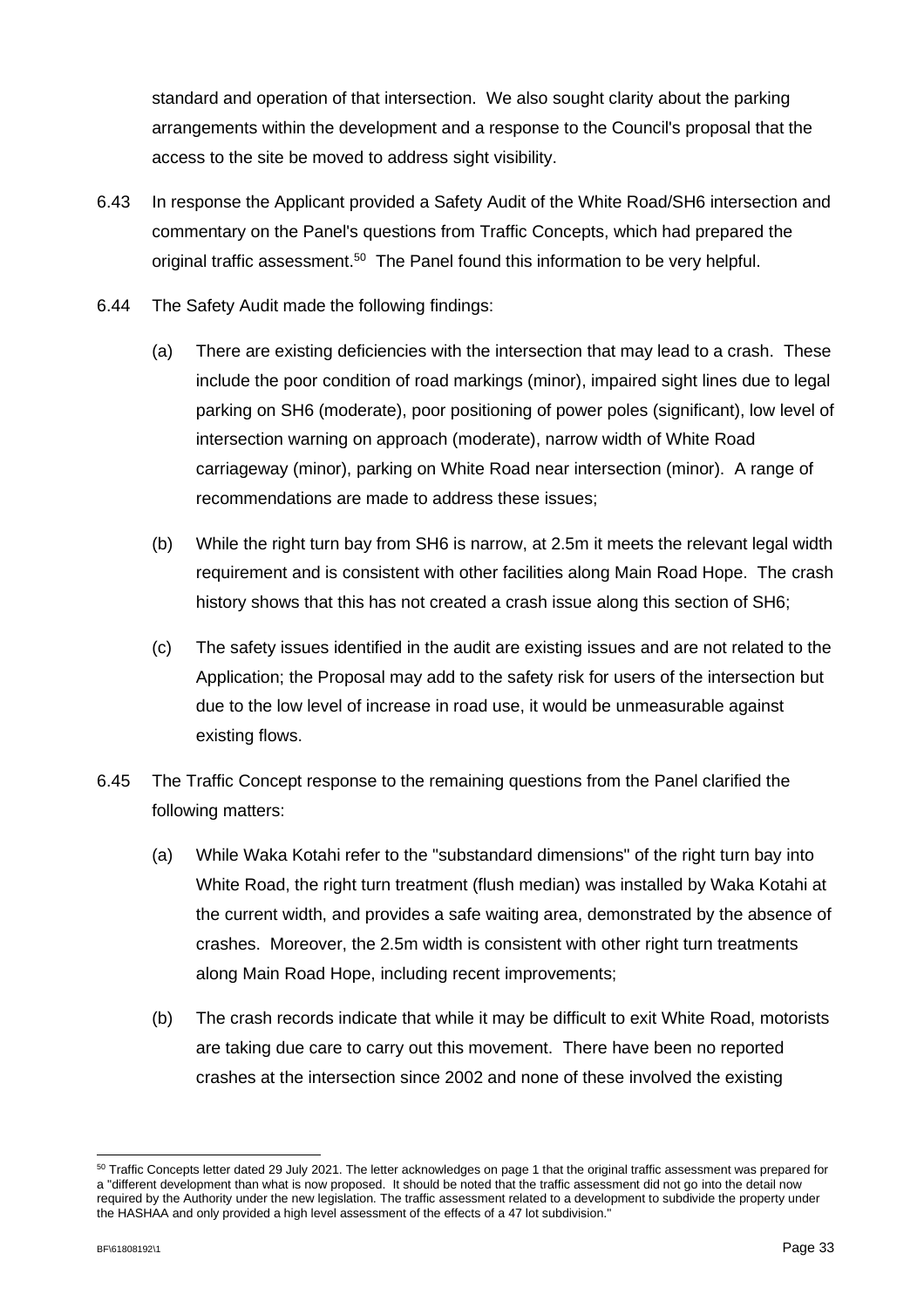narrow right turn bay, despite the notable increase in traffic flows along the highway during that period;

- (c) This is a fit for purpose intersection that allows safe vehicle use. However, there are issues with the White Road/SH6 intersection that should be addressed regardless of development on the Proposal site;
- (d) The traffic increase from the Proposal based solely on highway traffic is less than 3%; this is a relatively small increase in the number of vehicle movements across the wider network, and the site has alternative routes to access that wider network (for example, Paton Road, which provides a convenient and uncongested link to Richmond);
- (e) The network performance issues identified by Waka Kotahi are existing issues related to the significant Richmond West Development area and are not part of the road network relevant to this Proposal;
- (f) The roads within the development have yet to be designed but a new plan provided with the Traffic Concepts report shows road cross sections with a carriageway width or 7.5m which exceeds the 5.5m required in the NTLDM (in response to Council concerns). Completed design should have indented parking bays and no-stopping restrictions to manage parking and ensure emergency access is maintained; and
- (g) The commenter concerns about the safety of pedestrians, and school children in particular, were answered by reference to the width of grass berms, and the provision of a new footpath along the development frontage as part of the Proposal.
- 6.46 Waka Kotahi has provided further comments on the Safety Audit recommendations. Some (such as road markings) will be undertaken as part of standard re-application of paint after re-sealing (which occurred in early 2021). Others (such as "no stopping" restrictions to address sightline concerns) will be monitored by Waka Kotahi. The relocation of the poles is not feasible (unless an intersection upgrade is undertaken) and is considered by Waka Kotahi to represent a minor safety risk in terms of crash hazard. Other issues are tied directly to any future decision to upgrade the intersection; in that regard, Waka Kotahi agrees with the Council that an intersection improvement will be necessary in the future.
- 6.47 The latest version of draft conditions proposed by the Council on 6 August 2021 specifies (at condition 21) minimum design details for the internal roads that appear to be met by the Applicant's latest road cross section plan.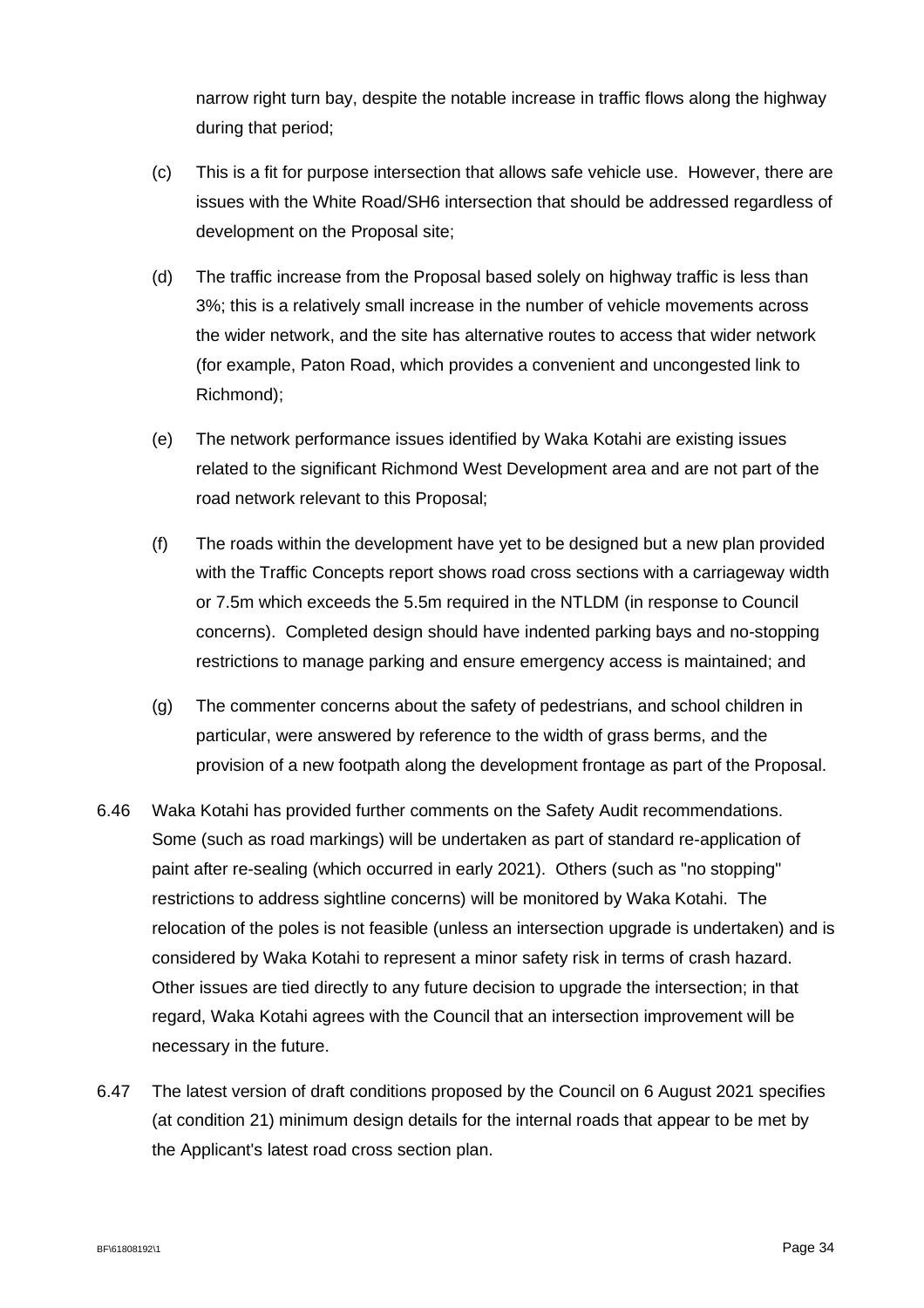- 6.48 With the most recent information provided by the Applicant, we are satisfied that the traffic and safety effects of the Proposal would be no more than minor and that conditions would assist to mitigate any potential for adverse effects from construction activity. In relation to specific matters raised by various commenters, we make the following findings:
	- (a) It is clear from the Safety Audit and the accident record that, while the White Road/SH6 intersection has some deficiencies, it has been and is likely to continue operating safely. The level of additional traffic that would be generated by the Proposal is minor in the context of the surrounding road network, and vehicles to and from the development would have the option of traveling via Paton Road;
	- (b) Had we been minded to grant consent to the Proposal, we would not have accepted the Council's proposed condition requiring the Applicant to upgrade the White Road/SH6 intersection. While Waka Kotahi may regard the required Richmond area upgrades as being "triggered" by residential development, there is no basis, in terms of effects, for the imposition of this condition<sup>51</sup>;
	- (c) We are not persuaded on the evidence before us that the additional traffic would give rise to problematic cumulative traffic effects having regard to other development in the wider Richmond area;
	- (d) The safety of pedestrians and cyclists along White Road and through the development would be improved with formation of footpaths and a walkway connecting to SH6;
	- (e) We note that the Applicant's latest internal roading plan shows an increased in width of internal roads (apparently meeting the Council's requirements) to accommodate on-street parking and to facilitate large and emergency vehicle access.

### **Effects of residential development on productive use of rural zoned land**

6.49 The issue of whether, having regard to Part 2 of the RMA and the purpose of the FTA, residential subdivision is an appropriate use of Rural 1, Class A productive land is one of two critical issues for this Application, the other being the closely related question of policy support for urban development on the Proposal site, notwithstanding its current zoning. Both questions are discussed in detail later in the decision, within the context of our assessment of the Proposal against the relevant plan and policy provisions, but there is an effects aspect to the first question that we address here.

<sup>51</sup> See section 108AA(1)(b)(i) of the RMA.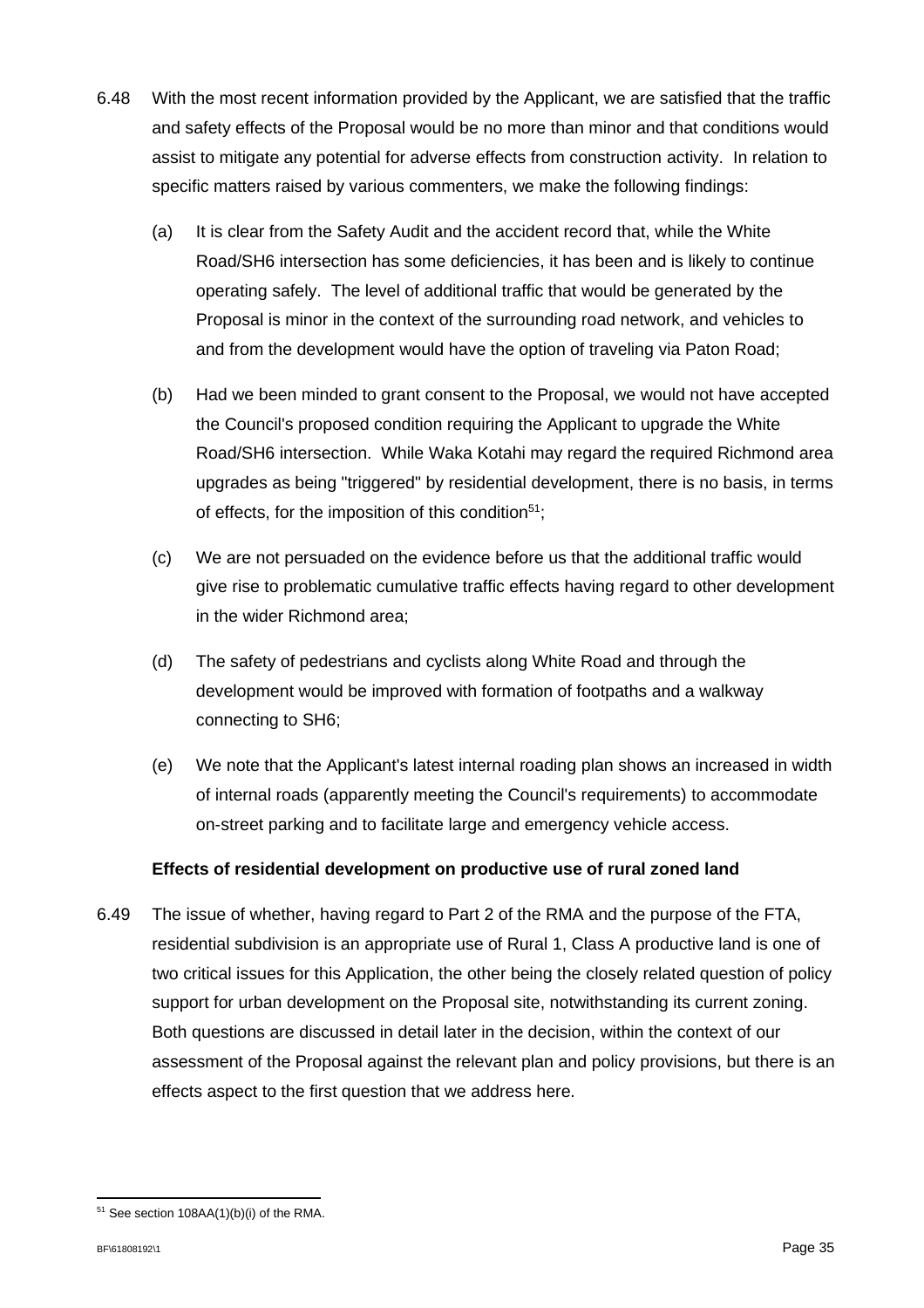6.50 The Applicant assessed what it termed "productivity effects" in the Application in the following way:<sup>52</sup>

> It is accepted that the subdivision will result in a loss of productive potential for the site, which is currently in vineyard. The small loss of productive value from the property needs to be seen in the context of the fact that the area has been specified as a growth area for Richmond and that the TRMP anticipates that there will be residential development on this property and others on the northern side of Whites [sic] Road. Therefore, the TRMP does not anticipate the long-term productive use of this site.

- 6.51 This statement is incorrect and misleading in several respects, as discussed later in this Decision, but the characterisation of the site as being both within a specified growth area and somehow sanctioned by the TRMP as transitioning from rural to urban has been repeated by the Applicant in several subsequent comments and responses.
- 6.52 The current zoning of the Proposal site under the TRMP, and its high land productivity classification (Rural 1, Class A), was one of the three main issues of concern raised by the Council in its original comment on the Application. The Council drew the Panel's attention to the following matters in particular:
	- (a) the Application incorrectly identifies the land as being in the Richmond South Development Area;
	- (b) The Application has not considered any potential adverse effects of the development on the surrounding rural area, and focuses on residential amenity without recognising any other attributes and character of the surrounding area;
	- (c) The Application provides very limited examination of the TRMP provisions, given the proposal is a non-complying activity under that Plan. The short analysis provided does not examine objectives and policies that are relevant to the application, and misses several relevant chapters of the TRMP covering both district and regional functions under the RMA; and
	- (d) The application does not address the impact of the Proposal on the high land productivity classification for the Rural 1 zoned site. This is the most highly protected land within the TRMP provisions.
- 6.53 The Council did not pursue the effects side of this issue any further in its comment, choosing instead to focus on the plan provisions, which we discuss later in the context of the TRMP. However, the Council was not alone in expressing concerns regarding this aspect of the Proposal. Several other commenters<sup>53</sup> made similar points, in particular

<sup>52</sup> Application, section 8.12, p 30.

<sup>53</sup> Garry Higgins and Mr & Mrs Scoltock.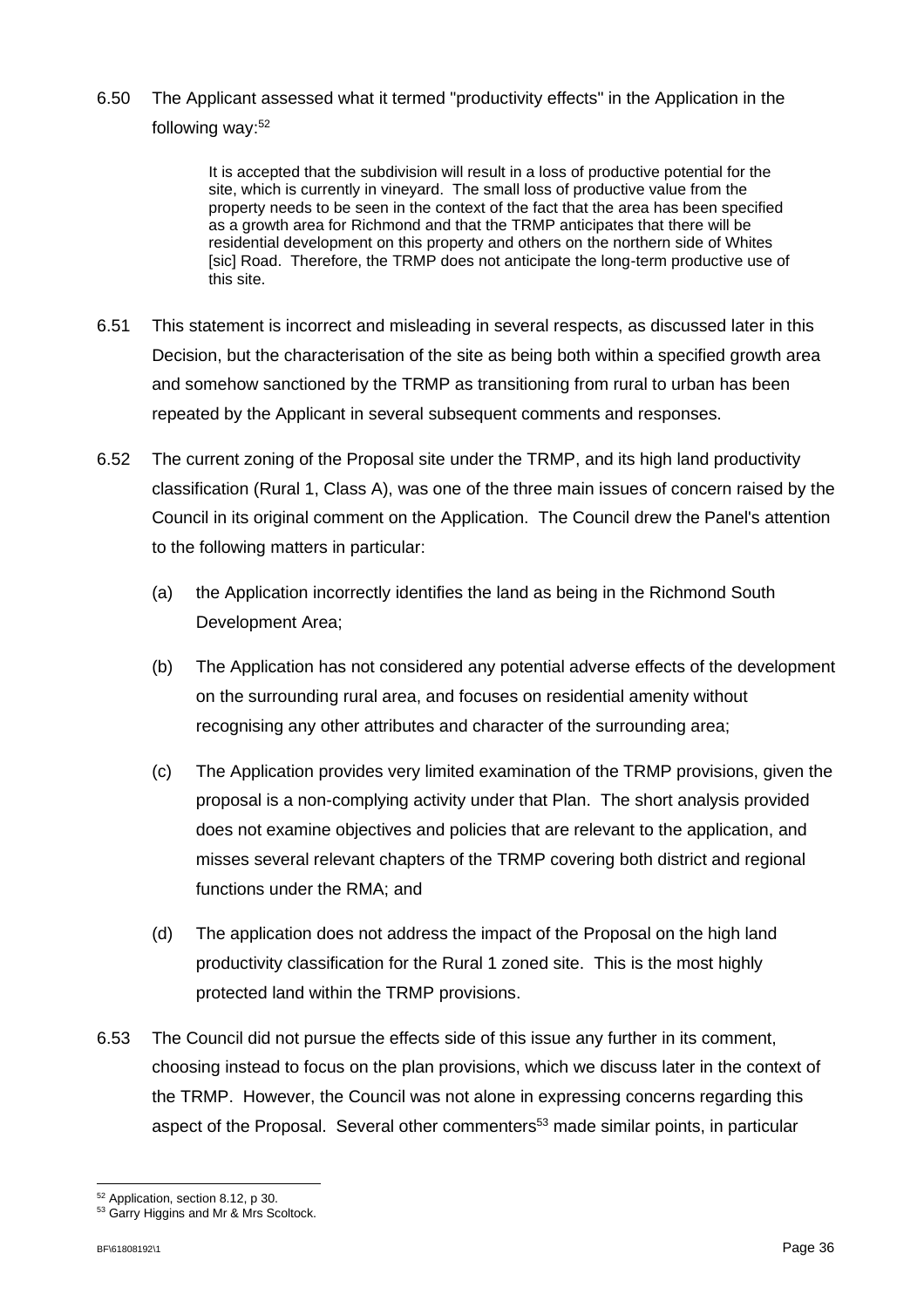Walter Roberts Investments Ltd (**WRIL**), which provided a lengthy and well-reasoned comment highlighting that Class A land is a very finite resource, comprising only a few percent of land area in the District. WRIL is the new owner of 132 Main Road Hope and is itself owned by a long-standing orcharding family in the District. The company's made the following compelling points:<sup>54</sup>

- (a) The continuing loss of highly productive land around the Richmond urban area continues to diminish the land available for horticultural production and expansion;
- (b) Cumulative effects arise from ad hoc decision making that does not follow the planned sequence or spatial extent of provision for urban growth set out under the TRMP;
- (c) While the Applicant identifies a range of economic benefits arising from the subdivision of the site, there is a need to examine the economic benefits and costs of avoiding the loss of highly productive land both in the short and long term for current and future generations;
- (d) WRIL has assessed the productive potential and assessed the number of jobs generated from production from 3.67ha Class A rural land; an area this size as productive orchard generates new export earnings of up to \$1.1m per year for Tasman District, accruing to the grower and downstream services including transport providers and Port Nelson;
- (e) In respect of employment, 3.67ha of land in fully productive orchard would support 3.5FTE workers, including those employed to work on planting, thinning, pruning, harvesting together with permanent jobs generated in transport and logistics. These jobs would be permanent, year on year, not short-term jobs over a construction period;
- (f) The removal of this site from productive use will be a permanent loss once housing is developed.
- 6.54 We found this information, based on the experience of a company involved in orcharding in Tasman District over many years, to be credible, and in the absence of any equivalent economic analysis from the Applicant it is the only information we have on these issues. The Applicant's only response to this comment is to repeat that the Council "*does not anticipate the long term productive use of this block. This makes this site different from other Rural 1 sites which are not part within the Richmond 'growth boundary'*."<sup>55</sup> The Applicant has also referred to the likelihood that the adjacent property at 39 White Road,

<sup>54</sup> WRIL Comment, dated 14 June 2021.

<sup>55</sup> Applicant Comment dated 21 June 2021, p 2.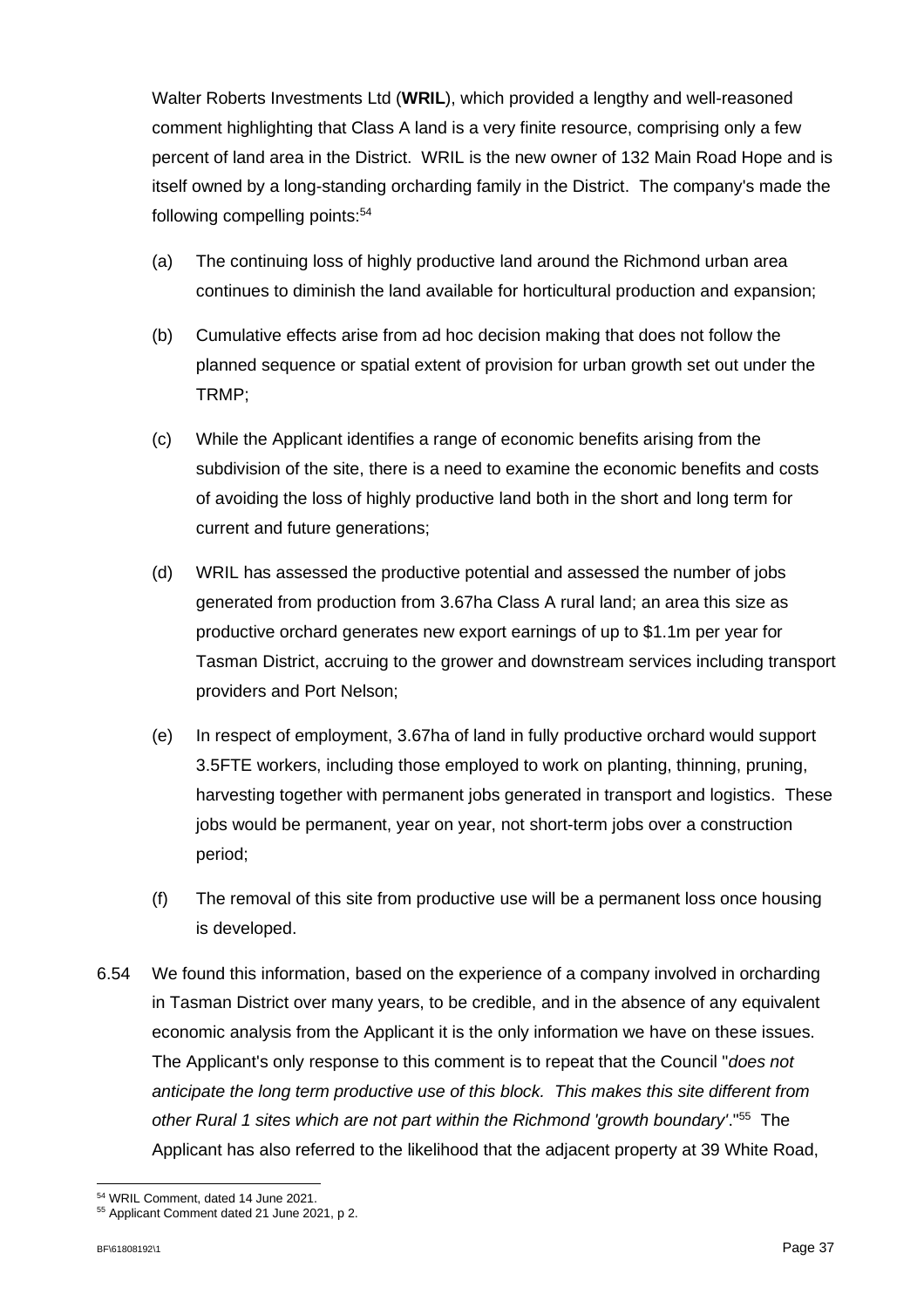currently an orchard, will inevitably be developed for residential purposes. While the Applicant regards this prospect as bolstering their case for consent, the Panel can only reiterate that an appropriate assessment of the effects of this Proposal on the productivity of rural land would have included these incremental and cumulative effects on adjacent rural zoned properties.

6.55 In view of the complete absence of effects assessment, and the findings we make later in this decision regarding the strength of objectives and policies in the TRMP to support the retention of Rural 1 Class A highly productive land, we have no hesitation in finding that the effects of the Proposal on the highly productive land resource represented by this site would be significant and adverse and are incapable of being mitigated given the permanent loss of the site from production with a conversion to residential use.

#### **Reverse sensitivity**

- 6.56 The Application contained a brief discussion of "cross boundary effects" in relation to the adjoining apple orchard and greenhouse at 39 White Road and the potential for spray drift effects to be experienced by future residents of Lots 39-41. The Applicant noted the following measures:
	- (a) Construction of an artificial shelter belt along the boundary (though it was not clear that the Applicant was committing to such construction);
	- (b) Subdivision design to ensure that much of the boundary is taken up with road reserve (50m), recreation reserve (57m), road connection (12m);
	- (c) Imposition of rural emanation easements on the titles of Lots 39-41 in favour of the orchard property, allowing authorised commercial horticulture production to continue without interference from the residents.
- 6.57 The owner of 39 White Road did not comment on the application, but others did, with similar reverse sensitivity concerns:
	- (a) Crates Services located on an adjacent site, a return depot for hire pallets and returnable plastic crates, a busy site with many truck movements and 5 forklifts operating, regarded as an essential business in lockdown;
	- (b) Waimea Estates (Nelson) Ltd viticulture site across SH6, can be noisy with traffic movements and machinery operating at night, would like to see imposition of rural emanation easements across the whole Proposal site;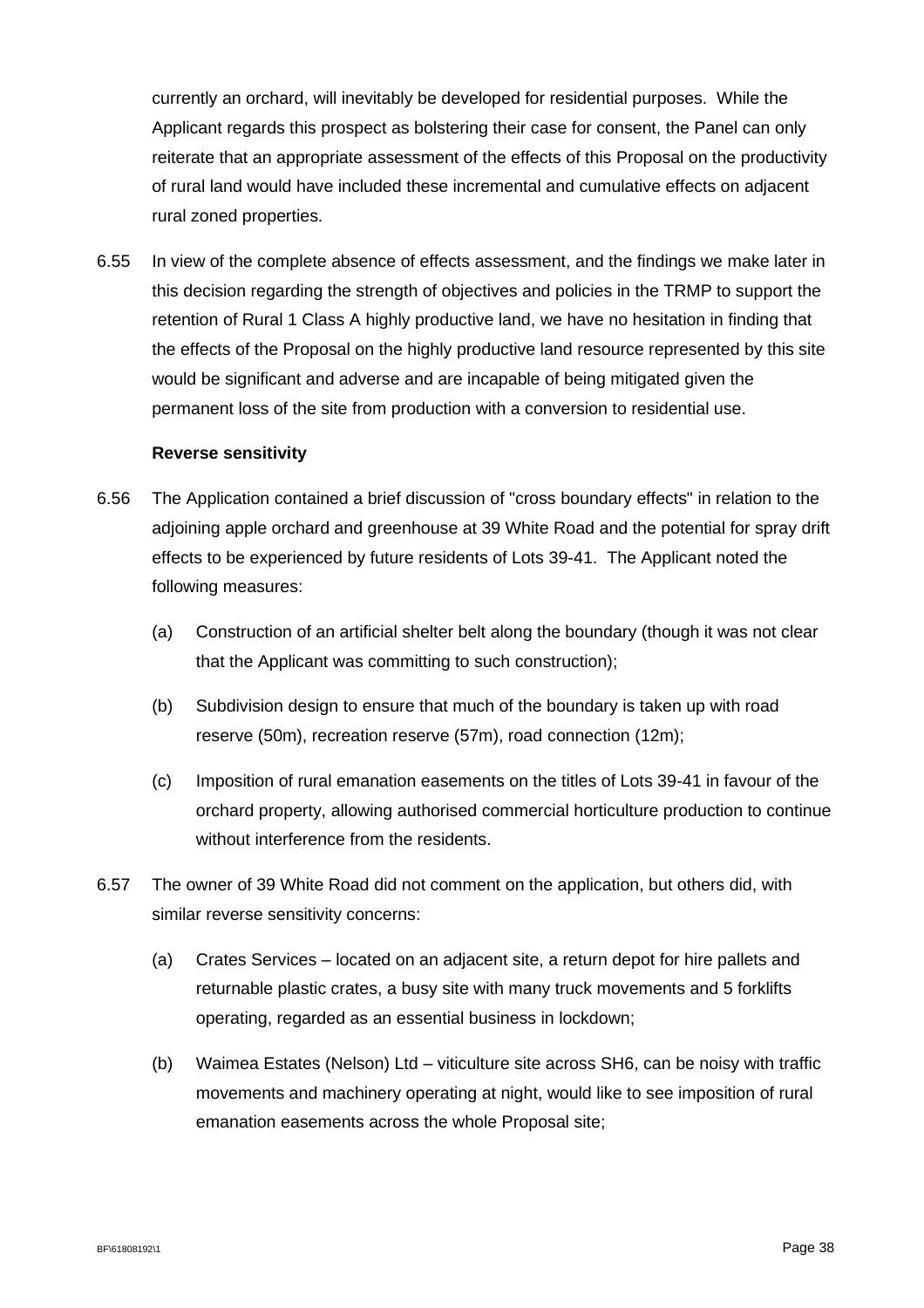- (c) Vicmatt Properties owner of 128-130 Main Road Hope, soon to be rezoned to industrial/commercial, and concerned about potential objections from residential occupants to future industrial/commercial activities.
- 6.58 In response to these comments the Applicant agreed to extend the rural emanation easement to all residential lots within the subdivision. It did not, however, specify which properties the easements would be created in favour of, and the latest version of the relevant condition (provided by the Council on 6 August) refers only to Lots 39 to 41, in favour of 39 White Road and subject to the agreement of the adjoining landowner.
- 6.59 Given the Applicant's willingness to resolve these concerns, we find that the reverse sensitivity effects identified by both the Applicant and several commenters would be no more than minor and are capable of being mitigated by use of rural emanation easements in some situations, subject to specific identification of the relevant properties and appropriately worded conditions and consent notices.

### **Noise effects**

6.60 The Application document contains one paragraph on noise effects.<sup>56</sup> That paragraph provides reassurance that the TRMP contains noise control standards to ensure that neither the subdivision activity nor the resulting dwellings will result in any significant adverse noise effects on neighbouring properties. The paragraph concludes:

> In the context of a property is [sic] bounded by the State Highway on the western side, the noise effects of the proposed subdivision are considered to be less than minor.

- 6.61 It did not occur to the Applicant that locating reasonably intensive residential development within metres of the edge of SH6 might give rise to adverse noise effects on future residents of the subdivided lots.
- 6.62 Waka Kotahi raised this issue under the heading "reverse sensitivity" in its original comment documents, stating that three lots (9, 10 and 11) would be entirely within the reverse sensitivity "buffer area" calculated by Waka Kotahi (and illustrated in Figure 1 of its comment) and that a further three lots (12, 13 and 14) would be partially within this area. A further 16 lots appeared to be located either entirely or partially within the "effects area", extending beyond the buffer area.<sup>57</sup> Waka Kotahi sought that appropriate mechanisms be put in place for all lots falling within these two areas to ensure that human health effects from State Highway noise and vibration are sufficiently mitigated.

<sup>56</sup> Application, dated March 2021, section 8.17, p 32.

<sup>57</sup> These were Lots5-8, 15, 17, 26-31 and 42-44.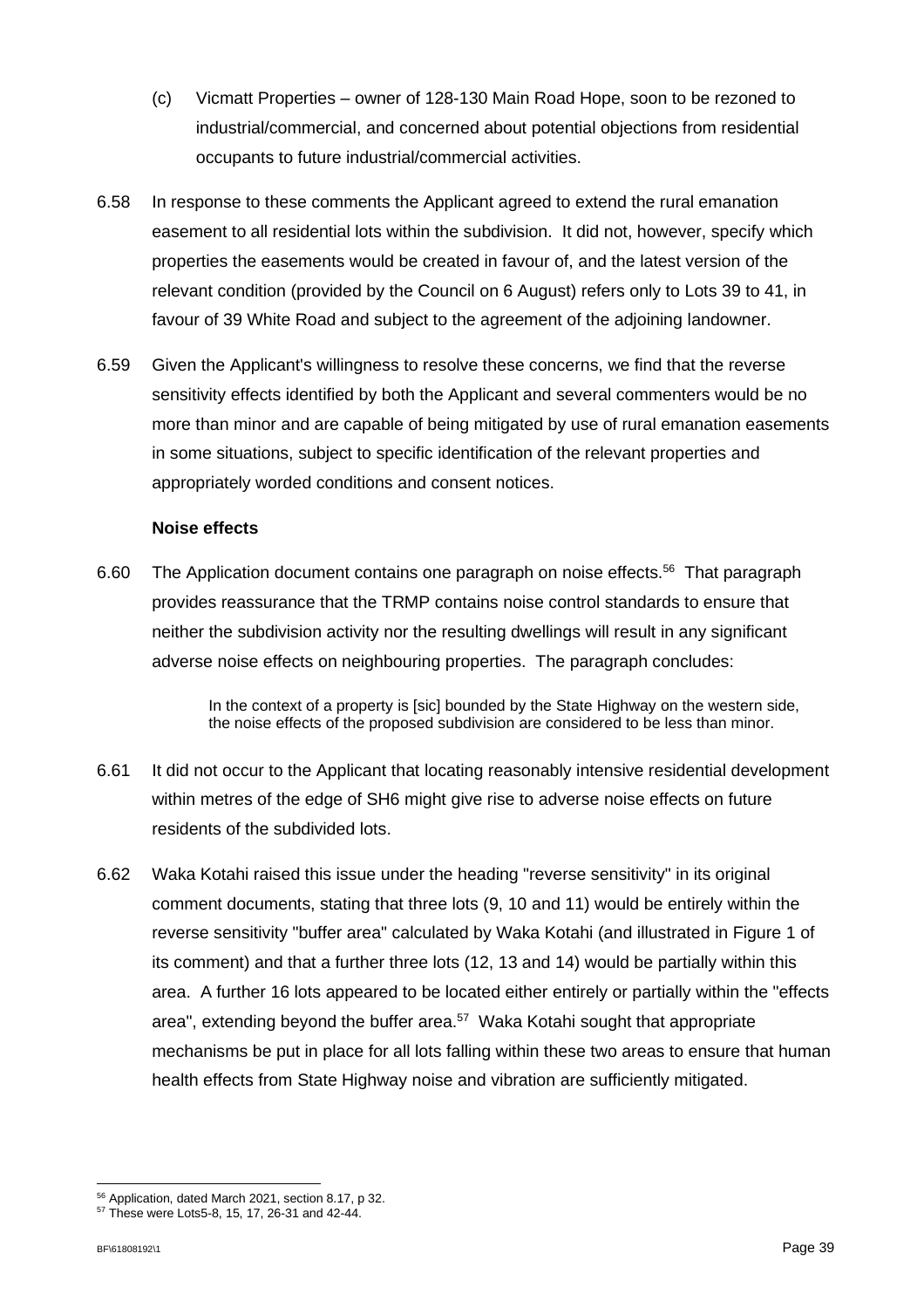- 6.63 Specifically, Waka Kotahi proposed a standard set of resource consent conditions (enforced by way of consent notices on the titles of the new lots) that would apply to new dwellings within the effects area. The consent notice would require noise sensitive activities located in or partly within 100m of the sealed edge of the SH6 carriageway to be designed, constructed and maintained to achieve a design noise level of 40dB LAeq(24h) inside all habitable spaces (with additional ventilation requirements if achieving the noise standard required closed windows) and a specific road-traffic vibration standard.<sup>58</sup> A design report prepared by an acoustics specialist would need to be submitted to the Council demonstrating compliance with these standards prior to construction or alteration of any dwelling. Waka Kotahi also asked that consideration be given to the provision of outdoor living space for each dwelling that is not subject to excessive noise or vibration effects.
- 6.64 In response to this comment, the Applicant indicated they "would be happy to work with Waka Kotahi and their requirements for final designs." 59
- 6.65 The Panel was concerned to ensure that the basis for the proposed conditions was robust. The 100m noise effects area apparently modelled by Waka Kotahi extended almost to midline of the site and would impact approximately 23 lots. Compliance with the conditions would come at a cost, either to the Applicant or the future owners of the lots when they came to build their dwellings. On 2 July 2021 we issued Minute 3 seeking further information from Waka Kotahi including details of any modelling and/or noise contour development that informed its reverse sensitivity effects buffer and effects area, and in particular whether any site-specific assessments had been undertaken.
- 6.66 In summary, we were advised that: $60$ 
	- (a) The buffer and effects area shown in Figure 1 were based on specific 2017 data on traffic volume, percentage of heavy vehicles, posted speed limit and road surface type in the location of the site to estimate noise exposure. The estimation did not account for topography or the screening effect of buildings;
	- (b) A model produced in 2019 updated the results, shown on an updated figure. This model was prepared for strategic purposes and was not verified for specific sites, but manual calculations for the Proposal site indicate that the 2019 model underestimates the noise exposure based on current traffic and road surface data;

<sup>&</sup>lt;sup>58</sup> Class C of NS8176E:2005. See further details of the proposed consents notice at p 8 of Waka Kotahi's original submission.

<sup>59</sup> Applicant's response to comments, 21 June 2021, p 3.

<sup>&</sup>lt;sup>60</sup> Waka Kotahi Response to further information request dated 6 August 2021, p 4-7.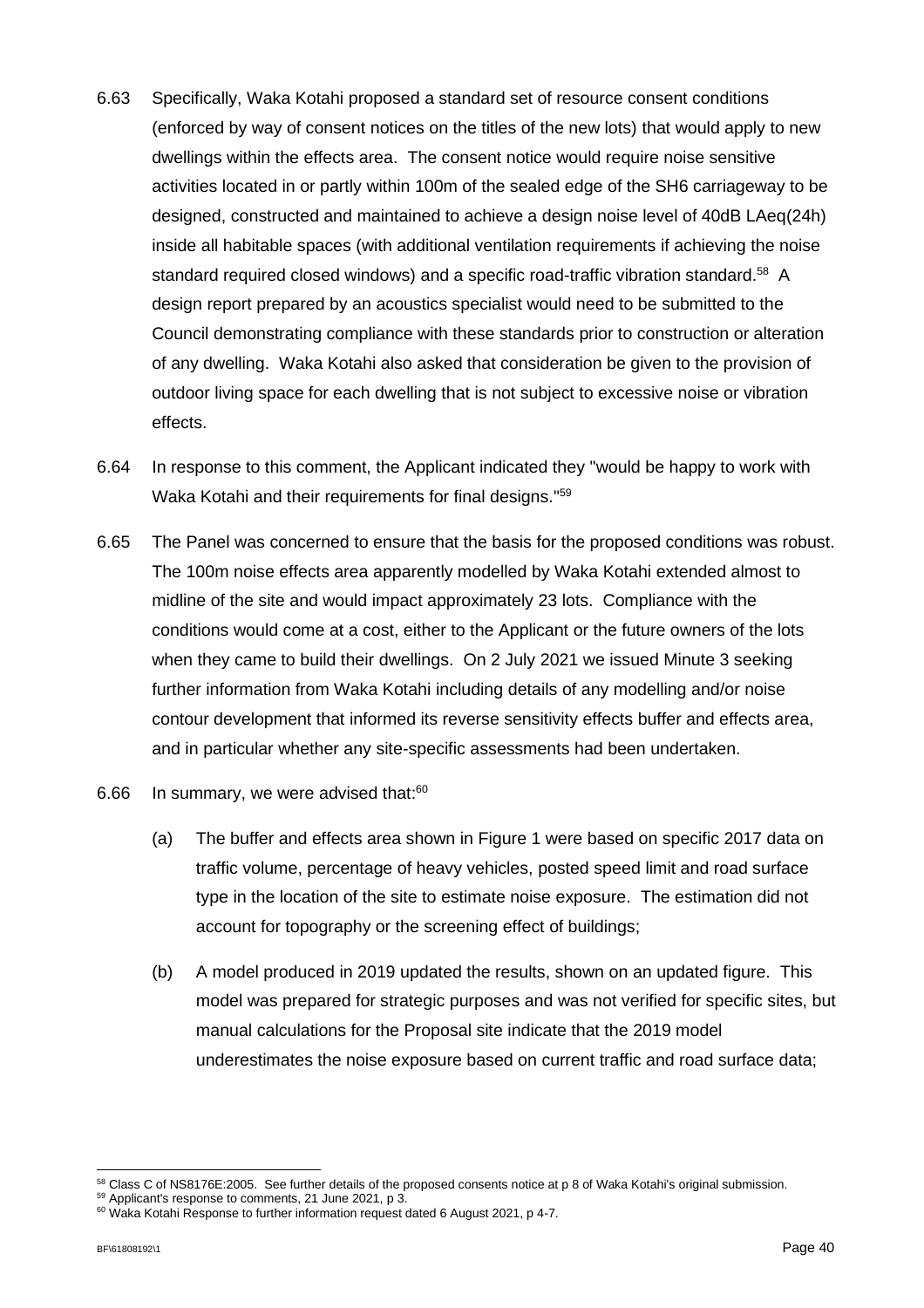- (c) The manual calculation indicates that the effects area for the site should extend approximately 80m from SH6.
- 6.67 The Council has had some experience with conditions requiring management of reverse sensitivity effects via State Highway buffer requirements. There are other examples in the District, in many instances offered by applicants as part of their proposal in order, it seems, to secure Waka Kotahi approval to the application.<sup>61</sup> In light of the focus on affordability in this Proposal, the Council then made a helpful suggestion that the Applicant should provide an acoustic engineer's assessment to inform the conditions of both the subdivision consent and land use consents. Recommendations from that assessment would then be used at building consent stage with certification from a qualified acoustic expert that the dwelling is constructed in accordance with the specified design standards.
- 6.68 We then offered the Applicant an opportunity to comment on this suggestion, coupled with a request for an acoustic assessment of the predicted noise effects from the operation of SH6 on the future residents of the subdivision, stipulating the level of noise attenuation that may be required and identifying potential mechanisms for achieving that level together with an estimate of cost that would be incurred by each purchaser in complying with the requirements.<sup>62</sup> In response the Applicant provided a report from Acoustic Engineering Services dated 23 August 2021.
- 6.69 That report contained several unpleasant surprises, chiefly that 1.8m high acoustic fencing will need to be constructed along the SH6 frontage of the site (Lots 9, 10, 11) and the site boundaries between Lot 9 and 1 White Road, and Lot 11 and 127 Main Road. The predicted traffic noise contours assume the fence is in place. At the SH6 site boundary, received levels at Lots 9-11 will be up to 64dB LAeq (24h) and at Lots 8, 12-14, 42-44 will be up to 60dB LAeq (24h), with 57dB LAeq (24h) at all other lots impacted by the Waka Kotahi noise buffer and effects areas.
- 6.70 The report goes on to set out various levels of building upgrade likely to be required for those lots receiving 64 or 60dB, including a ventilation and cooling system, estimated to increase by 0-2% of the cost of dwelling construction. Proposed condition wording was included, broadly consistent with the wording proposed by Waka Kotahi and including specifications for the acoustic fencing.
- 6.71 A statement from the Applicant dated 24 August 2021 accompanied the report, confirming that they "*agree to discount the 10 sections that will be affected by the road noise as stated in the report by 1% of the build cost of the homes*".

<sup>&</sup>lt;sup>61</sup> Council response of 30 July to Panel's request for further information dated 3 July.

<sup>62</sup> Panel Minute 7, dated 13 August 2021.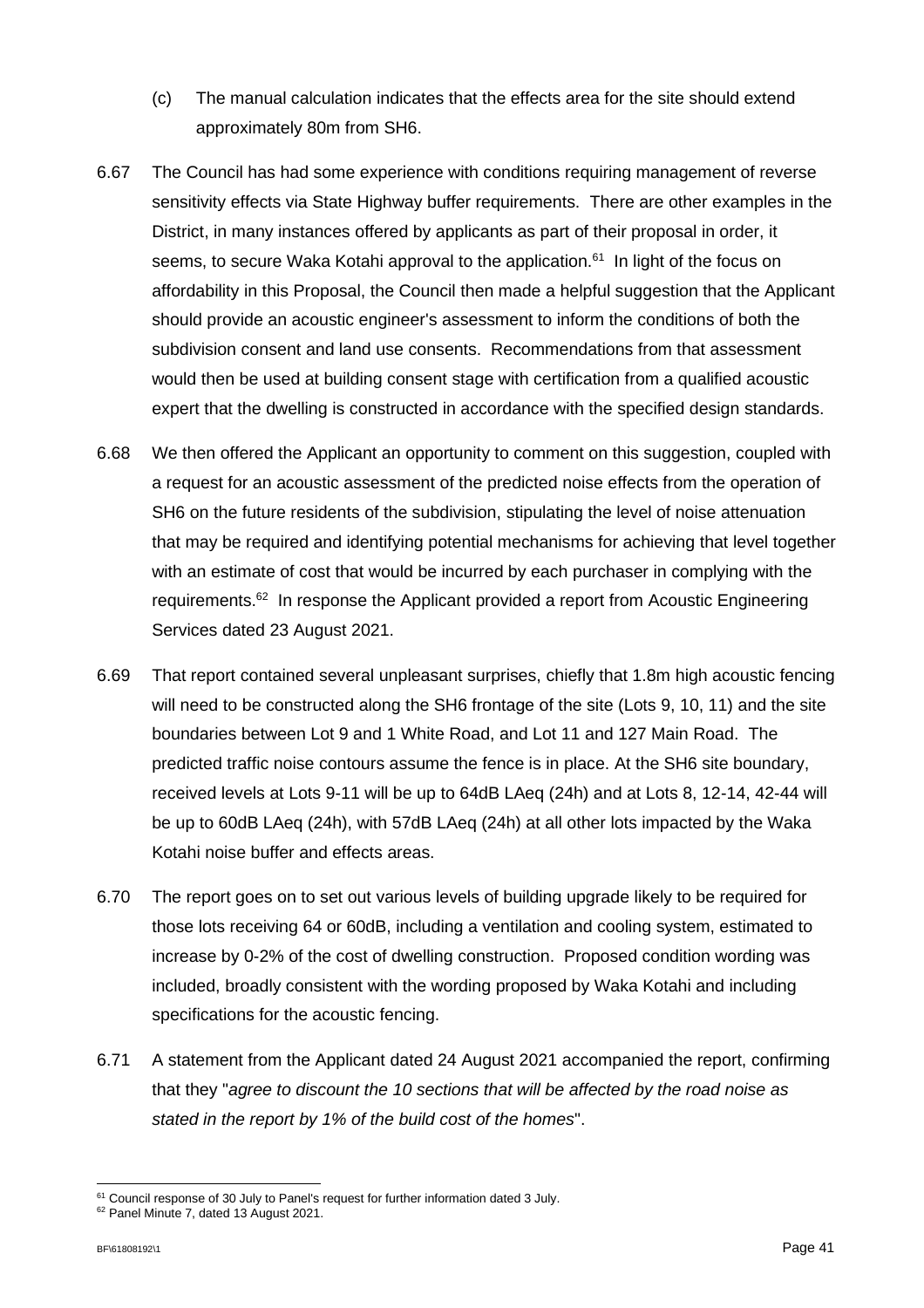- 6.72 Once again, the Panel feels compelled to comment on the inadequate scope of the effects assessment undertaken to support this Application. Despite a complete lack of information provided in the Application, it is clear that proximity of the site to SH6 will give rise to adverse noise effects on future residents of the subdivided lots, particularly those lots adjacent or proximate to the SH6 frontage. These effects are technically capable of being mitigated, but the mechanisms for doing so are not straightforward, will increase the cost of constructing dwellings and potentially give rise to other effects that have not been identified or assessed.
- 6.73 The report of 23 August 2021 raises for the first time the issue of acoustic fencing. The visual, landscape and amenity effects of the fencing, from SH6, from within the subdivision and in relation to the individual lots affected, have not been assessed. From our site visit we do not recall seeing any other acoustic fencing along the SH6 frontage from Richmond to Hope, which is characterised by open rural pasture or rural production activities punctuated by single or clustered houses along the frontage, often with open pasture or horticulture activity to the rear.
- 6.74 On the basis of the information before us, we find that the adverse noise effects from SH6 on the future residents of some subdivided lots would be more than minor. The provision of acoustic fencing, and conditions of the type proposed by the Applicant's acoustic expert and Waka Kotahi to ensure future dwellings are designed to achieve appropriate internal noise levels, may be sufficient to mitigate those effects. However, we have insufficient information before us to enable us to evaluate the effects of the acoustic fencing proposed, including any comment from Waka Kotahi as to the desirability and/or operational impacts of installing acoustic fencing along this section of SH6.
- 6.75 It follows that we are not in a position to confirm that the proposed mitigation measures are acceptable, or to express a level of confidence in their ability to achieve the desired level of attenuation.

### **Visual and urban design effects**

- 6.76 The application seeks consent to erect dwellings on all new subdivided lots $63$  in accordance with the residential zone standards including bulk, location and height provisions.
- 6.77 The application provides an assessment against Chapter 17 TRMP, R17.1.3.1 permitted activities and concludes that discretionary land use consent is required for bulk and location issues. Proposed development controls "*seek to ensure that residential sections*

<sup>63</sup> See para 2.2 of this Decision regarding the absence of reference to land use consents in the Order in Council accepting the Proposal for referral.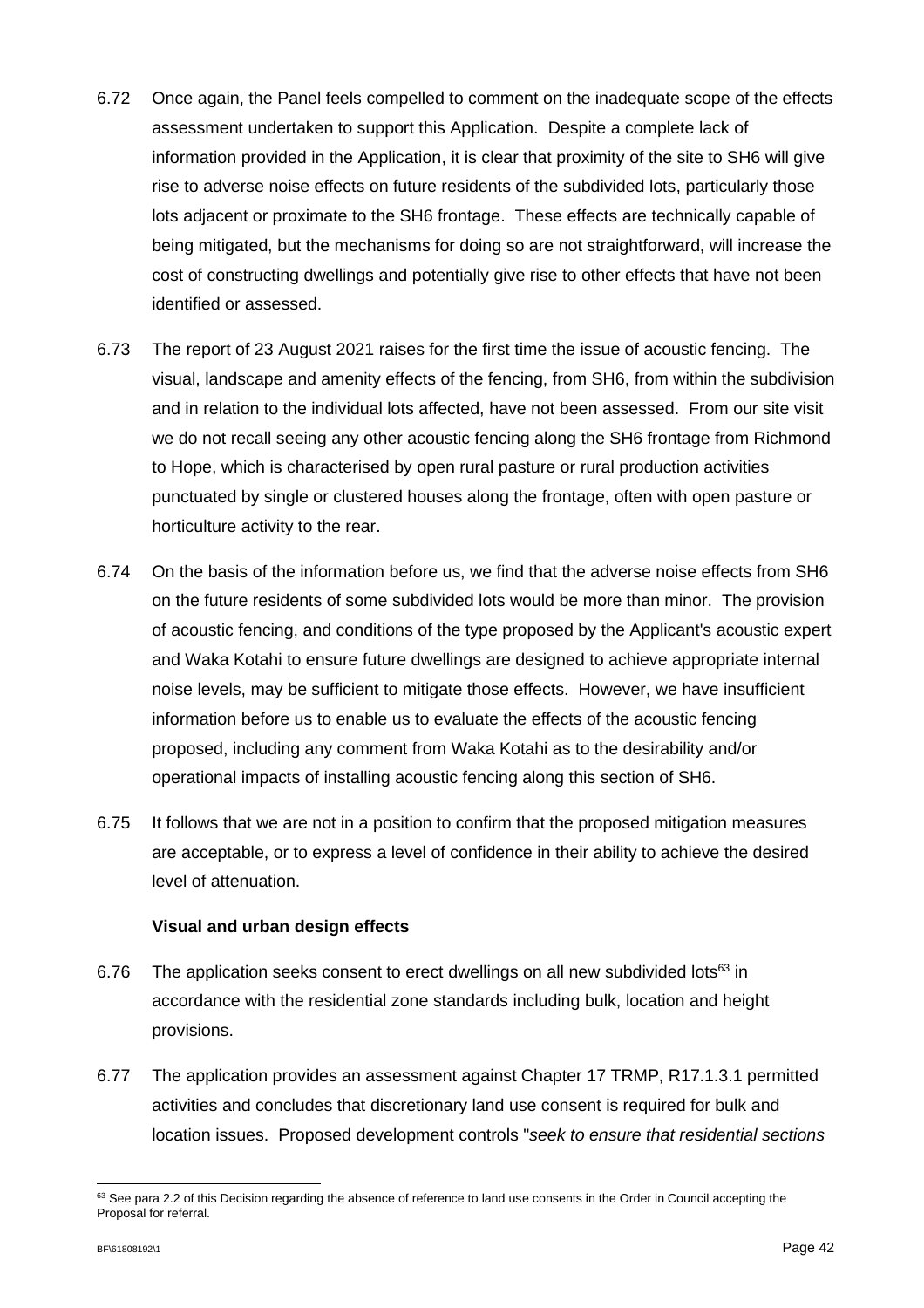*remain characterised by open space, spaciousness, privacy, access to sunlight and daylight and ensure buildings remain compatible with the scale and effects of other buildings in the surrounding environment*."<sup>64</sup>

- 6.78 Consent is sought to have a 3m setback (vs 4.5m) on two lots to provide a better useable building site area. The 40% building coverage standard, outdoor living space requirements, dwelling number limit can all be met. The height limit of 7.5m can be met and all other setbacks can meet the 4.5m requirement. Some sites do not meet the minimum lot size standard (450m²) but the average lot size is 490m².
- 6.79 The assessment has been done on the basis that the site will essentially become residential in form if not in zone. That may well have been the outcome of a successful SHA application, but as things stand any subdivision consented will still be subject to the rules of the Rural 1 zone. Unless consented as part of this application, future dwellings will need to obtain their own resource consent, likely to be non-complying activities.
- 6.80 The Council explained<sup>65</sup> that a land use consent could be granted expressly authorising the following land use activities:
	- (a) Dwellings constructed in accordance with the residential zone standards (or presumably those standards as expressly modified by the Application); and
	- (b) Any specific dwelling that is not in accordance with those standards.
- 6.81 A consent notice to this effect would be imposed via the subdivision consent and refer to the land use consent. Any future dwelling construction that does not meet the residential zone standards authorised by the land use consent could "*potentially be assessed via a section 127 RMA application process without needing also to vary the consent notice under section 221(3) RMA*."
- 6.82 We accept that this arrangement is workable; we could consent one compliant dwelling per lot and section 127 would then enable any dwelling that departs from the consented residential zone standards to seek an amendment to that consent in respect of specific infringements.
- 6.83 However, given the generic nature of the land use consent sought for the dwellings, and the lack of any substantive design information for the dwellings, the extensive discussion of visual, amenity, character and urban design matters contained in the application was unnecessary and beyond the scope of the consents sought. The landscape and urban design assessment attached to the application $66$  contains out of date information relating

<sup>64</sup> Ibid, section 8.1, p 25.

<sup>&</sup>lt;sup>65</sup> Council's Further Information Response, dated 6 August 2021, p 3.

<sup>&</sup>lt;sup>66</sup> Application, Appendix 4, dated 22 August 2019 and Appendix 9.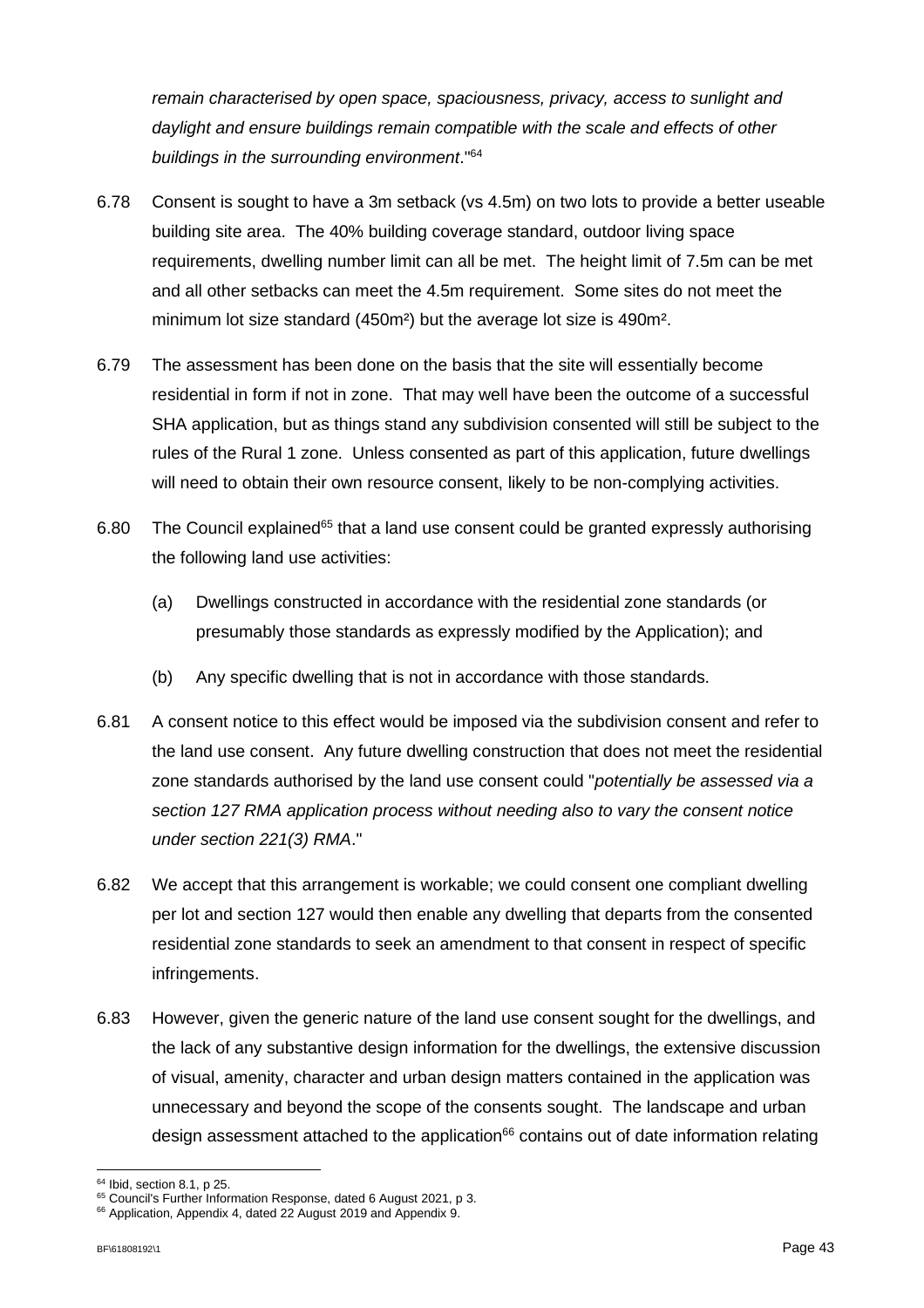to the SHA proposal, with different lot sizes and roading layout, and a detailed explanation of how the proposal would meet the "7 C's" of the Urban Design Protocol (which we understand to have been a requirement of an SHA proposal).

- 6.84 The assessment is characterised by reference to the residential nature of the proposal and involves only passing reference to the rural context and zoning of the site. 67 The application notes "*the proposed pattern of development is slightly more intensive than what is allowed 'as-of-right' as a controlled activity in the residential zone*" but the smaller lots are balanced by the larger lots "*such that a degree of openness is retained*";
- 6.85 Most of the neighbouring properties in the immediate neighbourhood are described as residential in character and smaller rural residential properties. In terms of the wider community the Proposal is described as "not out of character with the existing development of Richmond South". Any visual effects are said to be largely internalised within the development itself.
- 6.86 We have no basis on which to make a finding in respect of the visual, character or urban design effects of the Proposal. The information available to us is inaccurate and out of date and, in view of the generic land use consent sought for dwellings that have not been designed, is of limited or no use. The one matter on which we were particularly keen to see some level of visual assessment is the acoustic fence, but that aspect of the proposal has only emerged during the course of processing the application and we have not received any further comment on or assessment of it from the Applicant, despite the ability for further comment to be offered pursuant to clause 19 of Schedule 6 of the FTA.
- 6.87 The Applicant, despite being a building contractor, advises it has no intention of developing the dwellings on the subdivided lots, and has proposed covenants on lot titles to ensure that no other commercial housing provider is able to purchase or develop lots. The reasons given for this approach include a commitment to enabling choice of housing style, which of course makes it difficult to form a coherent picture of the completed development.
- 6.88 In relation to the effects of the land use consent, we remain without a complete visual, amenity and character effects assessment of a residential development on a Rural 1 zoned site. We are therefore unable to make findings in relation to these effects.

<sup>&</sup>lt;sup>67</sup> Application sections 8.1-8.4, p 25-27.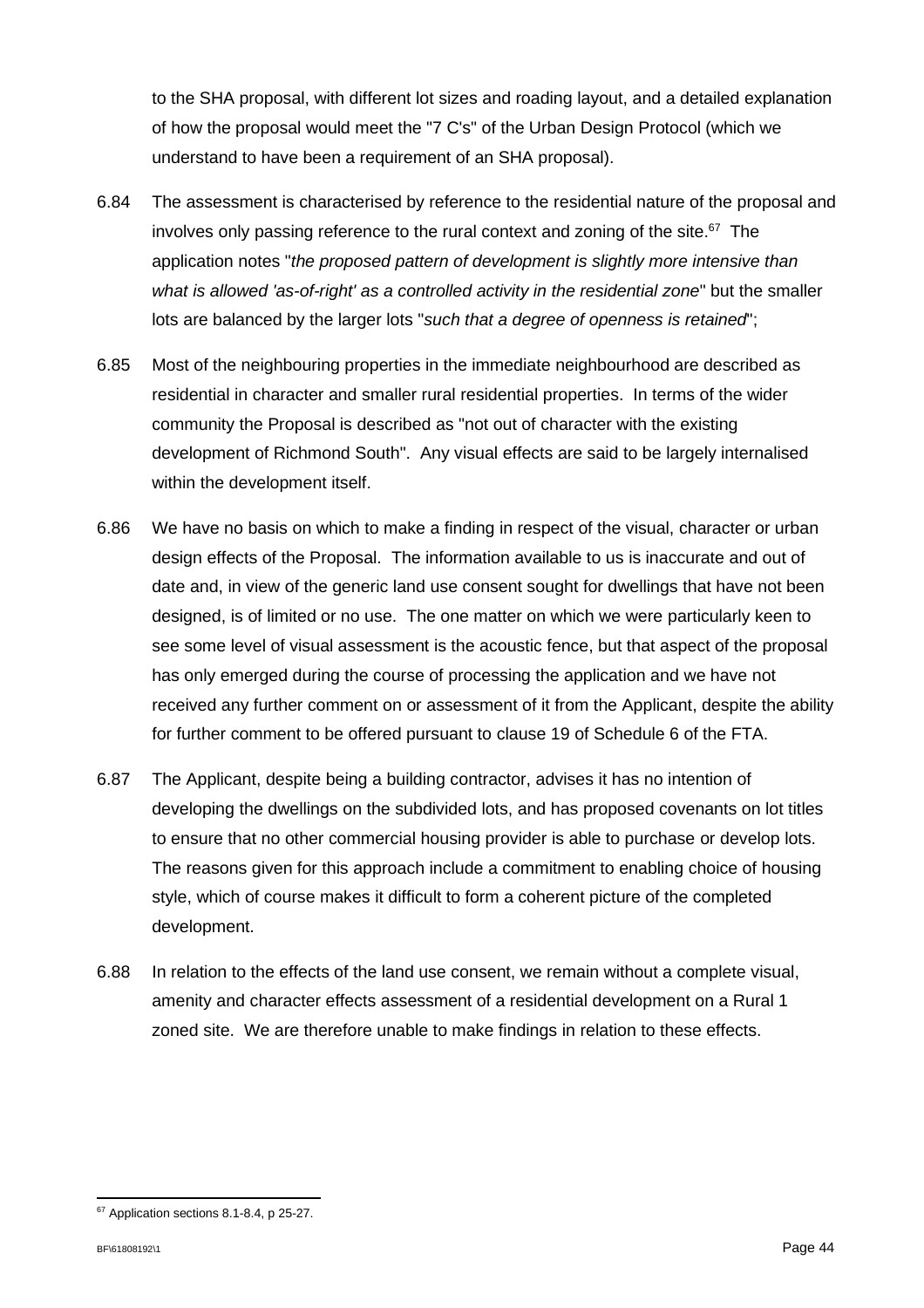### **Positive effects**

- 6.89 Clause 31(1)(b) of Schedule 6 of the FTA requires the Panel to identify any measure proposed or agreed to by the Applicant, to ensure positive effects on the environment to offset or compensate for any adverse effects that may result from allowing the activity.
- 6.90 Many of the matters that might be considered positive effects are also relevant to our assessment of whether the Proposal gives effect to the purpose of the FTA. We make that assessment at the end of our Decision, but for present purposes we acknowledge the following matters that may be regarded as positive effects $68$  (subject to reservations we express later in this Decision regarding the evidence base):
	- (a) Employment of 28 FTEs during the subdivision's one year construction phase;
	- (b) The provision of 44 affordable residential sections in an area where section prices are (anecdotally) becoming more unaffordable;
	- (c) Consequently a positive social impact on the District through enhancement of housing choice by facilitating increased housing supply.
- 6.91 Despite the lack of expert economic assessment, the Panel regards the Applicant's good faith intentions regarding affordability as a positive aspect of the Proposal. However, those intentions were described in vague terms, and it is not certain that they would ultimately be realised. While the Applicant offered details of design and affordability covenants that they intend to impose on titles, the draft covenants themselves gave rise to a number of questions and conflicts in relation to their intersection with the permitted activity standards of the residential zone, which the Applicant also sought to have applied to the subdivided lots. We were not provided with any assessment that sought to reconcile these two sets of standards, and in view of our comments above about the urban design assessment, it is possible that the covenants are also relics of the former SHA proposal.
- 6.92 Ultimately the Panel determined that, if consent had been granted (or if the Applicant chose to pursue a fresh application outside the FTA process) the Applicant was free to take such steps as they wished to ensure that the subdivided lots could be sold for a lower price relative to other similar lots available for sale.
- 6.93 The affordability proposals were however considered by the Panel in the context of potential positive effects, and in assessing whether the Application gave effect to the purpose of the FTA.

<sup>&</sup>lt;sup>68</sup> Application, section 8.11 p 30.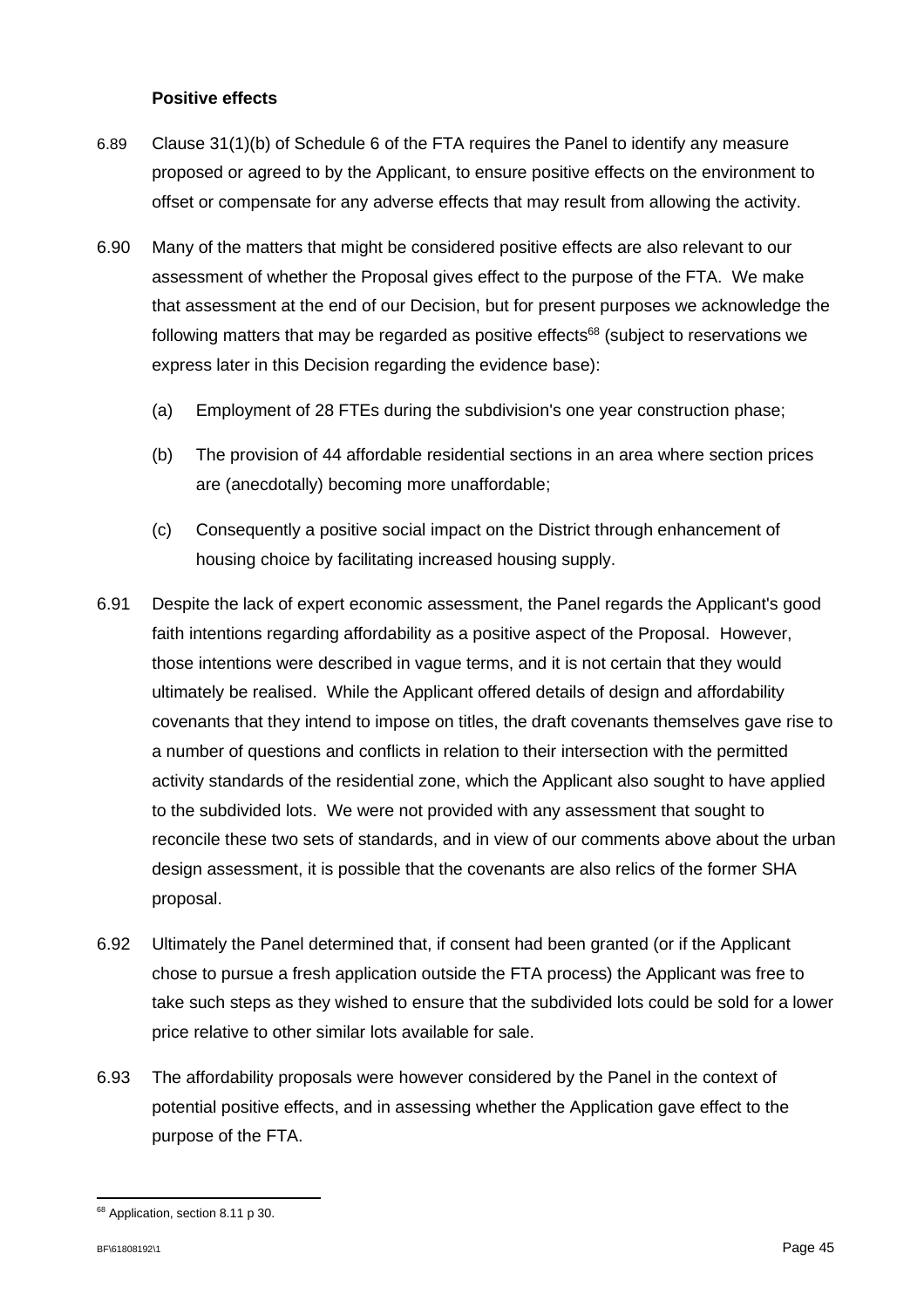- 6.94 Other measures proposed or agreed to by the Applicant to ensure positive effects or to mitigate any adverse effects have already been discussed in the context of specific effects:
	- (a) Provision of a stormwater management system;
	- (b) Vesting of a recreation reserve;
	- (c) Vesting of road reserve along SH6 frontage;
	- (d) Volunteered rural emanation easements;
	- (e) Volunteered discount of Lot sale prices by 1% to address additional design required for dwellings to meet noise attenuation levels.

### **Summary of Effects**

- 6.95 In the foregoing assessment we have indicated where we are satisfied the individual effects of the Proposal that would be no more than minor, taking into account the potential for mitigation of those effects offered by various draft conditions that emerged in various iterations during the comment and further information process.
- 6.96 In summary, the Panel finds that the following effects are or could be mitigated to an acceptable level in the event that the Proposal were to proceed:
	- (a) stormwater and flooding effects within the subdivided site;
	- (b) potential reverse sensitivity effects;
	- (c) traffic and traffic safety effects;
	- (d) the effects of any soil contamination.
- 6.97 In respect of the following effects we were not able to make definitive findings on the basis of the evidence before us:
	- (a) potential offsite stormwater and flooding effects, including in particular effects on SH6;
	- (b) visual and character effects of a residential development on a Rural 1 zoned site and wider rural production environment.
- 6.98 We consider that the following potential effects are more than minor and are not, or may not, be capable of mitigation:
	- (a) the potential effects on highly productive land;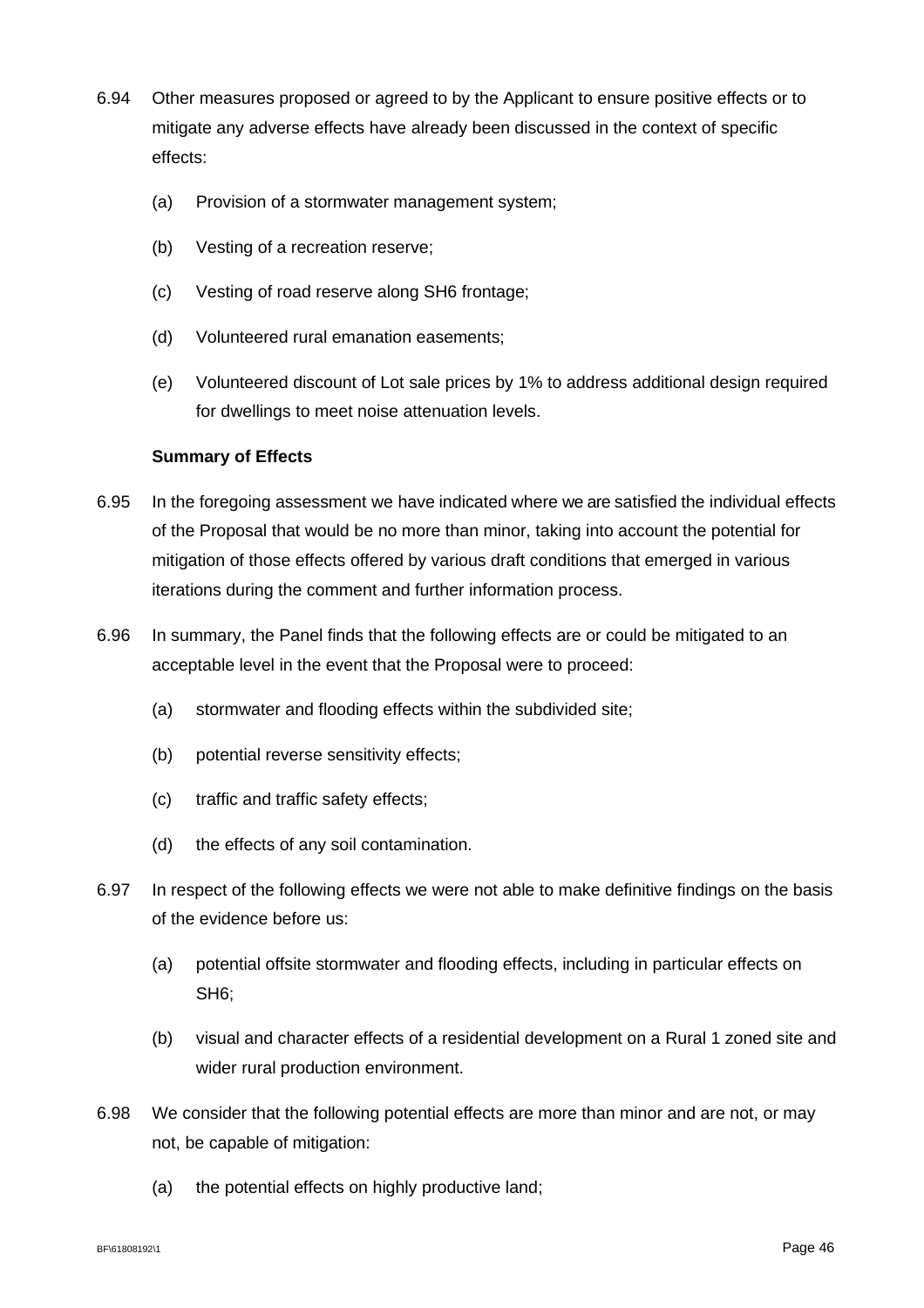- (b) noise effects on some of the future residents of the subdivision. While proposed conditions requiring design of dwellings to achieve attenuation would assist, we have no information regarding the effects of the proposed acoustic fence to enable us to make a definitive finding on the whole noise mitigation solution proposed.
- 6.99 Taken as a whole, we consider that the potential adverse effects of the Proposal are more than minor.

### **7. CLAUSE 31 ASSESSMENT AGAINST SPECIFIC STATUTORY DOCUMENTS**

### **National Environmental Standards**

- 7.1 The National Environmental Standards relevant to the panel's consideration of the application are the:
	- (a) Resource Management (National Environmental Standard for Assessing and Managing Contaminants in Soil to Protect Human Health) Regulations 2011 (NESCS).
	- (b) Resource Management (National Environmental Standard Freshwater) Regulations 2020 (NES-FW).

*National Environmental Standard for Assessing and Managing Contaminants in Soil to Protect Human Health*

- 7.2 The NES-CS aims to ensure that land affected by contaminants in soil is appropriately identified and assessed when soil disturbance and/or land development activities take place and, if necessary, remediated or the contaminants contained to make the land safe for human use.
- 7.3 Given the historical horticultural use of the site as a vineyard, the NES requires an investigation and assessment prior to any subdivision, change of use or earthworks occurring on this production land. As discussed above in the context of effects, while not included in the Application as originally lodged, the Applicant has since submitted a DSI report prepared by Davis Ogilvie. 69.
- 7.4 We discuss the report findings and preliminary recommendations in respect of remediation earlier in this Decision.
- 7.5 From the evidence before us we are satisfied that, with the imposition of appropriate remediation conditions, the proposed earthworks and subsequent occupation of the site

<sup>69</sup> Detailed Site Investigation: 115 Main Road and 11 White Road, Hope, Richmond (29 July 2021).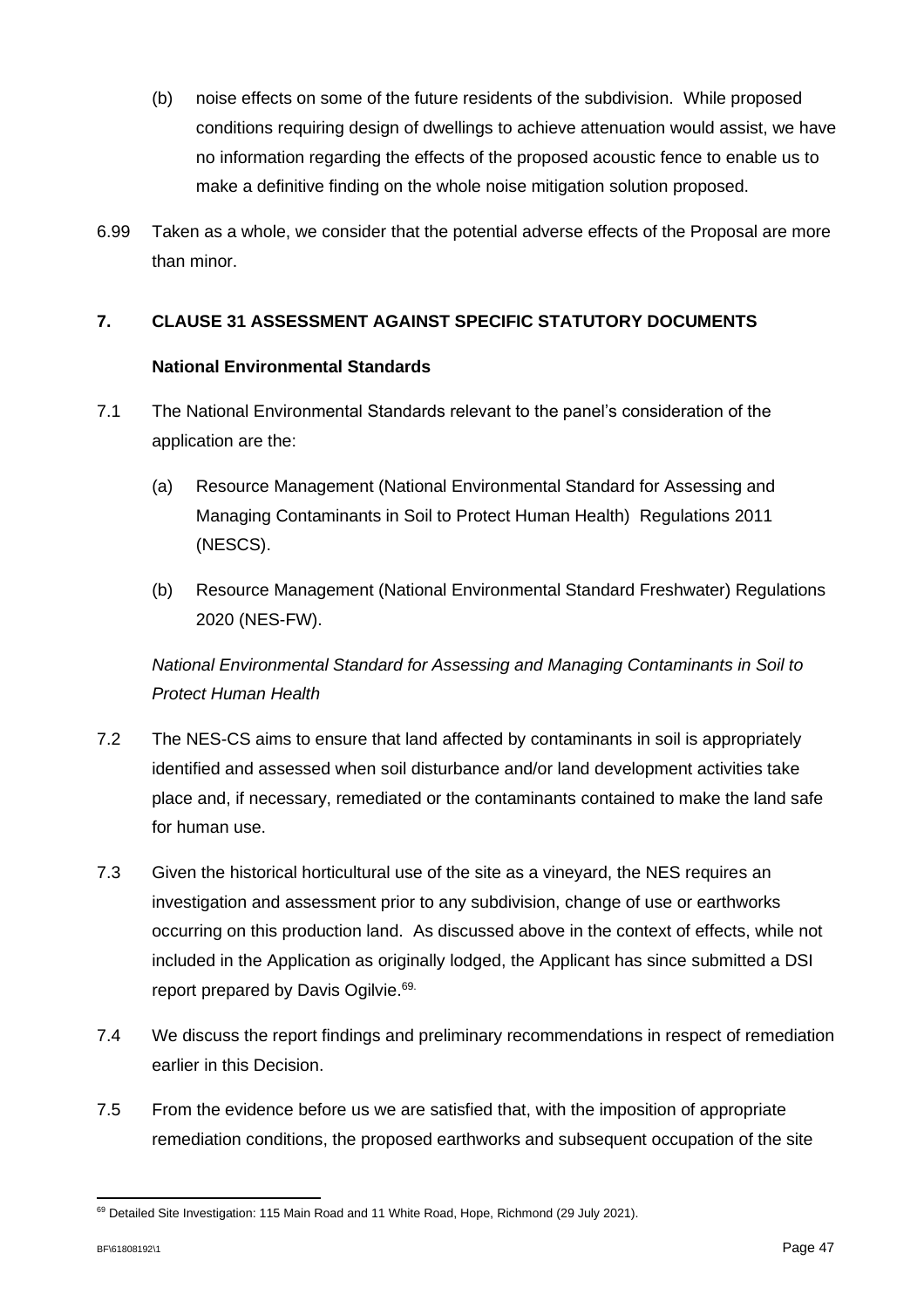for residential use could be conducted without endangering the human health of the occupants, users, construction workers or persons around the site. However, as recorded earlier, we agree with the Council that the onsite retention, dilution and/or containment of the contaminated soil within the land proposed as reserve to vest is inappropriate. All contaminated soils would need to be excavated and disposed to a licensed facility to avoid, mitigate and remediate the risk to human health. such an approach being consistent with the NES-CS.

### *National Environmental Standard Freshwater*

- 7.6 The NES-FW sets requirements for carrying out certain activities that pose risks to freshwater and freshwater ecosystems. The Application as originally lodged did not address the National Policy Statement on Freshwater Management 2020 (**NPS-FM**) or the NES-FW, stating that there are no water ways involved.
- 7.7 We have discussed earlier in this Decision the further information sought by the Panel and provided by the Applicant on the application of the NES-FM to the proposal, including whether any consent requirement is triggered by the proposal. We are satisfied by the report prepared by Hydrology consultant Tony Hewitt<sup>70</sup> which confirmed the proposed subdivision overlies the Hope Minor Aquifers. Mr Hewitt undertook an assessment of the NPS-FM and the NES-FW in relation to the Proposal; in his assessment there are no specific policies or rules that could restrict the discharge from the development any more than what is currently proposed. We accept that assessment and find that the Application is consistent with both documents.

### **National Policy Statements**

7.8 Other than the NPS-FM (which is discussed together with the NES-F above), the National Policy Statement on Urban Development 2020 (**NPS-UD**) is the only other National Policy Statement that is relevant to this Proposal. The NPS on Highly Productive Soils would have been relevant had it been in force, but despite its release for public comment on 14 August 2019 it remains in draft and therefore cannot be considered relevant.

### *National Policy Statement on Urban Development 2020*

7.9 The Application was lodged in March 2021 but did not assess the Proposal against the NPS-UD, referring only to the National Policy Statement on Urban Development Capacity 2016 (**NPS-UDC**).<sup>71</sup> No assessment against the objectives and policies of the NPS-UDC was undertaken. Rather, the Applicant made various statements about the Proposal site being included within an area "*earmarked for future development in … the TRMP Urban* 

<sup>&</sup>lt;sup>70</sup> Memorandum from Tony Hewitt, Hydrological Consultant, Envirolink, dated 27 July 2021.

<sup>71</sup> Application, p 23-24.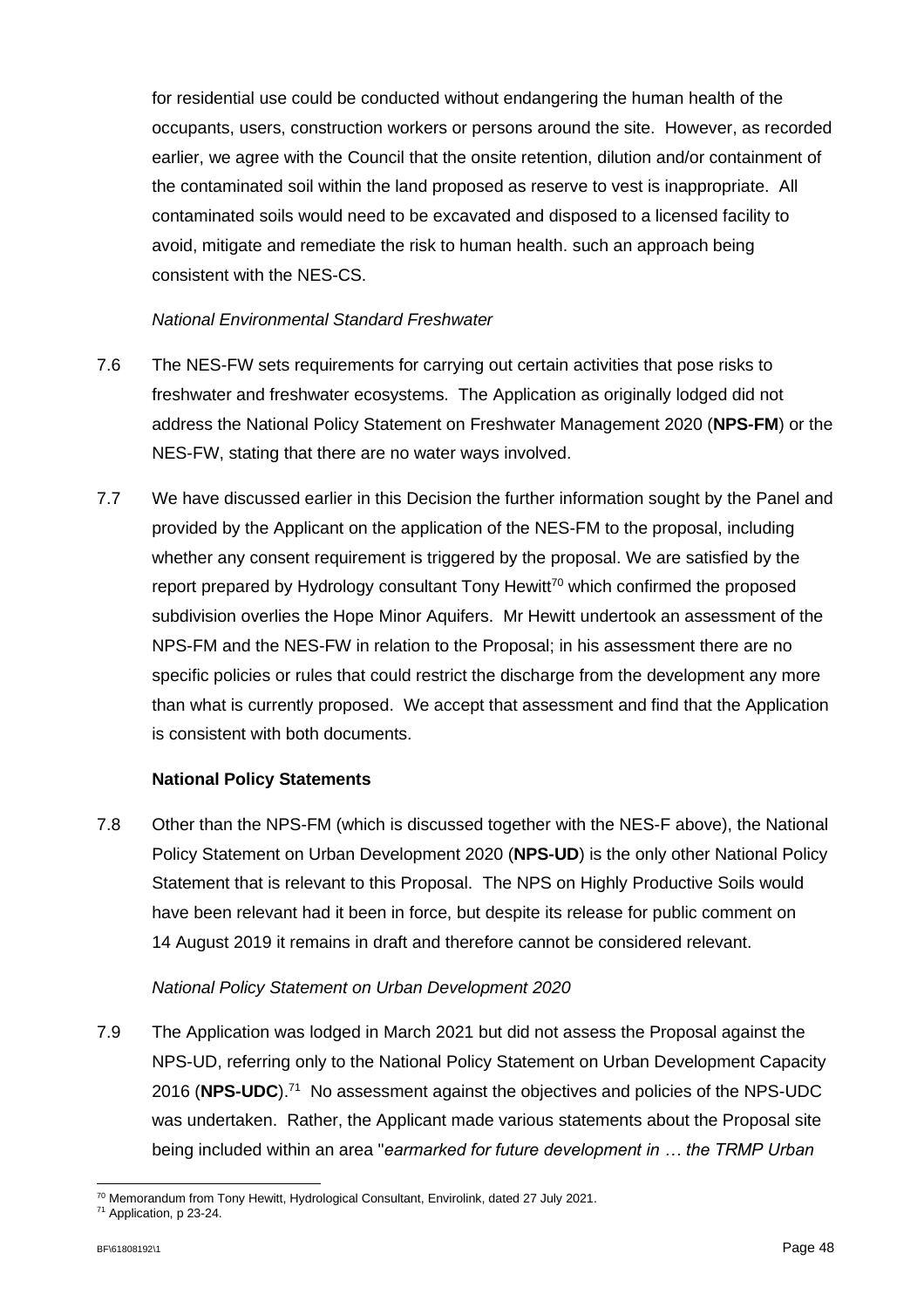*Expansion policy 6.8.3.10*"; that the site "*has also been defined as a future growth area*" in the Nelson Tasman Future Development Strategy (**NTFDS**) 2019 and that "*there simply is not enough land being released for residential housing in the Richmond area, making housing less and less affordable*." The Applicant therefore concluded that the Proposal was in accordance with the NPS-UDC.

- 7.10 In the absence of an assessment from either the Applicant or the Council, the Panel makes the following observations in relation to the NPS-UD and its relevance to this Proposal:<sup>72</sup>
	- (a) The NPS-UD became operative in August 2020 and its objectives are focused on enabling growth by requiring councils to provide development capacity to meet the needs of communities and to encourage well-functioning urban environments;
	- (b) The Tasman District Council is identified in the Appendix to the NPS-UD as a Tier 2 local authority, meaning that all provisions except Policies 3 and 4 apply;
	- (c) Objective 6 requires local authority decisions on urban development that affect urban environments be integrated with infrastructure planning and funding decisions, strategic over the medium and long term, and be responsive, particularly in relation to out of sequence proposals that would supply significant development capacity;
	- (d) Policy 1 describes the characteristics of "well-functioning urban environments". These include: a variety of homes that meet the needs, in terms of type, price and location, of different households;
	- (e) Policy 2 requires Tier 1, 2 and 3 local authorities at all times to provide at least sufficient development capacity to meet expected demand for housing and business land over the short, medium and long term. Part 3 Implementation provides greater detail for local authorities about sufficiency and requirements for plan-enabled and infrastructure-ready development capacity;
	- (f) Policy 6 requires decision makers, when making planning decisions that affect urban environments, have particular regard to specific matters, including any relevant contribution that will be made to meeting the requirements of the NPS-UD to provide or realise development capacity. Other matters relate to accessibility, climate change resilience and supporting reduction in greenhouse gas emissions;
	- (g) Subpart 4 of the NPS-UD sets out the mandatory requirement on Tier 2 councils such as Tasman District Council to provide a Future Development Strategy (**FDS**).

 $72$  The Panel would like to acknowledge the assistance provided by recent decisions of two other panels who had cause to consider the application of the NPS-UD to their applications: Northbrook Wanaka Retirement Village, and Faringdon South West and South East Development.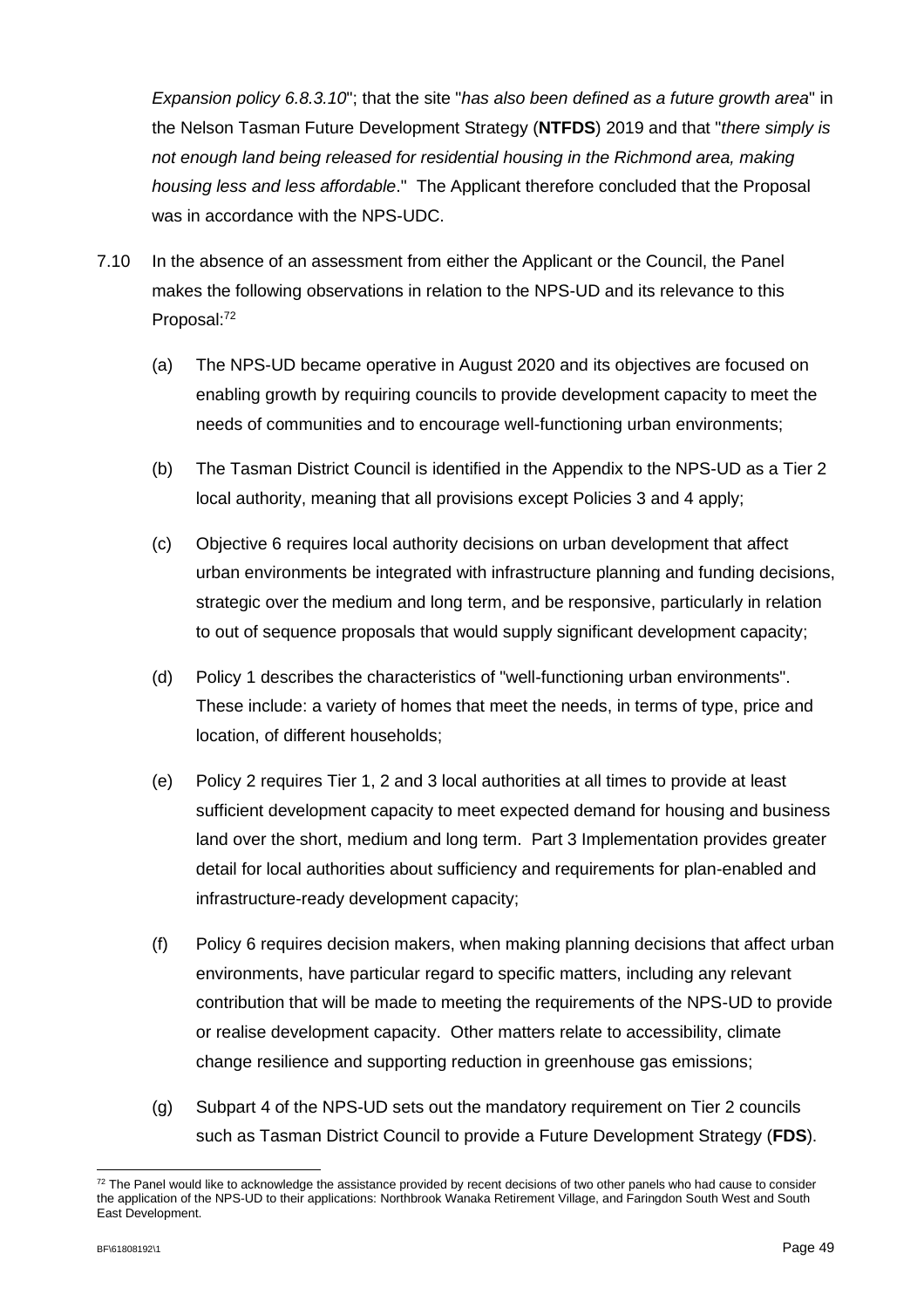These provisions are an evolution of similar requirements in the earlier NPS-UDC and set out the methodology for preparing and content of an FDS that will set out how a local authority intends to achieve well-functioning urban environments in its existing and future urban areas and provide at least sufficient development capacity to meet expected demand over the next 30 years.<sup>73</sup>

- 7.11 We will discuss the Council's FDS in greater detail later in this decision, but it is sufficient to record here that the FDS is one of the key mechanisms available to councils to give effect to their obligations under the NPS-UD and provides a critical "bridge" between the NPS-UD and their own planning documents, particularly during the period before amendment of those documents as specifically required by the implementation provisions of the NPS-UD.
- 7.12 In relation to the objectives and policies in the NPS-UD that refer to "planning decisions", the Panel is aware of the Environment Court's findings in *Eden-Epsom Residential Protection Society Inc v Auckland Council*, <sup>74</sup> where the Court decided that there was no requirement to give effect to objectives and policies in the NPS-UD that do not require "planning decisions", and that that term should be interpreted to mean decisions on plan changes. While the application of those findings to resource consents was not expressly considered, it is arguable that "planning decisions" could also include decisions on resource consents. In this instance, we are required by clause 39(1) of Schedule 6 of the FTA to have regard to the NPS-UD and have considered whether the Application is broadly consistent with the themes and objectives of that document.
- 7.13 On that basis we find that:
	- (a) With 44 new residential lots the Proposal would add modestly to the development capacity and supply and choice of housing in Tasman District. 75 However, we have no expert evidence that 44 additional residential lots would provide a much-needed contribution to that capacity in order to meet excess demand, only informal anecdotal commentary from the Applicant, including newspaper articles.<sup>76</sup> To the contrary, evidence from the Council (discussed later in this Decision) suggests that supply has exceeded demand for residential property in Nelson-Tasman in the last several years;
	- (b) The Proposal is not particularly well integrated with infrastructure planning and funding, with reticulated stormwater infrastructure at least a decade away;

<sup>73</sup> NPS-UD clause 3.13(1).

<sup>&</sup>lt;sup>74</sup> Eden-Epsom Residential Protection Society Inc v Auckland Council [2021] NZEnvC 82.

<sup>75</sup> We note that the Faringdon decision involved a comprehensive subdivision and development of 850 lots.

<sup>76</sup> See Application, Attachment 3: Nelson Mail Article dated 1 June 2019; Attachment 4: Waimea weekly dated 12 June 2019; and Attachment 5: Nelson Mail Article dated 24 August 2020.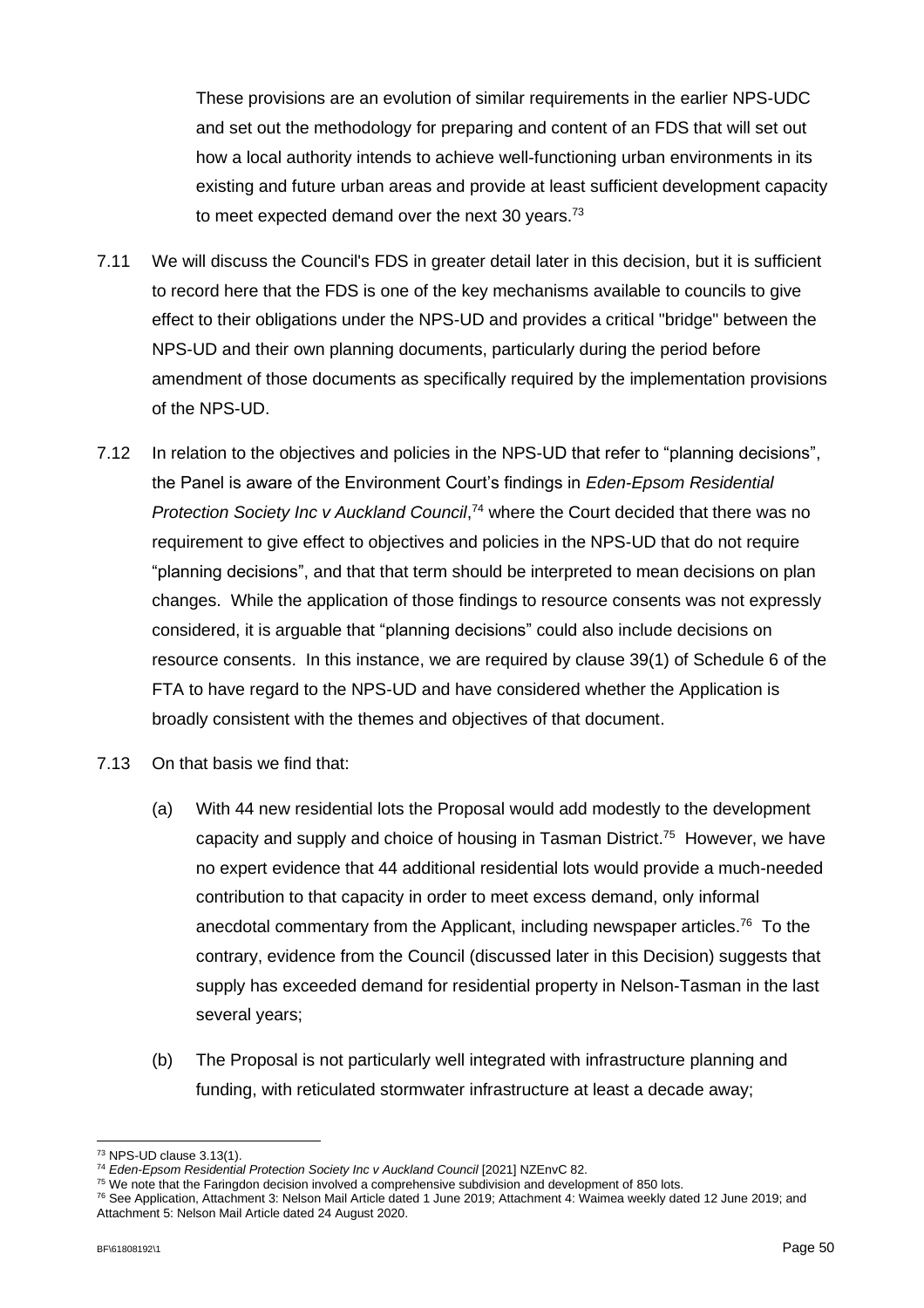- (c) While the Proposal provides good accessibility within the development, it does little to further accessibility for the future residents to Richmond or beyond by way of active transport modes;
- (d) The Proposal offers nothing to support reduction in greenhouse gas emissions. Climate change resilience has been factored into the stormwater management system.<sup>77</sup>
- 7.14 The Applicant has made much of the affordability of the proposed development, likely driven by the original intention to seek authorisation as a SHA under the HASHAA. Several aspects of the Proposal are intended to ensure that the purchase price<sup>78</sup> for the residential lots is below market for similar sized lots elsewhere in the District, and the Applicant has provided an example set of covenants that it says it will register against all titles to ensure ongoing affordability.<sup>79</sup> While some aspects of the proposed covenants address matters that are more relevant to the urban design aspects of the dwellings, others are intended to provide flexibility for purchasers, such as maximum house sizes, no requirement for a garage, and restrictions on on-sale and leasing.<sup>80</sup>
- 7.15 The Applicant's commitment to making the subdivided residential lots affordable is acknowledged and has been noted in our earlier discussion of the positive effects of the Proposal. To the extent that this commitment is achievable and would be likely to increase housing choice in the District, we find that the Proposal is generally consistent with some of the high level NPS-UD objectives. In other respects, however, it is neutral.

### **Regional Planning Instruments**

- 7.16 The Tasman Regional Policy Statement (**TRPS**) is the strategic resource management plan to promote sustainable resource management in the Tasman District. It contains the broad issues, objectives and policies for the District as well as methods of implementation; anticipated environmental results and performance monitoring indicators.
- 7.17 The Applicant considered that it was unnecessary to undertake a detailed assessment of the Proposal against the TRPS as this has been given effect to by the TRMP. In their opinion while there is a small loss of productive land, "*the site is within the defined "locational limits' for residential development that is anticipated under Policy 5.1 of the*

<sup>77</sup> See Applicant Further Information Response, dated 21 June 2021, Attachment 6, para 1.0 and 3.5.

 $78$  See Applicant Further Information Response dated 30 July, Attachment 3. The intention is to sell the lots for "around the \$340,000" mark which is around \$70,000 to \$100,000 lower than any other equal type of section in the Richmond, Brightwater area, but costs are increasing rapidly, so will have to look at the prices closer to the time of going on the market."

<sup>&</sup>lt;sup>79</sup> Applicant Further Information Response dated 30 July, Attachment 4.

<sup>80</sup> A full explanation of the proposed covenants is included in Attachment 3 to the Applicant's Further Information Response of 30 July.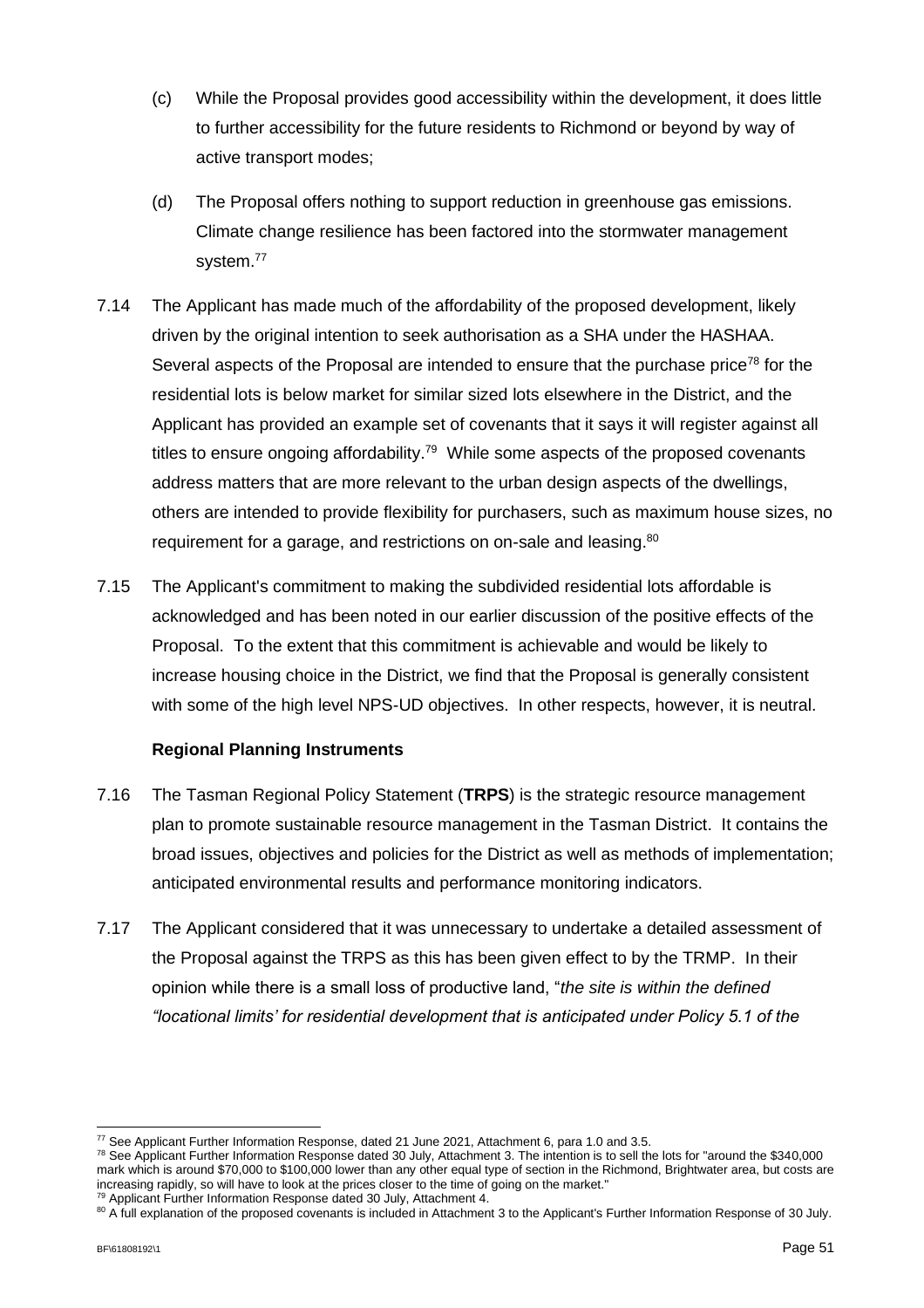*TRPS and Chapter 6 of the TRMP, and therefore overall, the proposed development is accordance with the TRPS*". 81

- 7.18 In response to the Panel's request for further information we received a slightly expanded analysis of the Proposal against provisions of the TRPS which referred to Objective 5.1 and Policy 5.1. It acknowledged that the Council is seeking to avoid the loss of productive pre-urban land, but nevertheless maintained that our assessment needed to be seen in the context of Chapters 6 and 7 of the TRMP. The assessment concluded with the familiar conclusion advanced in earlier documents from the Applicant that the small loss of productive land is anticipated for the growth of Richmond to the South, with White Road providing a well-defined boundary to that growth.
- 7.19 The Panel considers this analysis to be deficient and inaccurate.
- 7.20 Section 5 Urban Development Objectives of the TRPS is clearly relevant to our consideration of the Application. The "Allocation of High Quality Periurban Lands" is identified as one of the significant resource management issues for the District. The issue notes that urban expansion onto adjacent areas of highly productive soil in some parts of the District has resulted in irreversible loss, including areas adjacent to the significant urban centres of Richmond, Motueka and Takaka.
- 7.21 The TRPS recognises that meeting the needs of both future urban dwellers and horticulturalists may require a slowing of growth on the urban fringe by encouraging more medium density development in the core of the major centres, or by containing peripheral growth. It also acknowledges that continued peripheral growth may be detrimental to the upgrade of existing infrastructure. These concerns are articulated in Objective 5.1 and Policy 5.1:

### Objective 5.1

Avoidance of the loss through urban development, of the potential of land having high productive value to meet the needs of future generations."

### Policy 5.1

Council will avoid the loss of land of high productive value in allowing for further urban development, while having regard to:

- the efficient use of resources including land, infrastructure, and energy;
- (ii) the quality of the urban environment including:
	- (a) access to services;
		- (b) water and air quality;
		- (c) amenity values.
- 7.22 The rationale for the objective is clearly articulated in the reason which states that "*Allocation of periurban land for urban expansion rather than for high value production*

<sup>81</sup> Application, dated March 2021, p 35.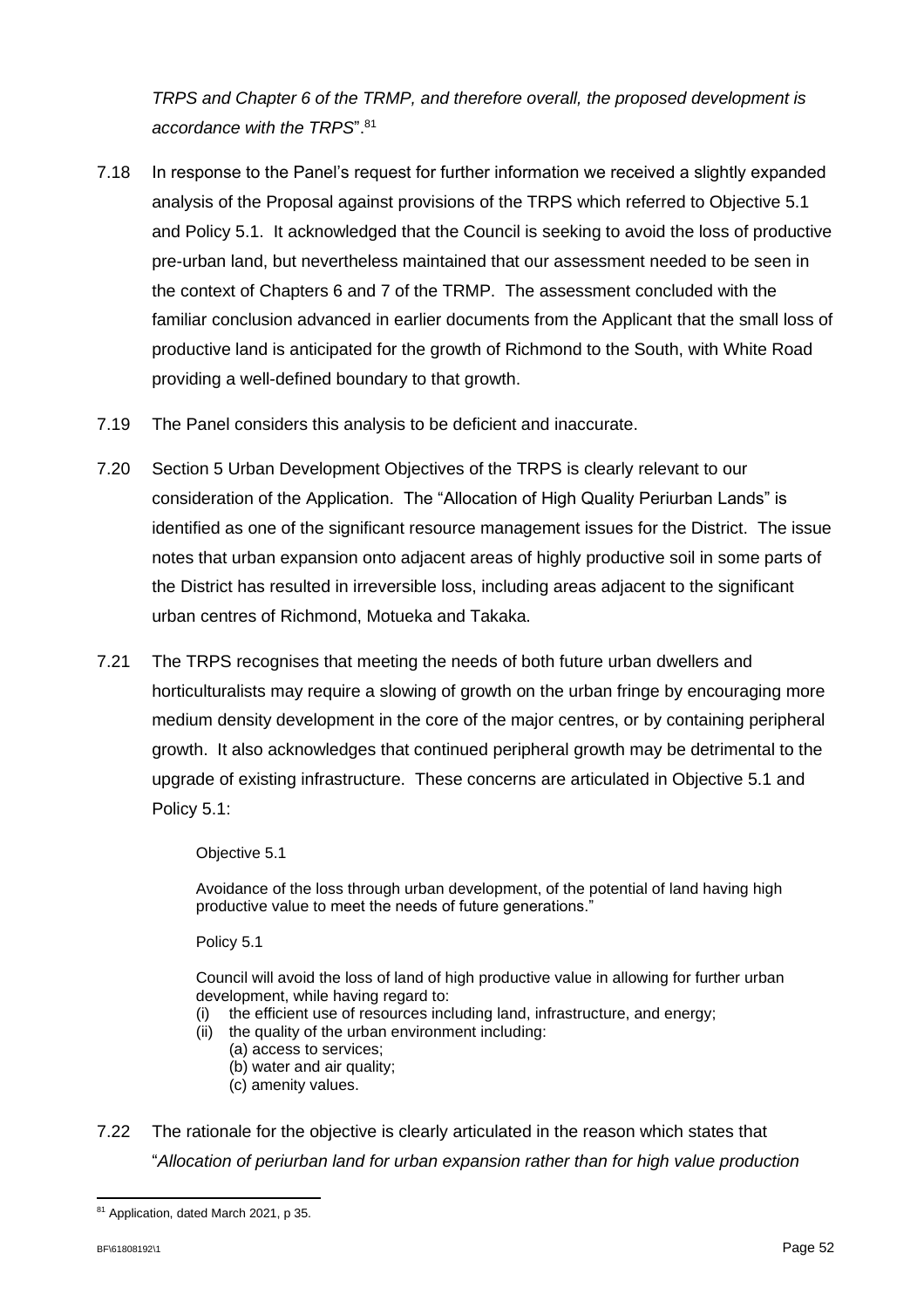*activities is an irreversible community cost. Urban expansion should minimise the extent of encroachment onto land with such qualities unless there are significant community benefits*."<sup>82</sup>

7.23 This policy position is reinforced in the explanation and reason for Policy 5.1:

The main urban areas of Motueka, Richmond and Takaka as well as some smaller settlements are located on fertile plains that also have a favourable climate for biological production. Such land is a finite resource and urban development is encroaching onto it. High value production in the Tasman District is a major contributor to the national and regional economy and existing operations are likely to be displaced by continued urban development unless it is contained.

- 7.24 We cannot agree with the Applicant's repeated assertion that the TRPS anticipates the loss of productive land to enable the growth of Richmond. The TRPS has a clear policy direction articulated in Sections 5 and 6 that address the significant district issues of Urban Development and Land Resources which recognises that there is limited land in the District of high quality or value for biological production and identifies the need to manage the subdivision of rural land so that progressive fragmentation of land for biological production or other activities is an efficient and sustainable use of the land's production potential. Urban development of periurban areas should be avoided unless such development will result in significant community benefits.
- 7.25 As evidenced by our earlier discussion, while consenting the Proposal would have the potential to give rise to some positive benefits, there is no evidence before us of significant community benefit that would enable us to conclude that urban development of this site would be consistent with the objectives and policies of the TRPS.
- 7.26 Regional Plan matters are considered in the context of the TRMP, which is a unitary district and regional plan.

### **Other matters – Nelson Tasman Future Development Strategy (2019) (NTFDS)**

7.27 While not a statutory document, the Panel has also considered the Nelson Tasman Future Development Strategy 2019 (**NTFDS**), adopted by the Nelson City and Tasman District councils in July 2019. The NTFDS sets out the long-term picture for future urban growth over the 30-year period (2018-2048) and was developed in response to mandatory requirements of the NPS-UDC 2016 to show how Nelson and Tasman will provide sufficient development capacity to meet the needs of their growing communities.<sup>83</sup> The NTFDS clearly states that:<sup>84</sup>

<sup>82</sup> Tasman Regional Policy Statement, p 31.

<sup>83</sup> See similar requirements in the NPS-UD 2020, clauses 3.2, 3.3, 3.27 and 3.30.

<sup>84</sup> Nelson Tasman Future Development Strategy (2019), p 3.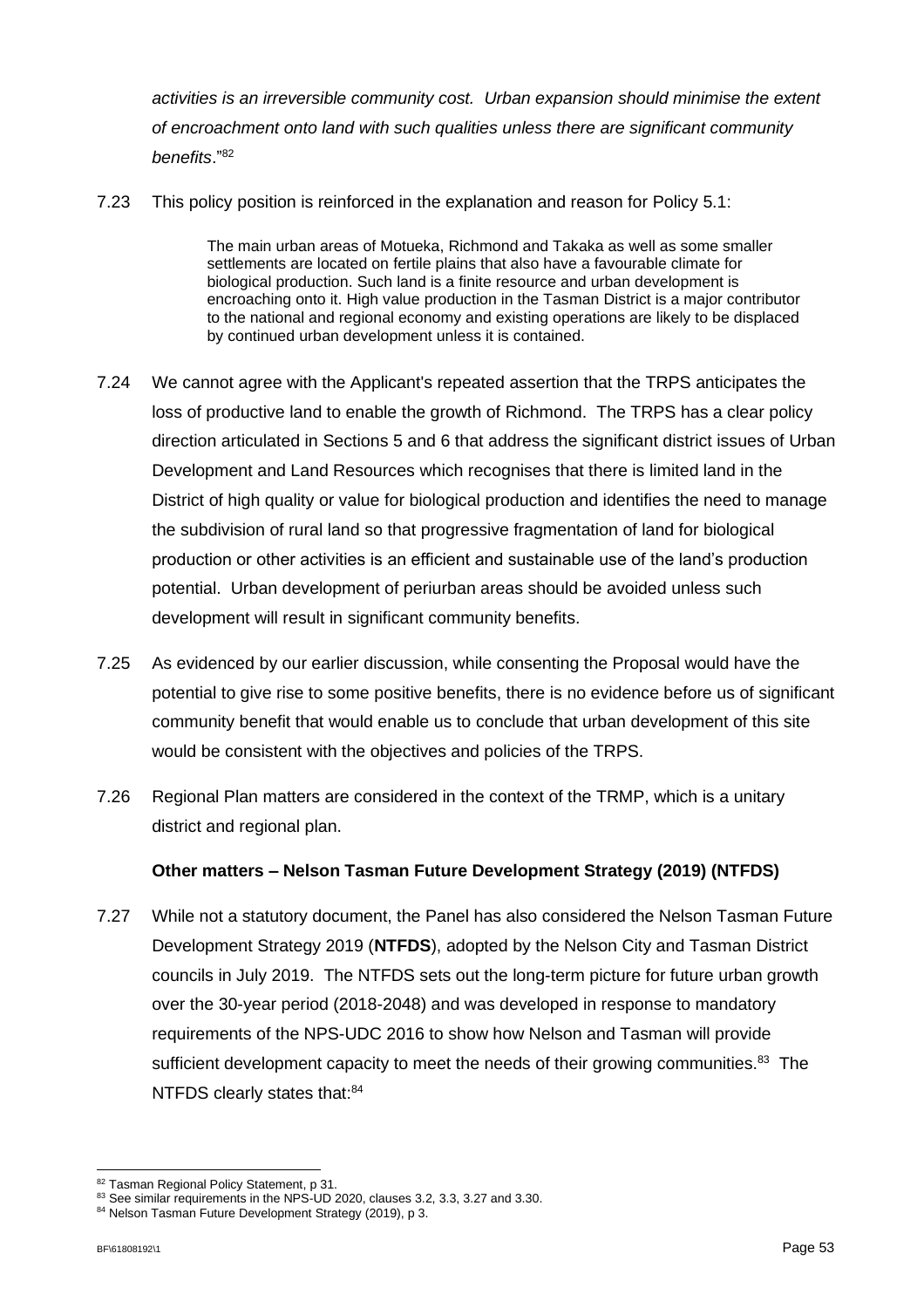the fact that a site is earmarked as potentially suitable for housing or business development in the future in the NTFDS does not mean that area of land is appropriate for development now. The phasing of the potential site is critically important to the success of the NTFDS in encouraging intensification and phasing infrastructure investment.

- 7.28 As signalled earlier in this Decision, the Applicant has expressed the view that there is not enough land being released for residential housing in the Richmond area, that they consider the Proposal to develop the site for residential housing is generally consistent with the pattern of growth anticipated in the NTFDS and that the site is identified as a future growth area under the NTFDS.<sup>85</sup>
- 7.29 The Council' s Growth Co-ordinator advised us that Central Government's monitoring of growth in Tasman up until the end of 2020 showed that new dwelling consents kept up with the household growth until 2018. Moreover, the latest Nelson Tasman annual monitoring report showed, that according to Tasman's own growth model, for the year ending June 2020 demand existed for 431 dwellings across the District. In this same period 440 new residential titles were issued, which will lead to the creation of new dwellings. The report did acknowledge that capacity across the district is not even, with capacity exceeding demand in towns such as Richmond and Moutere, whereas others such as Mapua and Mouteka are lagging behind demand.<sup>86</sup>
- 7.30 The NTFDS identifies the Application site part of a larger area identified for possible medium density development, with average lot sizes of 550 sqm. This is the "Hope" site. The adjacent growth areas "Paton Road Foothills" and "Hill Street South foothills" are identified in the NTFDS as being for standard density residential development with average lot sizes ranging from 550 sqm to 1,000 sqm.
- 7.31 At the time the NTFDS was adopted in 2019, population projections indicated the Hope growth area would be needed between 2038-2048. New population projections were commissioned in February 2020, to assist preparation of the Tasman Long Term Plan 2021-2031. Growth modelling has informed the almost completed Long Term Plan 2021-2031 and suggests that the Richmond South growth area may now be needed earlier, between 2032 and 2041. One of the reasons why this growth area was scheduled for long term growth was due to its highly productive land value. The NTFDS concludes that use of more productive land should be minimised and restricted to areas adjacent to the existing urban area.
- 7.32 The Applicant has repeatedly asserted that the Proposal site is within the Richmond South Development Area. It is not, as helpfully illustrated by a composite of two TRMP zoning

<sup>85</sup> Application, p 23-24.

<sup>86</sup> Council's Comment on Application dated 14 June 2021, p 28-30.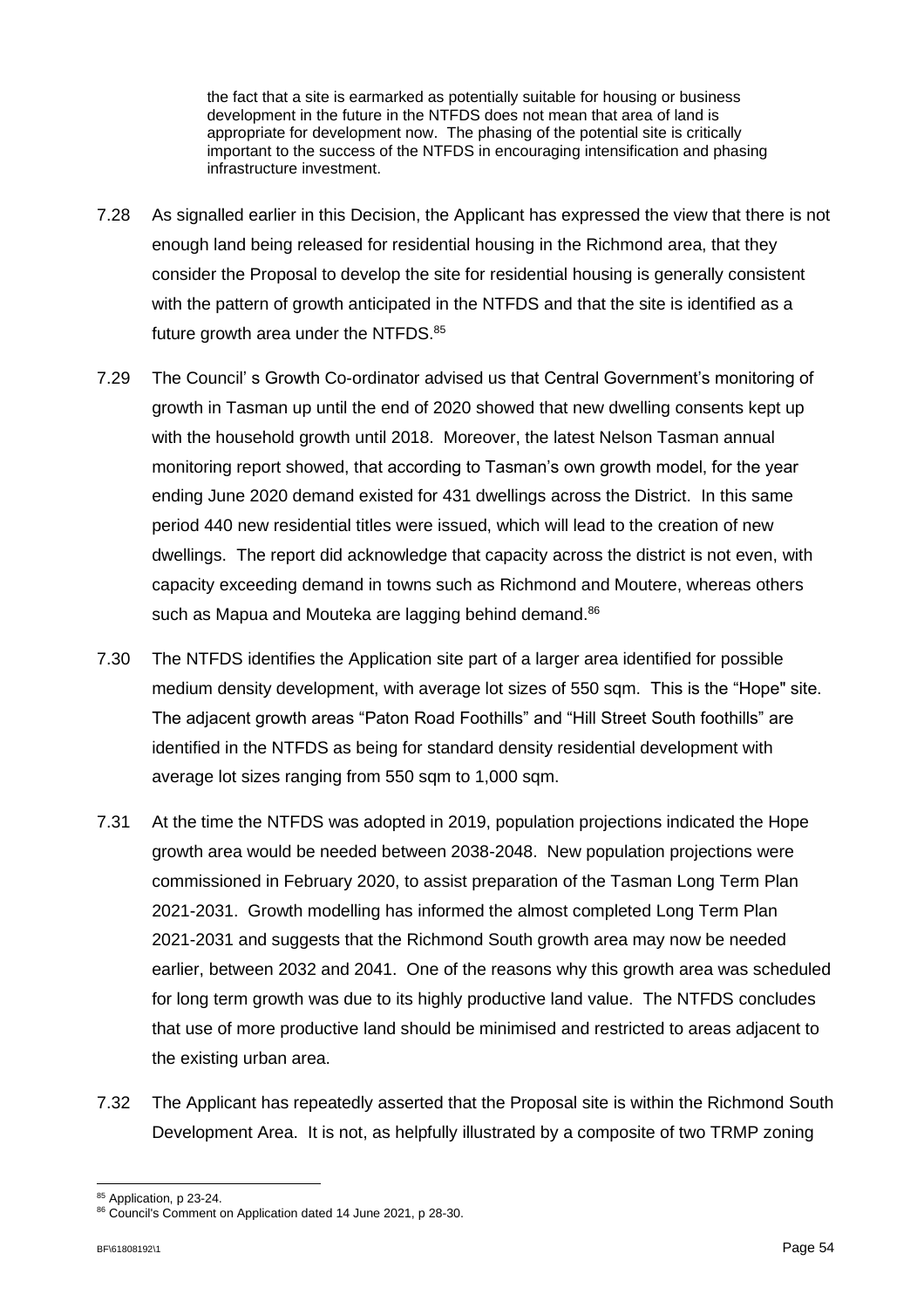maps (127 and 128) provided in the WRIL comment document. The boundary of the Richmond South Development Area lies some distance from the Proposal site.

- 7.33 The Council noted that it has recently commenced a review of its Regional Policy Statement and Resource Management Plan, and that the precise location of the recommended growth areas will be determined as part of this review once further detailed evaluations of each location are undertaken. Sequencing of development in particular will be determined using latest population projections and assessments of housing demand through Council's growth model, which is reviewed at least every two years to inform the Long-Term Plan. Pending the conclusion of that review process, which we expect will also enable the Council to implement its obligations under the NPS-UD, the NTFDS provides valuable guidance on where and when growth will occur.
- 7.34 We received several other comments on the importance of the NTFDS. Waka Kotahi supports the NTFDS, which it sees as providing greater certainty to future infrastructure needs. Waka Kotahi expressed concerns that the Application is out of sequence with the NTFDS and, consequently, the existing multi-modal transport infrastructure is not yet adequate to cater for active transport modes to and from the application site. Waka Kotahi strongly favours intensification in existing urban areas especially around public transport and active mode facilities where there is opportunity to influence modal shift and improve access to social and economic activities and decrease reliance on private car travel.
- 7.35 The WRIL submission also addressed the NTFDS, as discussed above.
- 7.36 We find that this Proposal for an "out of sequence" subdivision of the site and its development for residential housing is not consistent with the pattern of growth anticipated in the NTFDS. We rely on the advice from Council showing that new dwelling consents have kept up with the household growth in Tasman and that, while capacity across the district is not even, in Richmond capacity has been exceeding demand. We received no expert evidence to the contrary to support the Applicant's proposition that there is not enough land being released for residential housing in the Richmond area.

### **Tasman Resource Management Plan**

7.37 The TRMP is a combined district and regional plan that relates to both sets of functions. The Plan states objectives, policies and methods to achieve integrated management of various natural and physical resources in Tasman District.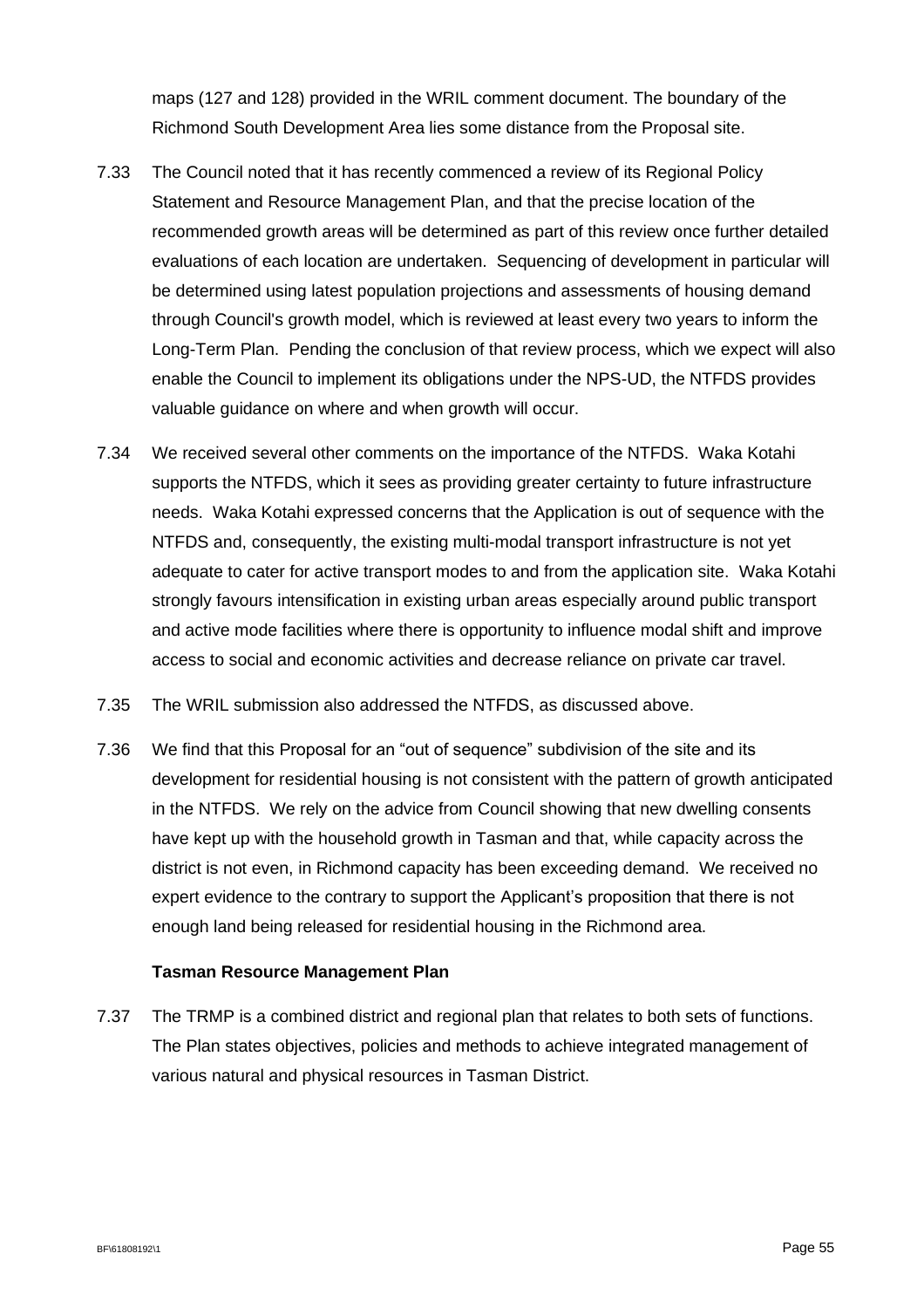- 7.38 The Panel notes that the Tasman District's land resources are largely rural and that the TRMP records that "*Rural character, amenity values, and the productive use of rural land underpins the social, economic and cultural well-being of the people of the District*". 87.
- 7.39 Under the provisions of the TRMP, the application site is zoned Rural 1. The TRMP applies Rural 1 Zone to land with generally high existing and potential productive value. The rules applied in this zone "*to subdivision and development have been developed primarily to protect these qualities on a long-term basis, while allowing for reasonable use and development of the land resource*". 88
- 7.40 The Applicant contends that the objectives and policies of the TRMP "*want[s] to enable and facilitate growth and expansion of existing main settlements, being Richmond, Brightwater, Wakefield and Motueka and this is clearly set out in Chapter 6 of the of the TRMP*."<sup>89</sup> The Panel were directed to Chapter 6.8 that deals specifically with the future development of Richmond which, in the opinion of the Applicant, shows a policy acceptance that "*in order for Richmond to grow there will have to be some loss of productive land to enable further greenfield development. 6.8 sets out the extent of that*  growth to at least White Road."<sup>90</sup> As signalled earlier in this Decision, the Applicant makes a range of other assertions regarding the demand for residential housing in Richmond, that the site is part of an area that has been earmarked for future development in the TRMP under policy 6.8.3.10 and that the TRMP does not anticipate the long-term productive use of the site. 91
- 7.41 In terms of the TRMP the Applicant considers that overall, the proposed development is consistent with the relevant assessment criteria, objectives and policies of the District Plan and meets the purpose of the Act in that it "*delivers additional affordable housing stock in the Richmond South/Hope area and it creates at least 28 FTEs during the projects on year construction period*". 92
- 7.42 The Panel has reviewed the provisions of the TRMP regarding Urban Environment Effects (Chapter 6) which sets out the key locational and urban form issues, the general urban objectives and related policies and the further policies applying to the future development of Richmond. While Mr Morris, the Applicant's planner, provided an analysis of what he considered all the relevant objectives and policies in the TRMP, we consider there were omissions in this analysis.

<sup>87</sup> Tasman Resource Management Plan, Clause 7.0 Introduction.

<sup>88</sup> Ibid, Clause 7.1.20.1(a)(i).

<sup>89</sup> Mark Morris, Davis Ogilvie & Partners Ltd, Response to Information Request, Appendix 7, Conclusions.

 $90$  Ibid.

<sup>91</sup> Application, dated March 2021, p 24.

<sup>92</sup> Ibid, p 51.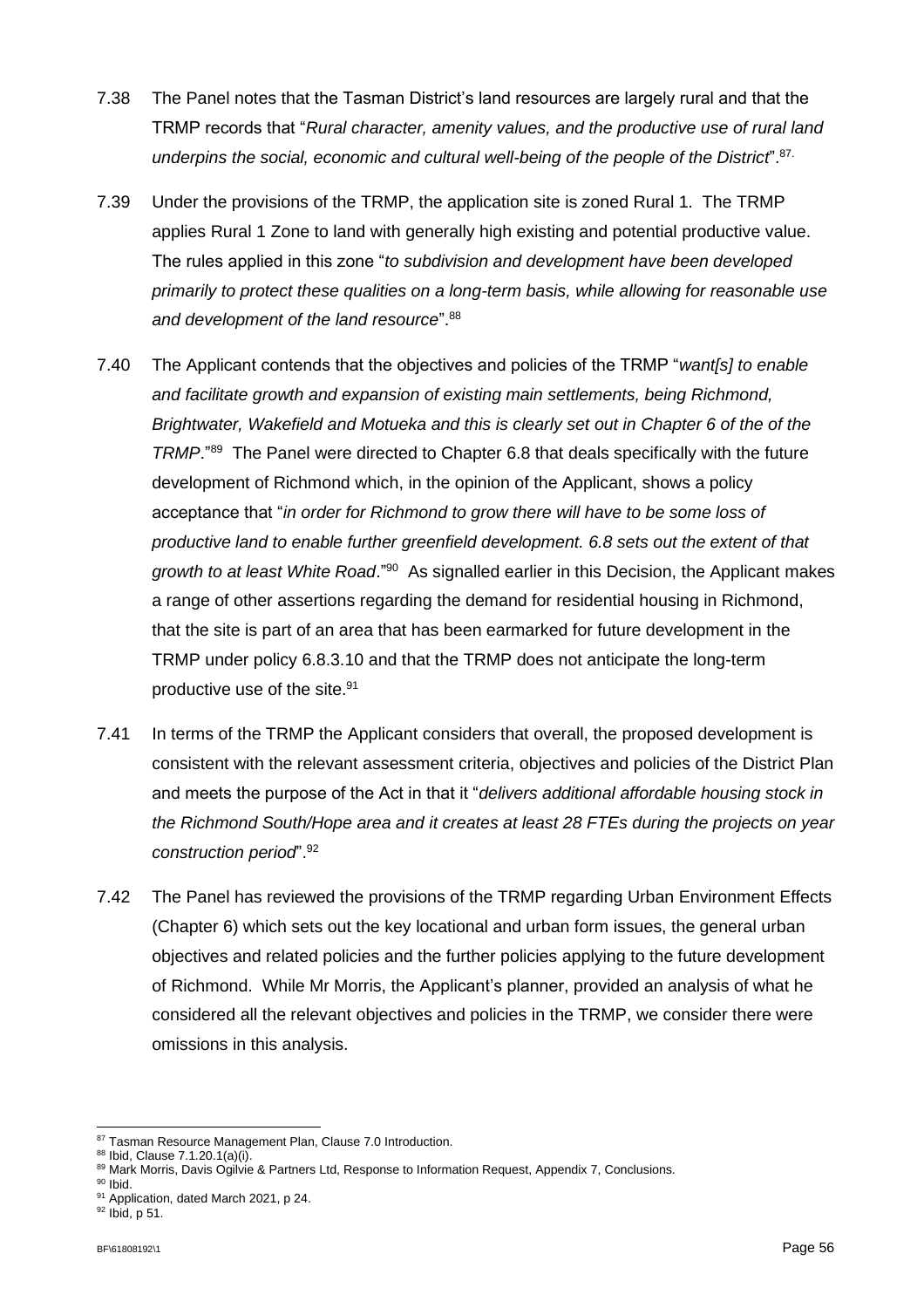- 7.43 Not surprisingly the TRMP gives effect to the TRPS and reinforces the need for urban growth that avoids or mitigates the loss of land of high productive value and encourages more efficient use of land, energy and provision of infrastructure, services and amenities. 93 Policies of relevance include 6.2.3.2A, 6.2.3.3, 6.2.3.4 and 6.2.3.5. We note in particular policy 6.2.3.2A that seeks to encourage and promote medium density development that achieves a high standard of amenity in areas specified on the planning maps as development areas. Included in these areas is Richmond South. We further note that the TRMP recognises that demand for urban growth requires the identification of rural land for future urban purposes. The Plan has identified areas suitable for future urban use and development. However, rather than creating a false expectation that all areas will be immediately available for development it has applied a rural deferred residential zone to these areas to enable the provision of urban infrastructure.
- 7.44 From our examination of the planning maps, we record that the site is not located within, or adjoining, the Richmond South Development Area nor has the site been included in the Rural 1 deferred Residential zone. Rather, the site is zoned Rural 1 in recognition that it is Class A land which is the most highly protected in the TRMP and the NTFDS.
- 7.45 The TRMP addresses the issues for the future development of Richmond in Section 6.8. Key issues relevant to this application include the management of peripheral growth in a manner that enables the Council to progressively upgrade services on the western, southeastern and north-eastern margins of Richmond and meeting the demand for residential housing within the residential zone in Richmond.
- 7.46 While the Applicant is correct that the TRMP policies for Richmond address urban expansion and intensification of the Richmond urban area over a 20-year timeframe from 2006 to 2026, this is within "a contained footprint and clearly identified urban boundaries."<sup>94</sup> In respect to Richmond South the policy is stated as *"Limited southward residential expansion between State Highway 6 north of Hope and Hill Street, and a local commercial node, with Stage 1 being defined by Spur Ridges between Hart Road and Whites Road".* This area aligns with the boundaries of the Richmond South Development Area depicted on the planning maps.
- 7.47 Policy 6.8.3.11 does highlight its intention to provide for the extension of the Richmond urban area beyond 2026 to the Hope and Richmond West. With respect to Hope, the policy outlines "*Limited expansion in Hope to accommodate residential and business development*". This policy is complemented by policy 6.8.3.12 that reinforces the

<sup>93</sup> Tasman Resource Management Plan, Land Effects of Urban Growth, Objectives 6.2.2, p 6/6.

<sup>94</sup> Ibid, Urban Expansion Policy 6.8.3.10, p 6/27.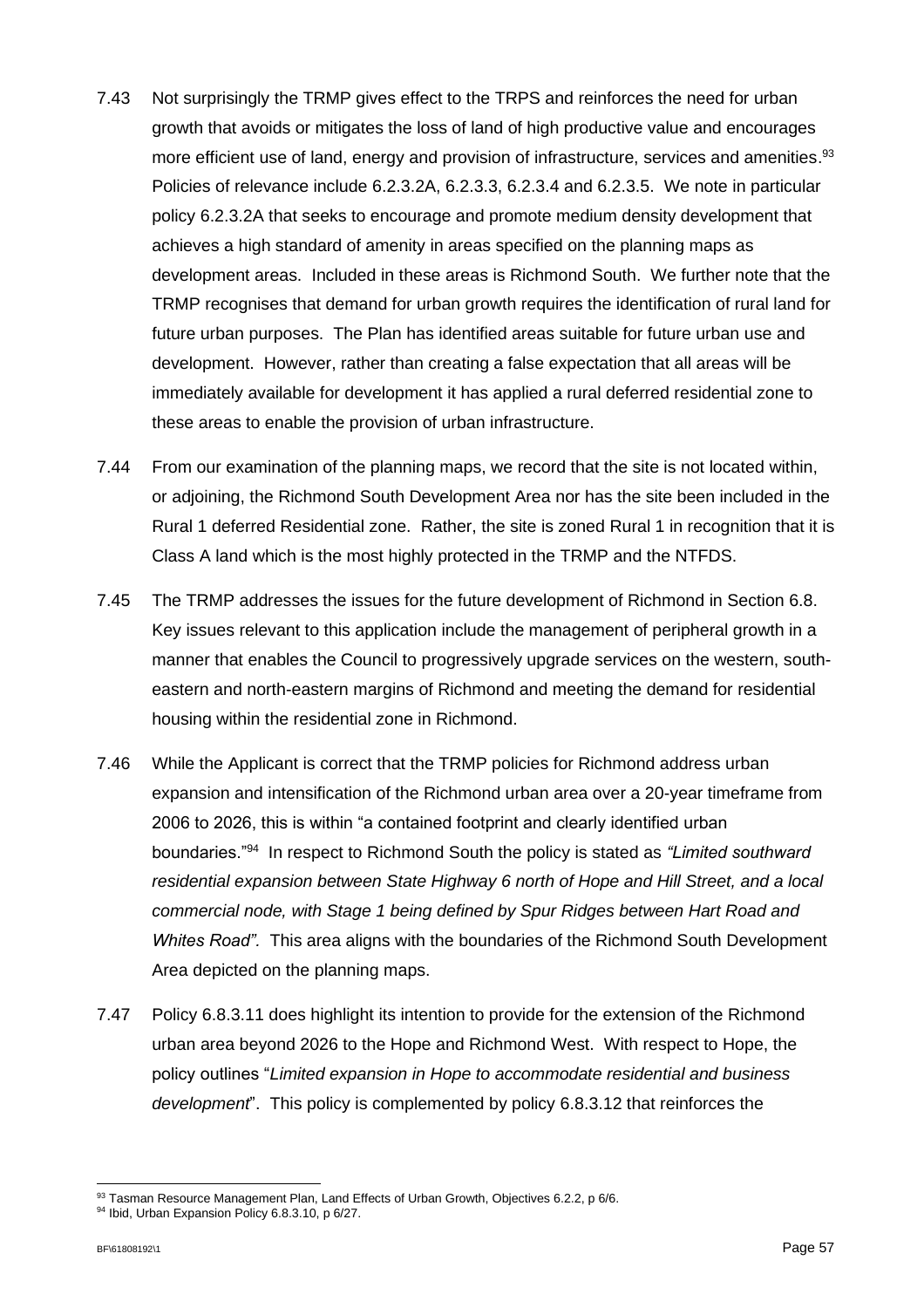Council's intention for development to occur in a planned way and ensure that the pattern of development being set to 2026 serves Richmond over the longer term: 2026 to 2051.

7.48 Chapter 7 of the TRMP deals with Rural Environment Effects, the fragmentation of rural land, the availability of rural land for a range of purposes, protection of rural character and amenity, and reverse sensitivity. The Rural objectives emphasise that unless rural land is deferred for urban use, there is a need to avoid the loss of potential for all rural land of existing and potential productive value to meet the needs of future generations, particularly land of high productive value.

### **Objective 7.1.2.2**:

"Retention and enhancement of opportunities for plant and animal production on land with high productive value in the District, identified as the Rural 1 Zone."95

7.49 This objective reinforced by the following policies:

**7.1.3.8** To limit further subdivision and residential development of existing small allotments in the Rural 1 and Rural 2 zones to avoid the potential for reverse sensitivity and increasing value of surrounding land that cumulatively adversely affect the potential of that land to be used for plant and animal production.

**7.1.3.9** To protect land of high productive value from residential activity, except for that directly associated with plant and animal production. 96

- 7.50 The TRMP's zone framework within the District's rural areas is "*based on the productive capacity of the Tasman District's land and soil resources. The rural production zones are the Rural 1 and Rural 2 zones, and the Rural 3 Zone where that zone contains land with high productive value. In these zones where that value is high, activities involving plant and animal production are prioritised above opportunities for rural housing, industry or commercial activity unless the activity is a rural industry directly associated with plant and animal production*". 97
- 7.51 In our view the proposed development of this rural site for residential housing is contrary to the planning framework in the TRMP and to some of the key objectives and policies in Chapter 6 Urban Environment Effects and Chapter 7 Rural Environmental Effects. The TRMP sets up a structured zoning approach to development in the District that emphasises the need to protect land with a high productive value particularly from further subdivision and residential development. At the same time the Plan makes provision for planned urban growth, encouraging medium density housing development in the forms of compact density and comprehensive housing and intensive residential development within walking distance of or close to town centres and urban facilities, including public transport.

<sup>95</sup> Ibid, p 7/3.

<sup>96</sup> Ibid, p 7/4. <sup>97</sup> Ibid, p 7/2.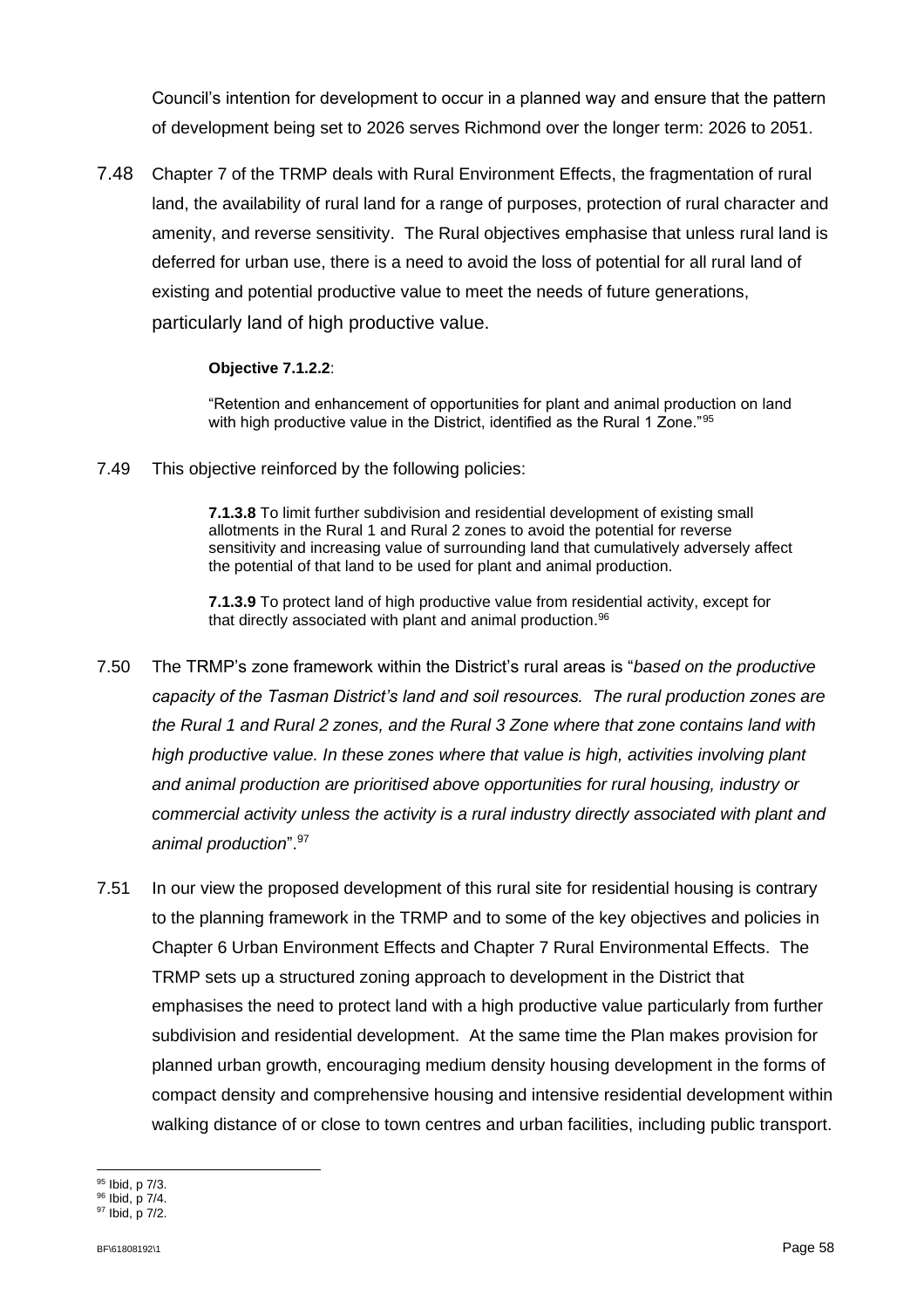Provision is also made for medium density housing developments that achieve a high standard of amenity in areas identified on the planning maps as the Richmond South, Richmond West, Mapua Special and Richmond Intensive development areas and the Motueka West Compact Density Residential Area.

7.52 In addition, the Plan has identified rural areas for future urban development. Servicing upgrades are required in these areas prior to rezoning and the rural deferred residential zoning has been applied to enable stage development to avoid adverse effects on the environment. The proposed development of this site is both out of sequence and more intensive than envisaged by the Council's planning framework.

### **8. SECTION 104D CONCLUSION**

- 8.1 The Proposal seeks consent for a range of activities that, taken together, fall to be considered as non-complying pursuant to section 104D of the RMA. That section requires the Panel to form a view on whether it can pass one of the two gateway or threshold tests set out in that section, namely that the adverse effects of the activity on the environment will be minor or that the activity will not be contrary to the objectives and policies of the relevant plan. The Panel may only grant consent to a non-complying activity if it is satisfied as to either of these matters. Section 104D is expressly applicable to this Application pursuant to clause 32(1) of Schedule 6 of the FTA.
- 8.2 We have found that while some of the potential effects of the Proposal would be minor, or are capable of being mitigated to that level including by use of conditions, other effects are either not capable of definitive findings given the inadequacy of evidence before us, or are likely to be adverse to an extent that is more than minor and potentially significant. Taken as a whole, we consider the effects of the Proposal to be more than minor. On that basis, the effects gateway test is not passed.
- 8.3 As is evident from the foregoing analysis of the Application against the relevant provisions of the TRMP, we find that the Proposal is contrary to and inconsistent with those provisions. The policy gateway test is therefore not passed.
- 8.4 In the normal course of an application for a non-complying activity under the RMA, the Panel would not proceed to an overall merits evaluation of the proposal under section 104 if neither threshold test were satisfied because consent cannot be granted. It is not entirely clear that the same consequence applies in an Application being considered under clause 31(1) of Schedule 6 of the FTA. For completeness, and for the avoidance of doubt, we consider it prudent to consider the Application through the lens of Part 2 of the RMA and the purpose of the FTA notwithstanding our conclusion under section 104D. The next section of our Decision briefly records our findings on those matters.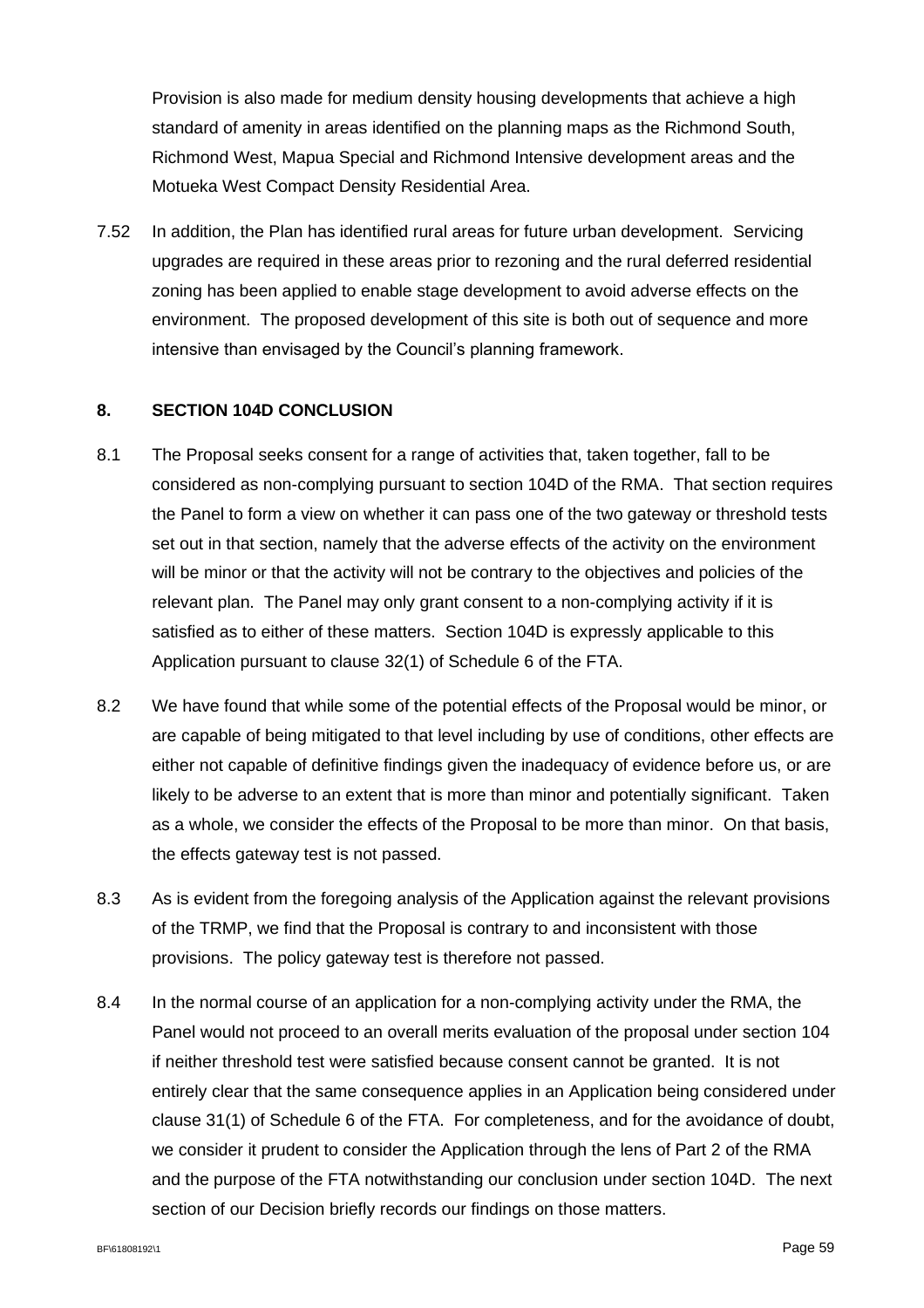### **9. RMA 1991, PART 2 AND PURPOSE OF THE FTA**

- 9.1 As other Decisions have observed,<sup>98</sup> clause 31(1) requires that the consideration undertaken by a panel must be subject to both Part 2 of the RMA and to the purpose of the FTA; there is no indication in the FTA that one purpose is to be given primacy or emphasis over the other. It follows from the plain meaning of the provision that the purpose of each statute must be applied equally when considering the proposal.
- 9.2 The Panels in both the Kohimarama and Northbrook Wanaka Decisions have emphasised that, given this dual purpose and the short-term duration of the FTA, the short-term economic benefits of a project should not result in bad long-term planning outcomes. We agree and consider that this is particularly apposite to this Application.

### **Purpose of the FTA**

9.3 The purpose of the FTA is to:<sup>99</sup>

… urgently promote employment to support New Zealand's recovery from the economic and social impacts of COVID-19 and to support the certainty of ongoing investment across New Zealand, while continuing to promote the sustainable management of natural and physical resources.

- 9.4 Guidance on whether a project helps to achieve the purpose of the FTA may be found in section 19 of the FTA itself, which lists matters to which the Minister may have regard (assessed at whatever level of detail the Minister considers appropriate) in making a decision on a referral application:
	- (a) the project's economic benefits and costs for people or industries affected by COVID-19:
	- (b) the project's effect on the social and cultural well-being of current and future generations:
	- (c) whether the project would be likely to progress faster by using the processes provided by this Act than would otherwise be the case:
	- (d) whether the project may result in a public benefit by, for example,—
		- (i) generating employment:
		- (ii) increasing housing supply:
		- (iii) contributing to well-functioning urban environments:
		- (iv) providing infrastructure in order to improve economic, employment, and environmental outcomes, and increase productivity:
		- (v) improving environmental outcomes for coastal or freshwater quality, air quality, or indigenous biodiversity:
		- (vi) minimising waste:

<sup>98</sup> See for example Northbrook Wanaka Retirement Village, para [273] to [274] and Kohimarama [34] - [38].

<sup>99</sup> Section 4 of FTA.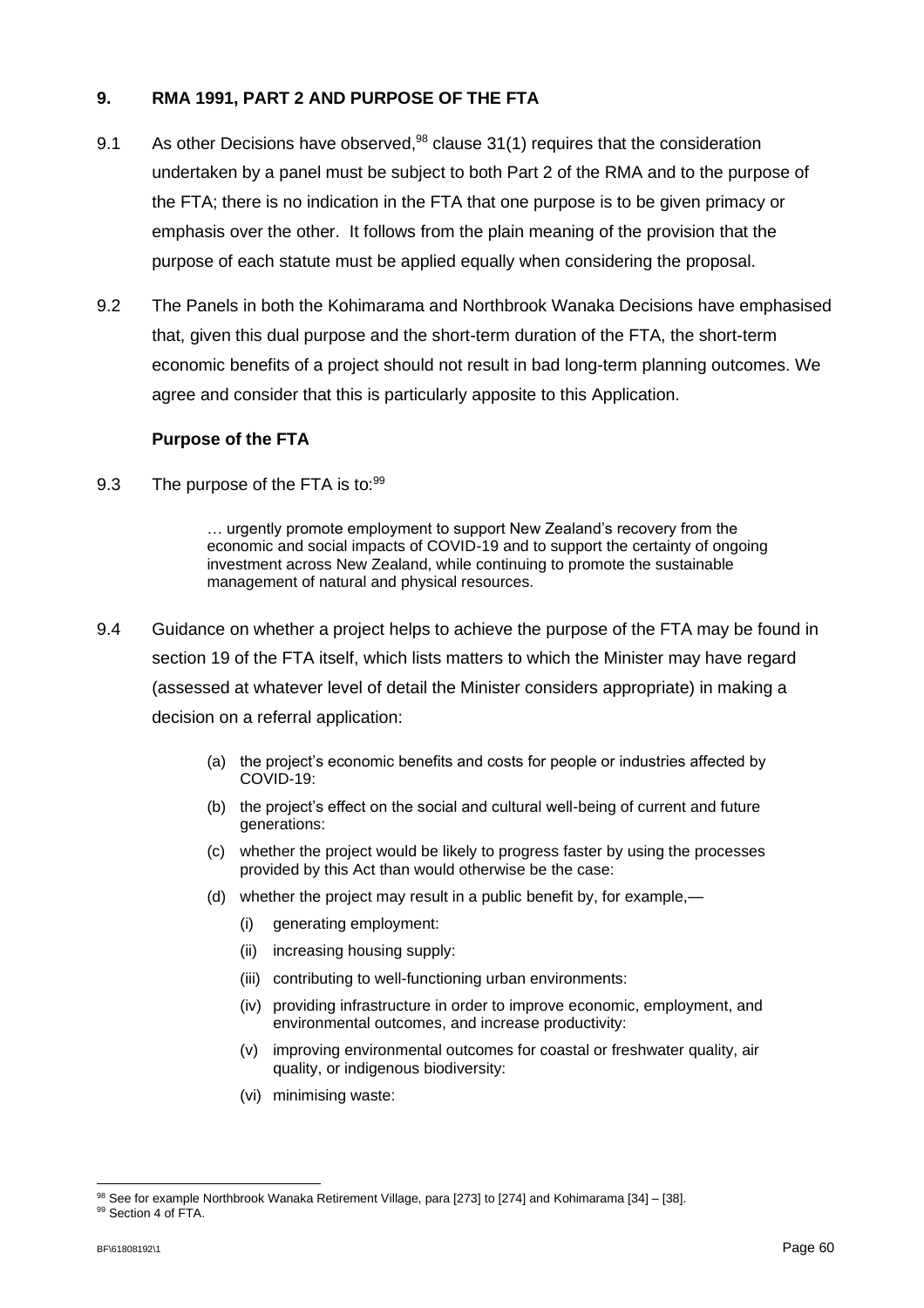- (vii) contributing to New Zealand's efforts to mitigate climate change and transition more quickly to a low-emissions economy (in terms of reducing New Zealand's net emissions of greenhouse gases):
- (viii) promoting the protection of historic heritage:
- (ix) strengthening environmental, economic, and social resilience, in terms of managing the risks from natural hazards and the effects of climate change:
- (e) whether there is potential for the project to have significant adverse environmental effects, including greenhouse gas emissions:
- (f) any other matter that the Minister considers relevant.
- 9.5 The Application assessed the Proposal against these matters.<sup>100</sup> In summary it made the following points:
	- (a) The project will provide a "significant economic benefit to the District" by way of creation of 28 FTEs during the construction phase and affordable housing to cater for post-COVID-19 development of the Tasman region;
	- (b) The project will provide 44 affordable residential sections within an area that has become increasingly unaffordable over the past 5 years, which will be a positive effect on current first home buyers and future generations;
	- (c) If the application had progressed under the RMA it would likely have been publicly notified and involve an expensive and lengthy hearing with no certainty of success;
	- (d) The development has been designed to provide a well-functioning urban environment with good connectivity;
	- (e) The stormwater treatment system will result in "positive outcomes for downstream water quality";
	- (f) Proximity to Richmond will help reduce net emissions of greenhouse gas, which would be higher in other areas where there is a longer commute;
	- (g) Flooding and stormwater management should provide resilience from the effects of climate change;
	- (h) There should be no significant adverse effects from the site.
- 9.6 Many of the statements made on these matters in the Application document were not supported by expert assessment or other evidence. For example, there was no assessment of the impact of the stormwater management system on downstream water quality until the Panel insisted that it be provided; that report concluded that there was

<sup>&</sup>lt;sup>100</sup> Application, section 16, p 45-48.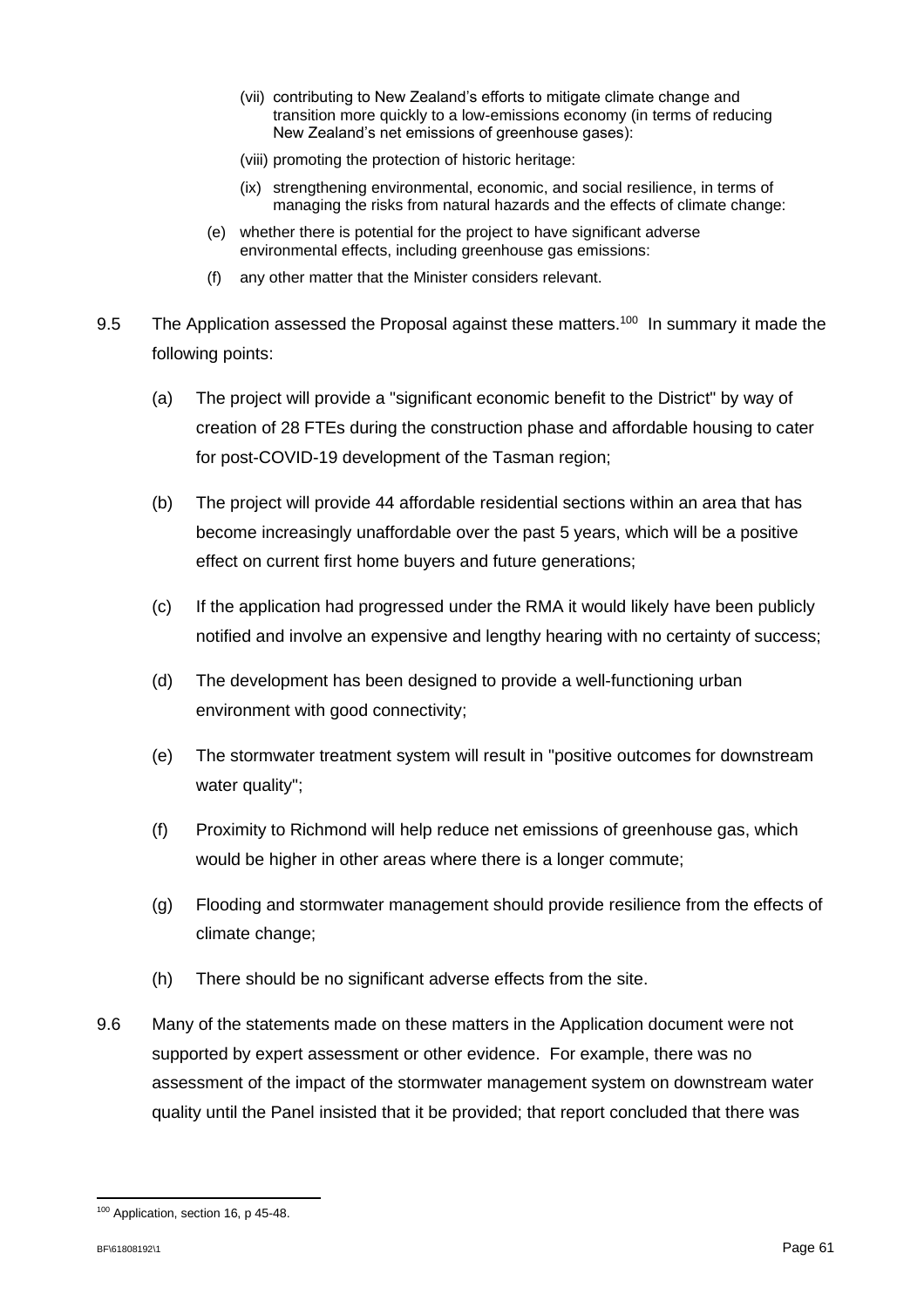unlikely to be any adverse effect from stormwater infiltration on the Hope Aquifers. There is no evidence of "positive outcomes for downstream water quality".

- 9.7 Whether 28FTEs over a short earthworks and dwelling construction period comprises a "significant economic benefit to the District" is difficult to assess in the absence of any expert economic assessment. At one point during a Further Information Response the Applicants noted the possibility that residential purchasers could elect to erect a flat pack dwelling obtained from Bunnings.<sup>101</sup> No evidence was provided to support this assertion, but the Panel was left to wonder how construction decisions by purchasers might impact the FTE assessment given by the Applicant. Ultimately, we were not able to assess the economic benefits offered by this Proposal when compared to the ongoing, year-on-year benefits from continued productive use of the Rural 1 Class A site.
- 9.8 As we have previously noted, we have received no expert evidence on housing supply and demand in Tasman to verify the claim of significant unmet demand, particularly in Hope. In the absence of any compelling evidence from the Applicant, we found the comments from the Council's Growth Co-ordinator most helpful in assessing the situation. Ms Deans advised that new dwelling consents have kept up with the household growth up until 2018. This was reinforced by the Nelson Tasman annual monitoring report (June 2020) that showed supply was keeping pace with demand across the District. While the information acknowledged that capacity across the district was not even, it confirmed that in Richmond and Moutere capacity was exceeding demand.
- 9.9 The Schedule 6 of the COVID-19 Recovery (Fast-Track Consenting) Referred Projects Order 2020 referring the project for consideration under the FTA states that the Application was accepted for referral for the following reasons:<sup>102</sup>
	- (a) the project will help to achieve the Act's purpose; and
	- (b) the project offers employment opportunities, providing the equivalent of 28 jobs during the 1-year development period; and
	- (c) the project seeks to develop sections for future housing in an area that has a significant housing demand; and
	- (d) any adverse effects arising from the activities that are to occur under the project or from any mitigation measures can be tested by an expert consenting panel, having regard to Part 2 of the Resource Management Act 1991 and the purpose of the Act.
- 9.10 We have briefly considered whether the Minister's decision to accept the Application for referral confers any expectation that the Panel will consider itself bound to reach the same view in respect of the Act's purpose. In short, we are satisfied there is no such constraint.

<sup>101</sup> See Applicant Further Information Response, dated 2 July 2021, Attachment 3, para D.

<sup>&</sup>lt;sup>102</sup> This statement of reasons is published for the purposes of clause 4 of Schedule 3 of the FTA.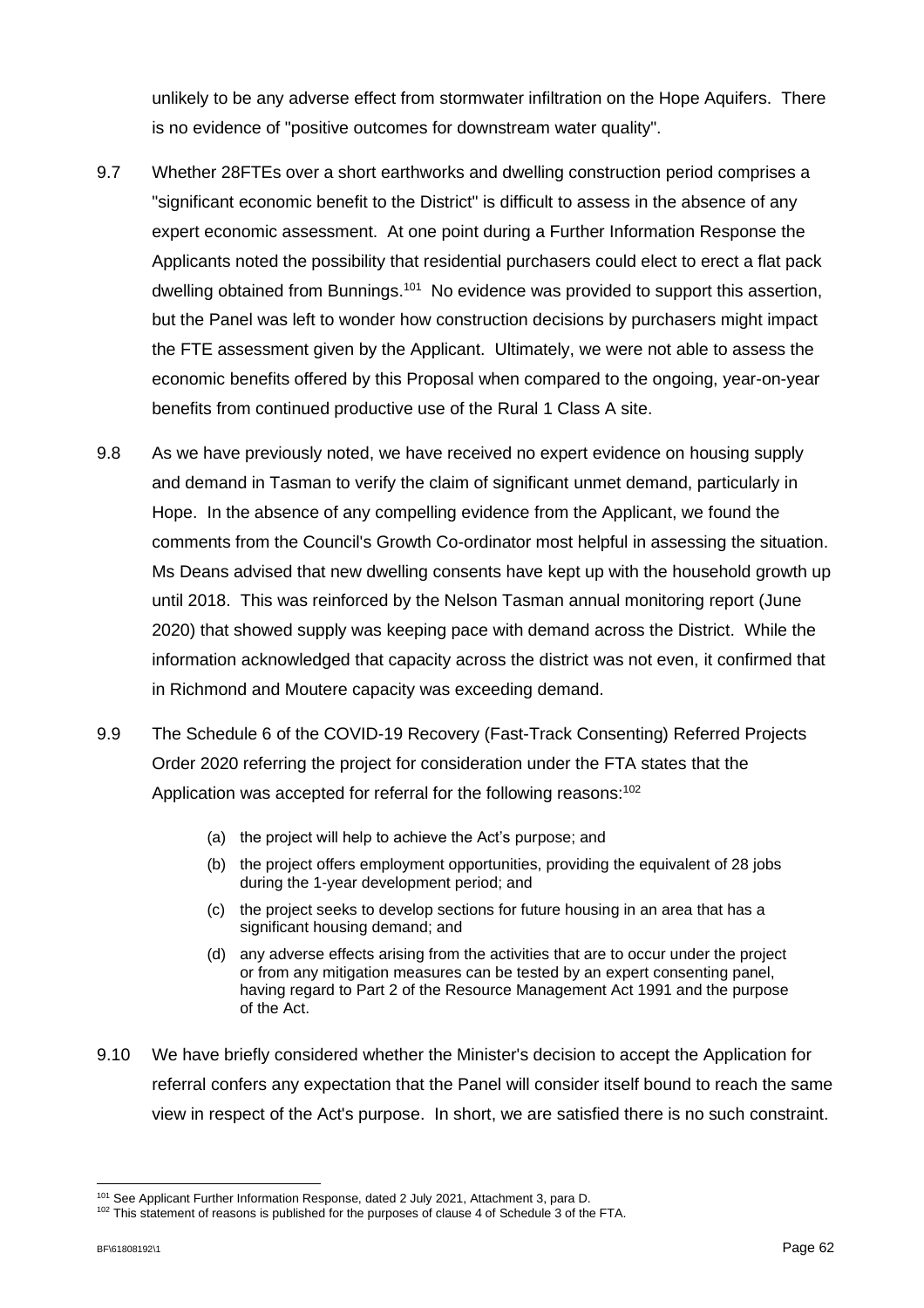- 9.11 In contrast to the statutory framework for listed projects, the Panel has a wide discretion to consent or decline a referred application. In referring the Proposal the Minister highlighted the need for the expert panel to "test" any adverse effects arising from the activities that occur under the project or from any mitigation measures, having regard to Part 2 of the RMA and the purpose of the FTA.
- 9.12 As our detailed discussion of effects and statutory planning matters illustrates, we consider there are many aspects of the Proposal that do not meet the purpose of the FTA. Inherent in the selection of projects for fast tracking is a focus not just on the short-term economic benefits to communities affected by COVID-19, but also on ensuring the continued promotion of sustainable management of natural and physical resources.
- 9.13 The Vines subdivision proposal ultimately results in an out of sequence urban expansion, physically separate from the urban zoned area in Richmond and outside the areas currently identified for future growth. The TRMP policy framework for urban growth favours intensification in the existing urban areas with planned expansion in accordance with the NTFDS. Enabling out of sequence greenfield development at this time on this site is counter to both District's policy for urban intensification and to its protection of land with high productive value from residential activity. The TRMP emphasises that, unless rural land is deferred for urban use (which this site is not), the intention is to limit further subdivision and residential development in the Rural 1 (and Rural 2) zone to avoid the potential for reverse sensitivity and to avoid increasing the value of surrounding land that would cumulatively affect the potential use of all rural land with productive value to meet the needs of present and future generations.
- 9.14 We note from the Application documents that this is by no means a discrete or unique site and that approval to the proposed subdivision could provide the impetus for the loss of further Rural 1 zoned land in the adjacent area. In this regard we note the Applicant's advice in relation to the adjoining Hanna orchard and greenhouse operation at 39 White Road which suggests that "*the ongoing productive use of 39 Whites Road is likely to be short term use and it is quite possible that by the time Lots 39-41 are developed for residential housing, that residential development may be happening on the adjoining*  Hanna property".<sup>103</sup> As we have discussed earlier in this Decision, we would have expected an assessment of the Proposal's effects on highly productive rural land to have considered this potential for precedent or cumulative impact on surrounding land.
- 9.15 Our finding is that the Application does not present a compelling case in respect of the purpose of the FTA. Any promotion of employment is modest and of short-term duration, and is unlikely to deliver substantial or sustained support for New Zealand's recovery from

<sup>103</sup> Ibid, p 31 at para 8.13.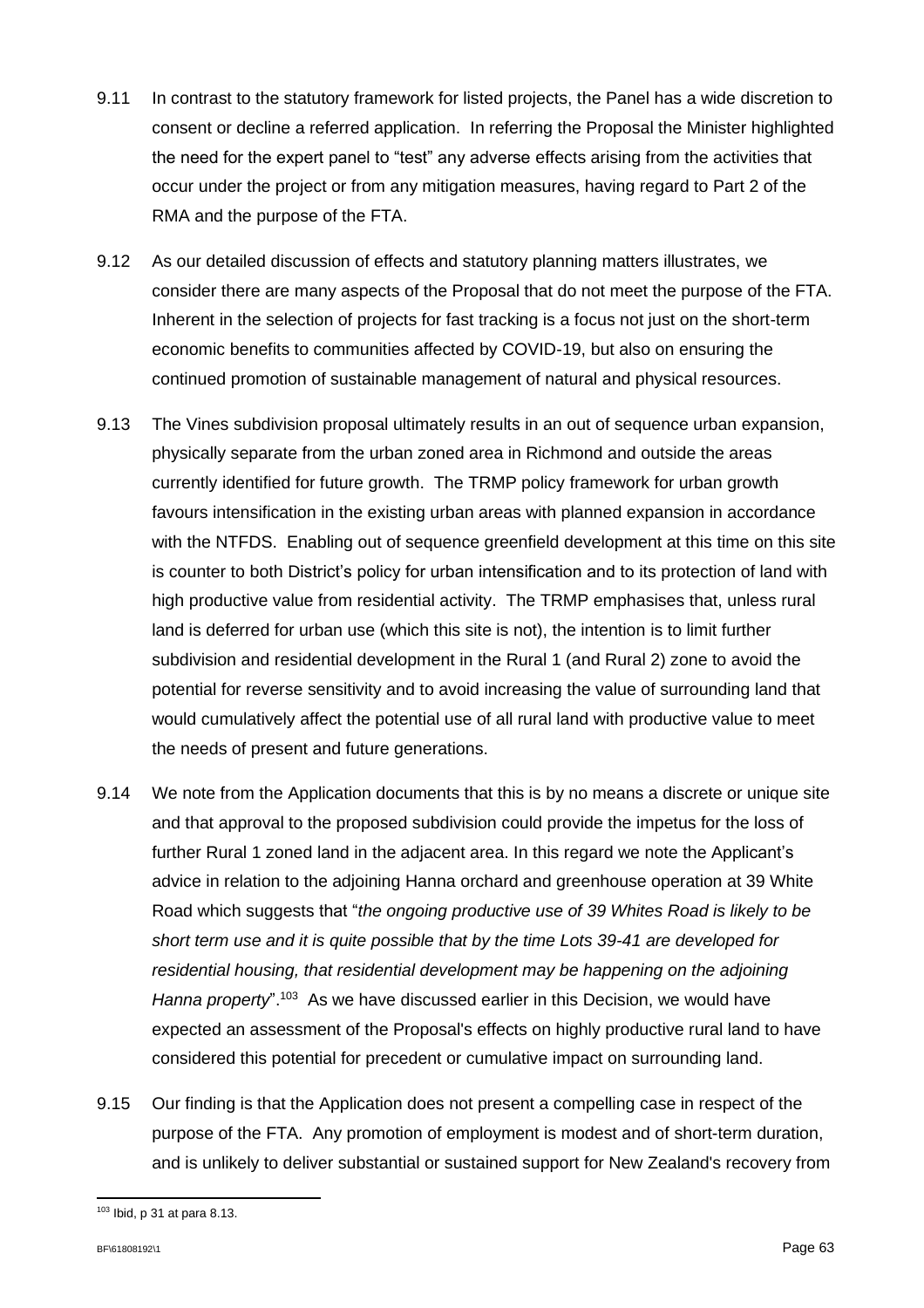the economic and social impacts of COVID-19. Other benefits of the Proposal have been assessed as positive effects, but the Application falls short principally in the context of sustainable management.

### **Part 2 RMA**

- 9.16 Having reviewed the Application documentation and all the information and comments received, we do not consider that the Proposal will promote the sustainable management of the District's natural and physical resources or better enable the people of the Tasman/Richmond community to better provide for their social and economic well-being and for their health and safety.
- 9.17 For the reasons set out specifically in our assessment of the Proposal against the TRMP, we consider that the use of protected, highly productive, rural land in this location for a residential subdivision will not enable the Tasman/Richmond community to meet the reasonably foreseeable needs of future generations.

### **10. FINAL DECISION**

- 10.1 The Application is declined.
- 10.2 Pursuant to clauses 38 and 45 of Schedule 6 of the FTA, persons entitled to appeal are to commence any appeals within the 15 working day period from the day they are notified of this decision.

 $\alpha$ 

\_\_\_\_\_\_\_\_\_\_\_\_\_\_\_\_\_\_\_\_\_\_\_\_\_\_\_\_\_\_\_\_\_

\_\_\_\_\_\_\_\_\_\_\_\_\_\_\_\_\_\_\_\_\_\_\_\_\_\_\_\_\_\_\_\_\_

**Jennifer Caldwell (Chair)**

**Glenice Paine (Member)**

Bell \_\_\_\_\_\_\_\_\_\_\_\_\_\_\_\_\_\_\_\_\_\_\_\_\_\_\_\_\_\_\_\_\_

**Janine Bell (Member)**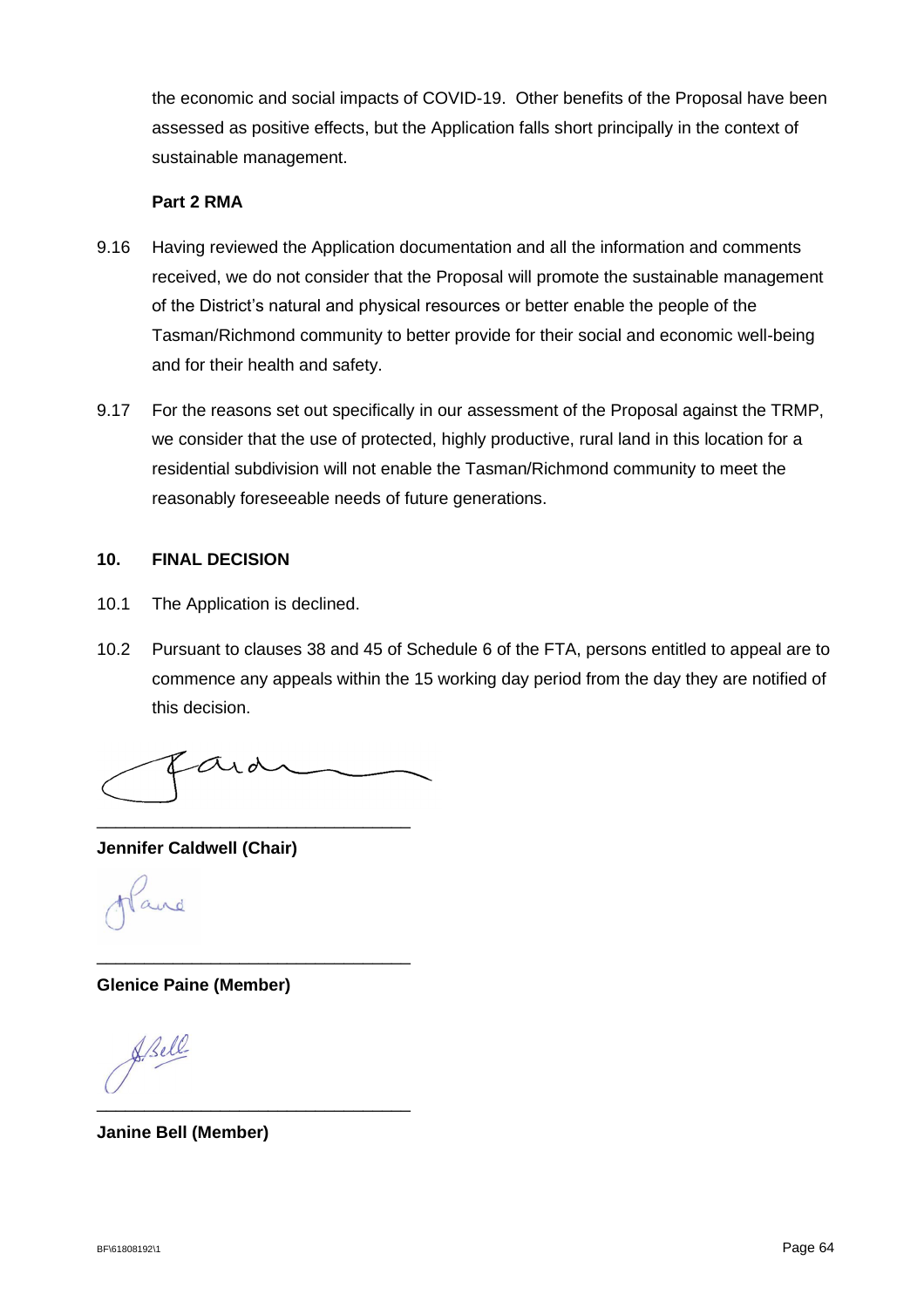### **APPENDIX 1**

# Summary of Comments Received

| <b>Name/organisation</b>     | <b>Summary of comments</b>                                          |
|------------------------------|---------------------------------------------------------------------|
| Minister for Arts, Culture   | Supports Heritage New Zealand Pouhere Taonga proposed               |
| and Heritage                 | conditions and advice note.                                         |
|                              | Requests to review draft conditions.                                |
| Minister for Land            | Support application.                                                |
| Information                  |                                                                     |
| Minister for Māori Crown     | No comment to make on the application.                              |
| <b>Relations</b>             |                                                                     |
| Minister for Treaty of       | No comment to make on the application.                              |
| <b>Waitangi Negotiations</b> |                                                                     |
| <b>Janice Charles</b>        | Increase of traffic on White Road a safety issue.                   |
|                              | Increase in noise pollution from increase in vehicle movements.     |
|                              | Road signage could pose a distraction to drivers.                   |
|                              | Residents of White Road may have their secure rural community       |
|                              | lost by the development.                                            |
|                              | Entry pricing of \$500,00 is still unaffordable for poorer people.  |
| <b>Loretta Clifton</b>       | Increase of traffic on White Road a safety issue.                   |
|                              | Too many houses in development.                                     |
|                              | Construction trucks may badly impact on the apple orchard in        |
|                              | White Road.                                                         |
| <b>Susan Cornelius</b>       | Increase of traffic on White Road a safety issue.                   |
|                              | Too many houses in development.                                     |
|                              | Current road flooding could increase.                               |
| Heritage New Zealand         | Proposes new condition on accidental discovery of archaeological    |
| Pouhere Taonga               | material to replace condition 5 on cultural heritage.               |
| <b>Garry Higgins</b>         | Lack of consultation.                                               |
|                              | Loss of quality horticultural land to housing.                      |
|                              | History of site shows no attempt made to retain land as             |
|                              | horticultural land.                                                 |
|                              | Construction vibration damaging houses.                             |
|                              | Construction noise.                                                 |
|                              | Increase of traffic on White Road, and surrounding roads a safety   |
|                              | issue.                                                              |
|                              | Needs a detailed site investigation for contaminated land.          |
|                              | Area is flood prone.                                                |
|                              | Impact of new subdivision on house and rate values.                 |
|                              | Houses need garage.                                                 |
| Kevin and Lorraine           | Right of Way extension suggested.                                   |
| Leonard                      | Garages are needed in the development.                              |
|                              | Fencing needs to be 1.8m and of high quality.                       |
| Dean and Beverly Moffat      | Questions aspects of the covenant list for the subdivision:         |
|                              | Maximum house size of development.                                  |
|                              | Suggest Tasman District Council standard site coverage<br>$\bullet$ |
|                              | would suit development better.                                      |
|                              | Specialist housing companies are not allowed to be used             |
|                              | to construct the houses.                                            |
|                              | Why no 2-storied houses.                                            |
|                              | 3 sections not covered by the covenant.                             |
|                              | Questions affordability of development.                             |
| <b>Crates Nelson</b>         | Describes activities of Crate Services Ltd operating next to the    |
|                              | development, including use of machinery.                            |
| <b>Property Council New</b>  | No comment on application.                                          |
| Zealand                      |                                                                     |
| PT Booster Investments       | Impact of business operating machinery, sometimes 24/7 on the       |
|                              | residential development needs to be considered.                     |